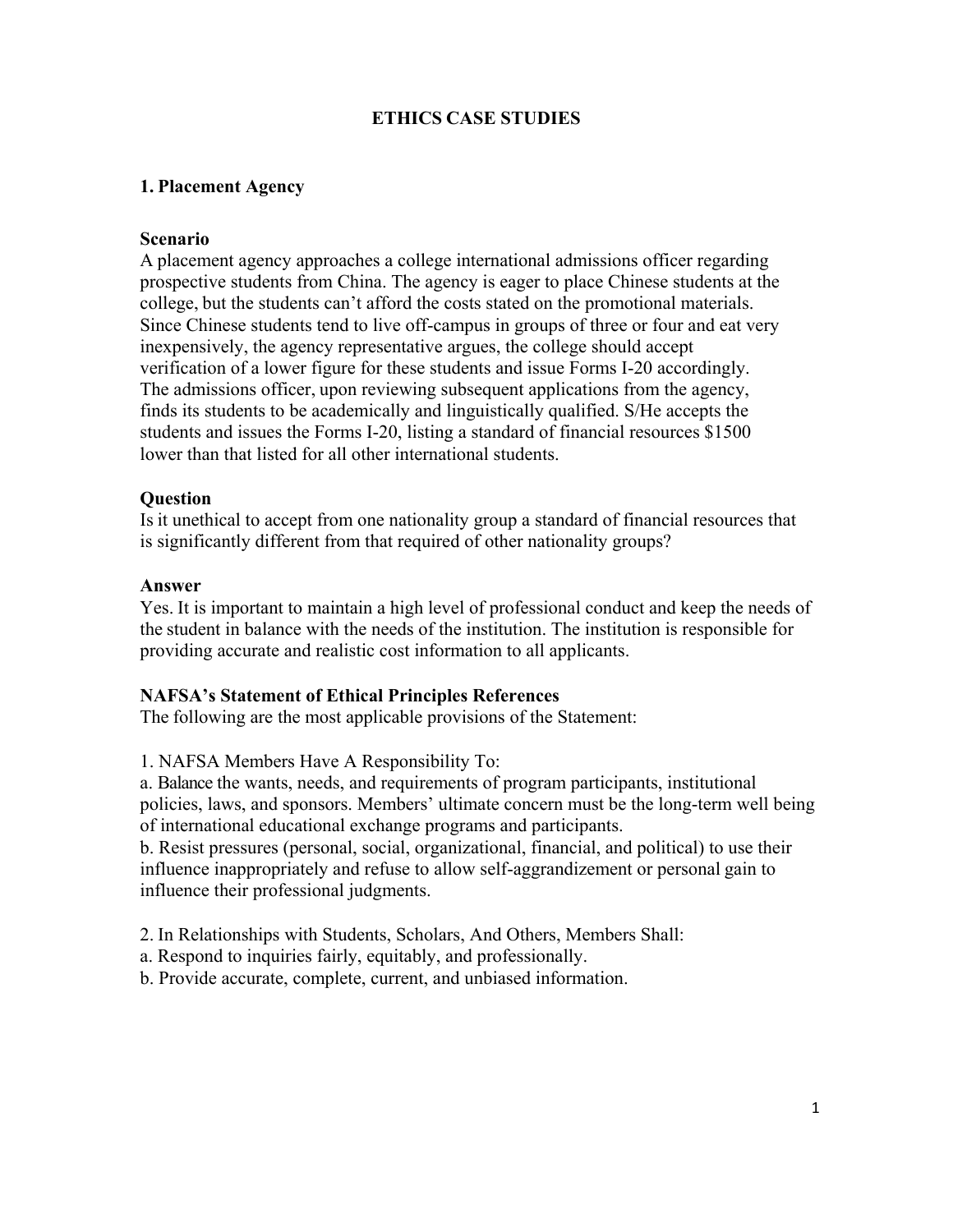3. In Administering Programs, Members Shall:

Clearly and accurately represent the identity of the organization and the goals, capabilities, and costs of programs.

4. In Making Public Statements, Members Shall: Provide accurate, complete, current, and unbiased information.

# **2. Withdrawal for Medical Reasons**

## **Scenario**

An undergraduate student transfers from one U.S. university to another. Upon transferring, she immediately begins to experience medical problems, which she attributes to homesickness and poor eating habits. After withdrawing from school midsemester and taking the summer off, she re-enrolls, only to be hospitalized for alcoholrelated illness.

In an effort to help, the foreign student advisor consults with his counterpart at her previous school and then informs her parents as well as the Department of Homeland Security (DHS).

# **Question**

Should the FSA have discussed the case with the previous school, DHS, and the student's parents?

# **Answer**

Probably not. Except in life-threatening situations, a student's health problems are confidential and the FSA should not have discussed such matters with individuals or agencies outside the university. It would have been more appropriate for the FSA to urge the student to discuss her problems with a counselor and/or her parents.

# **NAFSA's Statement of Ethical Principles Reference**

The following are the most applicable provisions of the Statement:

In Relationships with Students, Scholars, and Others, Members Shall:

a. Maintain the confidentiality, integrity, and security of participants' records and of all communications with program participants. Members shall secure permission of the individuals before sharing information with others inside or outside the organization, unless disclosure is authorized by law or institutional policy or is mandated by previous arrangement.

b. Identify and provide appropriate referrals for students or scholars who experience unusual levels of emotional difficulty.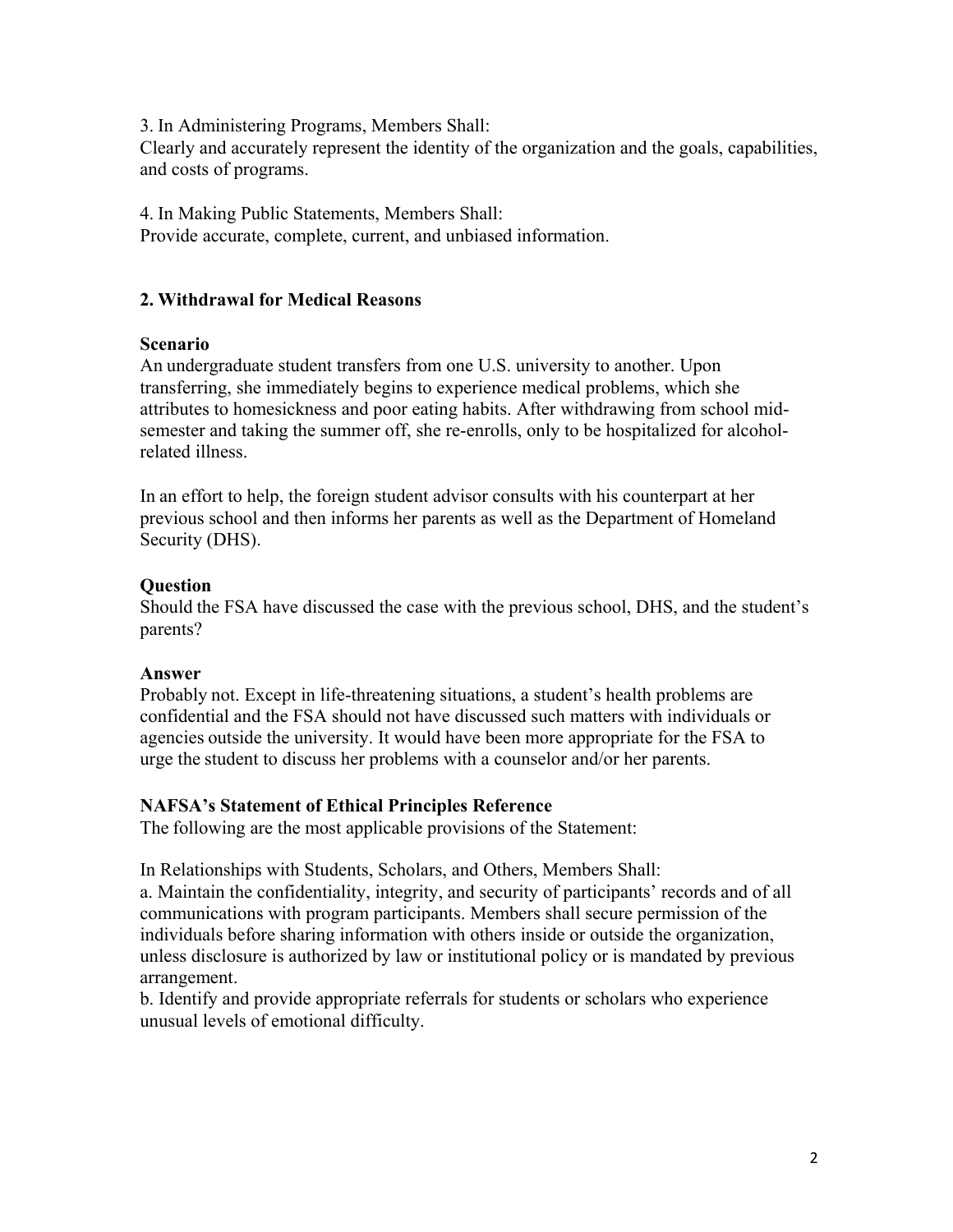## **3. Issuance of an I-20 Form**

#### **Scenario**

Three weeks prior to the beginning of fall semester, a student enrolled in the campus intensive English programs requests that the international student advisor issue an I-20 form for his wife and children, who are still in their home country. A letter in the student's file indicated that his government will provide an official financial guarantee for his academic work as soon as he achieves a TOEFL score of 525 and is accepted unconditionally into a graduate program. The letter further states that the student must return to work if he doesn't achieve the level of English proficiency necessary to enter the university in the fall.

Without the letter of financial support, the student—whose most recent TOEFL score is only 475—can neither demonstrate sufficient resources to obtain the I-20 nor add his name to the lengthy waiting list for family housing. Because the student is short of funds, he requests that the ISA issue the I-20 based on the letter in the file as well as advance him funds until such time as his scholarship goes into effect. The ISA refuses both requests.

## **Question**

Should the ISA have issued the dependent I-20 and/or advanced the student living expenses?

## **Answer**

No. It is not appropriate to issue visa documents for family members without assurance of sufficient resources for their support. Neither is it appropriate to reserve scarce housing for someone who does not yet meet the qualifications for that service. Finally, advancing funds against a scholarship that may never materialize not only sets a dangerous precedent, but also exposes both the student and the university to unreasonable financial risk. The sponsor has not authorized the university to act as its agent.

## **NAFSA's Statement of Ethical Principles Reference**

The following are the most applicable provisions of the Statement:

1. NAFSA Members Have a Responsibility to:

Make every effort to ensure that their services are offered only to individuals and organizations with a legitimate claim on these services.

2. In Relationships with Students, Scholars, and Others, Members Shall: Respond to inquiries fairly, equitably, and professionally.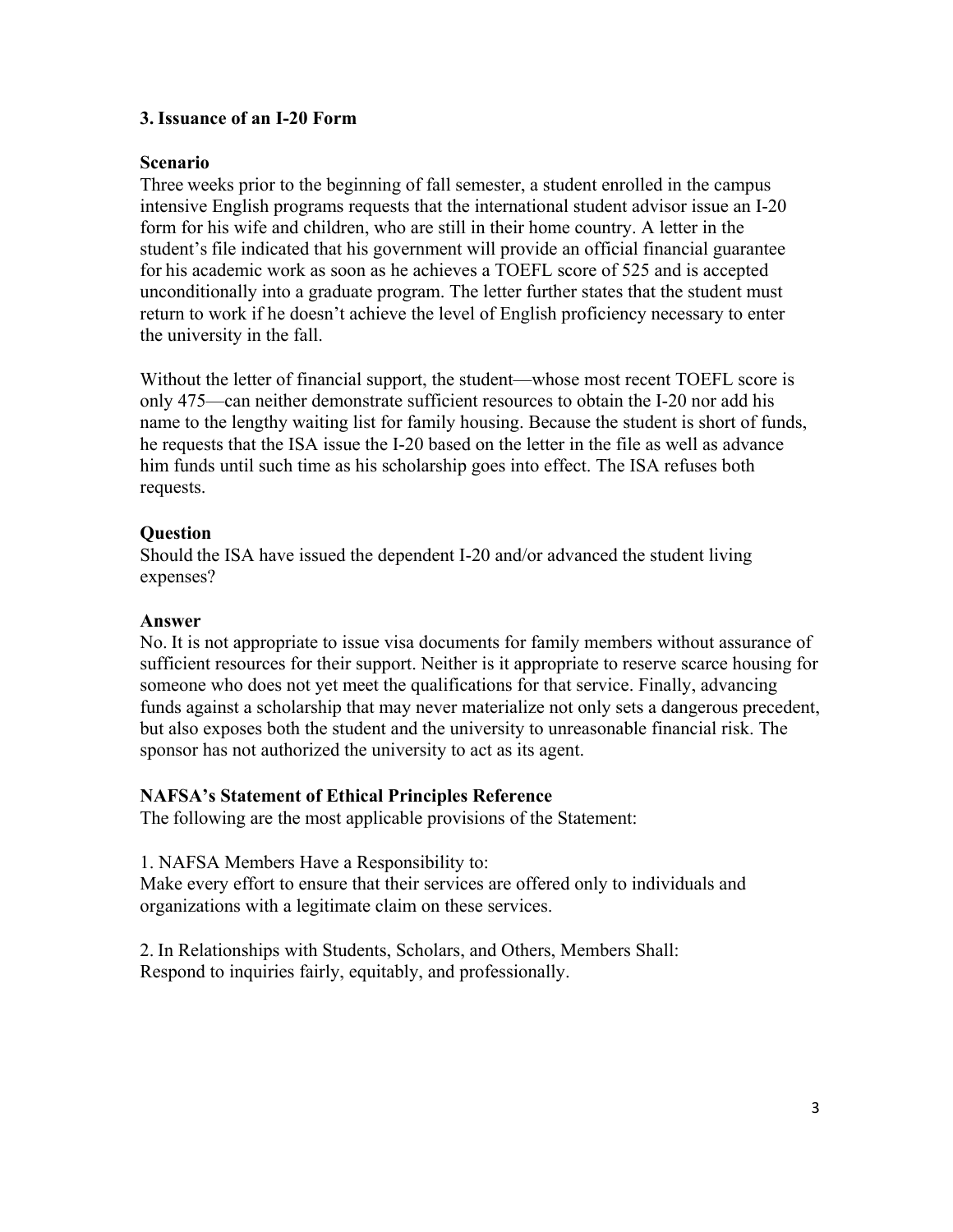## **4. Student Health Problem Abroad**

## **Scenario**

Ignoring a long history of respiratory problems often triggered by alcohol, a twenty-twoyear-old study abroad participant in Mexico drinks to excess and experiences a severe attack. When the student's breathing stops, the program leader is able to resuscitate him. After several similar incidents disrupt program activities, other participants urge the leader to send their friend home. The leader, who believes that his CPR skills enable him to handle the situation satisfactorily, refuses to send the student home, asserting that he will not act *in loco parentis*.

# **Question**

Did the leader violate the Statement?

## **Answer**

Yes. The leader is responsible for the entire group and must take appropriate action to maintain the integrity of the program. Furthermore, the leader should not make medical decisions which are beyond his area of competence.

# **NAFSA's Statement of Ethical Principles References**

The following are the most applicable provisions of the Statement:

## 1. NAFSA Members Have a Responsibility To:

Balance the wants, needs, and requirements of program participants, institutional policies, laws, and sponsors. Members' ultimate concern must be the long-term well-being of international educational exchange programs and participants.

2. In Their Professional Preparation and Development, Members Shall: Recognize the limits of their expertise and confine themselves to performing duties for which they are properly educated, trained, and qualified, making referrals when situations are outside their area of competence.

3. In Relationships with Students and Scholars, Members Shall: Identify and provide appropriate referrals for students or scholars who appear to be experiencing unusual levels of emotional difficulty.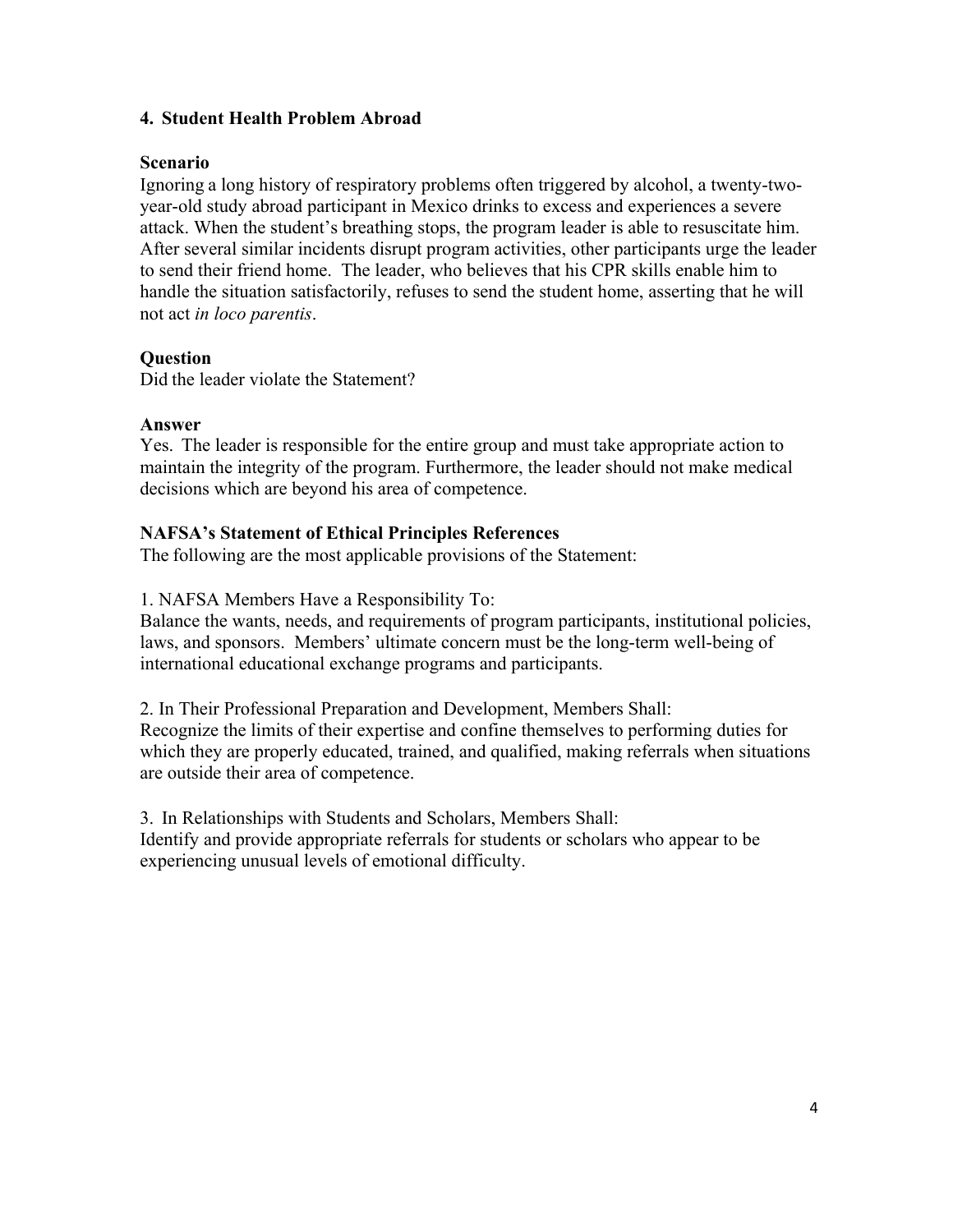## **5. Faculty Roles and Responsibilities Abroad**

## **Scenario**

Upon arriving home from a study abroad trip to Greece, several students drop by the Study Abroad Office to report on their adventure. After visiting with the students and reviewing their written evaluations, the director notes repeated references to intoxication and other unprofessional behavior on the part of the professor assigned to lead the group. One report states that the professor was not available to the students during a four-day period in which he attended a professional conference. In a discussion between the director and the faculty member, the latter acknowledges the veracity of the allegations and promises to mend his ways. When the professor recommends offering the same program for the following year, the director (in consultation with the dean) denies the request.

#### **Question**

Was the director's action in violation of the Statement?

#### **Answer**

No. The director acted appropriately, particularly if s/he was able to refer to a signed agreement outlining the responsibilities of a study abroad program leader, a manual for program leaders, or an orientation session for leaders (or any combination thereof).

## **NAFSA's Statement of Ethical Principles References**

The following are the most applicable provisions of the Statement:

1. NAFSA Members Have a Responsibility To:

a. Maintain high standards of professional conduct.

b. Balance the wants, needs, and requirements of program participants, institutional policies, laws, and sponsors. Members' ultimate concern must be the long-term well-being of international educational exchange programs and participants.

2. In Administering Programs, Members Shall:

a. Recruit individuals, paid and unpaid*,* who are qualified to offer the instruction or services promised, train and supervise them responsibly, and assure by means of regular evaluation that they are performing acceptably and that the overall program is meeting its professed goals.

b. Strive to establish standards, activities, instruction, and fee structures that are appropriate and responsive to participant needs.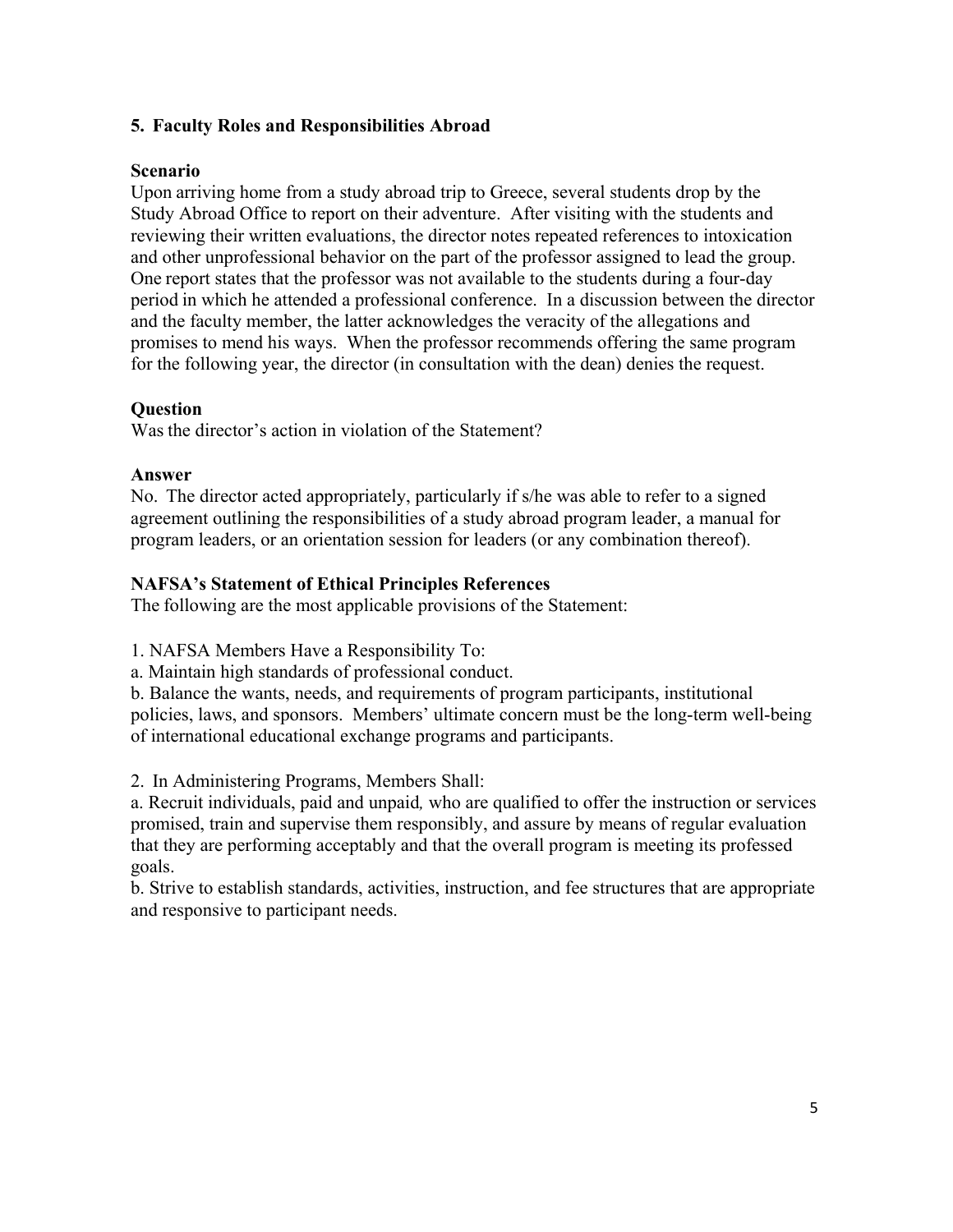# **6. Admitting Students Without Required English Proficiency**

## **Scenario**

The intensive English program (IEP) on the campus of a four-year college works in tandem with the Biology Department to develop a six-week non-credit international project for students with low intermediate levels of English proficiency. The project calls for three hours of English each morning, followed by an afternoon of non-credit course work with biology faculty. At the conclusion of the program, as a courtesy to the sponsor and the Biology Department, the IEP administers a pencil-based TOEFL; students score in the 440  $-470$  range.

When the group sponsor expresses a desire to enroll three of the students, who meet academic standards, the academic department head requests that the college's language requirement (525 pencil-based TOEFL) be waived. When admission is denied, the department head then seeks support from higher-ranking administrators, who in an effort to foster a good working relationship with the sponsor, direct that the students be admitted.

## **Question**

Does this course of action involve a breach of ethics?

## **Answer**

Yes. Fostering relationships with sponsors should never override established institutional policy. A more appropriate response might be for the department head to recommend to the sponsor that the students enroll in the IEP until such time as they achieve the level of English proficiency necessary to do academic work.

## **NAFSA's Statement of Ethical Principles References**

The following are the most applicable provisions of the Statement:

## NAFSA Members Have a Responsibility to:

a. Follow ethical practices outlined in the Statement of Ethical Principles. Strive to follow the ethical practices outlined in the Principles for International Educational Exchange. b. Balance the wants, needs, and requirements of program participants, institutional policies, laws, and sponsors. Members' ultimate concern must be the long-term well-being of international educational exchange programs and participants.

c. Resist pressures (personal, social, organizational, financial, and political) to use their influence inappropriately and refuse to allow self-aggrandizement or personal gain to influence their professional judgments.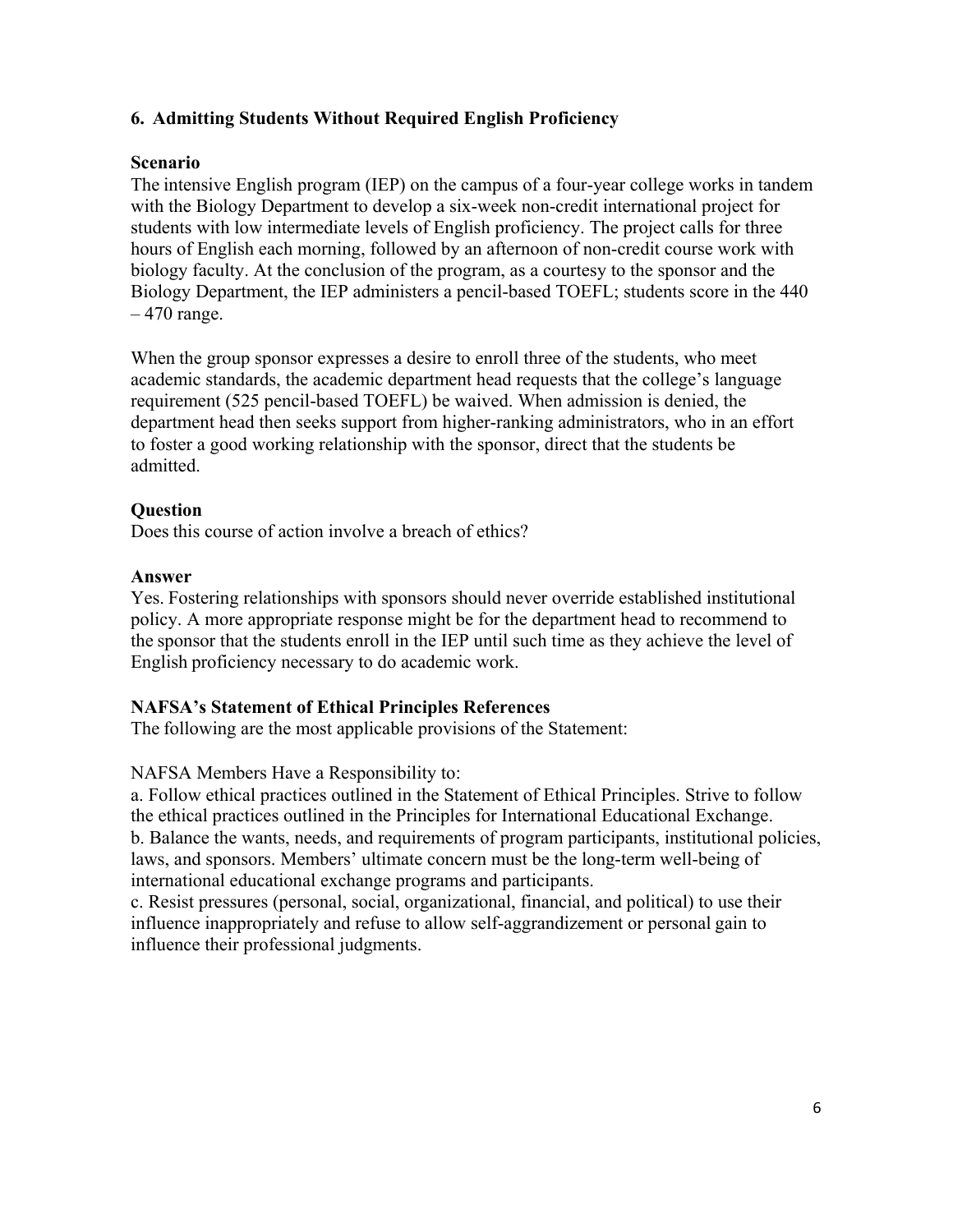# **7. Personal Morality Issue**

## **Scenario**

It comes to the attention of the foreign student advisor that a male student is living with a female student in university housing. Personnel records indicate that both are married, but not to each other.

## **Question**

May the foreign student advisor report what she has learned to the spouses?

## **Answer**

No. This is a private matter, on which the advisor should not act.

## **NAFSA's Statement of Ethical Principles References**

The following are the most applicable provisions of the Statement.

In Relationships with Students, Scholars, and Others, Members Shall:

a. Recognize their own cultural and value orientations and be aware of how those orientations affect their interactions with people from other cultures.

b. Demonstrate awareness of, sensitivity to, and respect for other educational systems, values, beliefs, and cultures.

c. Maintain the confidentiality, integrity, and security of participants' records and of all communications with program participants. Members shall secure permission of the individuals before sharing information with others inside or outside the organization, unless disclosure is authorized by law or institutional policy or is mandated by previous arrangement.

# **8. On-The-Spot Admission**

## **Scenario**

An international admissions officer makes annual recruitment trips, working with local agencies in each of the countries she visits. Upon reading her advertisements in the local newspaper, prospective students flock to see her, academic credentials in hand. The admissions officer assesses English proficiency through personal conversations with these individuals and, provided they meet academic and financial requirements, offers them admission on the spot.

# **Question**

Has the admissions officer violated the Statement?

## **Answer**

Yes. The admissions officer should not have made a determination of English proficiency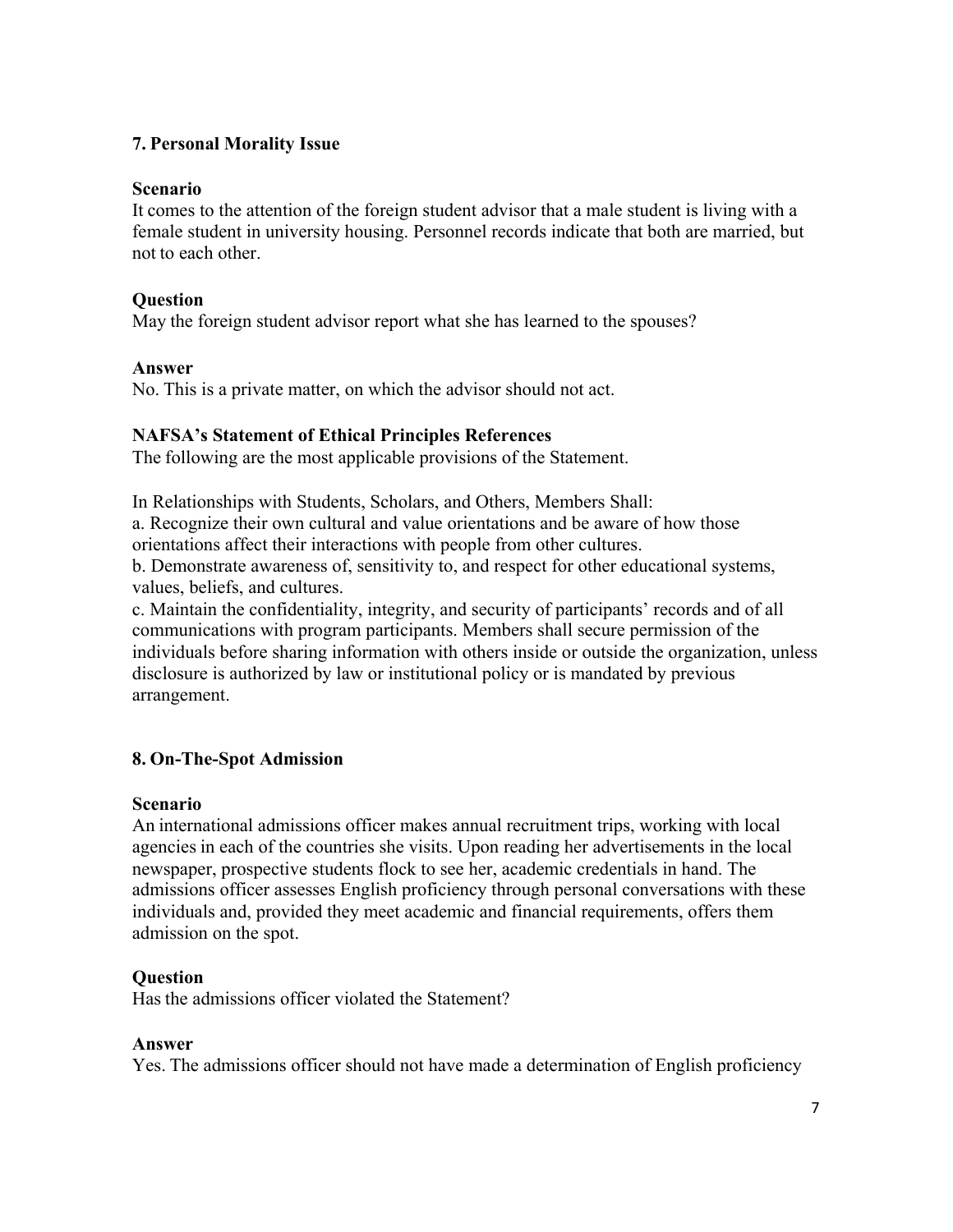for the purposes of admission. Furthermore, it is a violation of federal regulations to make admissions decisions anywhere but at the school's U.S. location. "The written application, the student's transcripts and other records of courses taken, proof of financial responsibility for the student, and other supporting documents [must be] received, reviewed, and evaluated at the school's location in the United States." Code of Federal Regulations  $214.2(k)$  (2).

#### **NAFSA's Statement of Ethical Principles Reference**

The following are the most applicable provisions of the Statement:

1. NAFSA Members Have a Responsibility to:

Maintain high standards of professional conduct.

2. In Their Professional Preparation and Development, Members Shall:

a. Accurately represent their areas of competence, education, training, and experience. b. Recognize the limits of their expertise and confine themselves to performing duties for which they are properly educated, trained, and qualified, making referrals when situations are outside their area of competence.

#### **9. Proselytizing**

#### **Scenario**

The leader of a community religious group is a member of a local organization which serves international students and which holds an organizational membership in NAFSA. Many of the organization's members join the host family association and, at association events, distribute brochures describing their group's efforts to achieve world peace through work with internationals. Occasionally, members include foreign students in parties and other social events at which religious testimony is given. While students are surprised by invitations to join the group, they are often too polite to decline and excuse themselves. When a complaint concerning the religious nature of these gatherings reaches the International Office, the foreign student advisor meets with the leader of the group, who takes offense at the mention by the FSA of NAFSA guidelines on proselytizing. He states that he is acting in a personal capacity to help students find salvation.

#### **Question**

Are the actions of the community leader appropriate?

#### **Answer**

No. The leader, acting as a representative of his group rather than in a personal capacity, has not accurately portrayed the services and programs of his organization. In emphasizing global issues and world peace, the organization has not made clear its religious nature. The students learn of its religious intent only after attending informal social gatherings. Members of the organization should be informed by their leader that surreptitious, deceptive, or coercive proselytizing is unacceptable.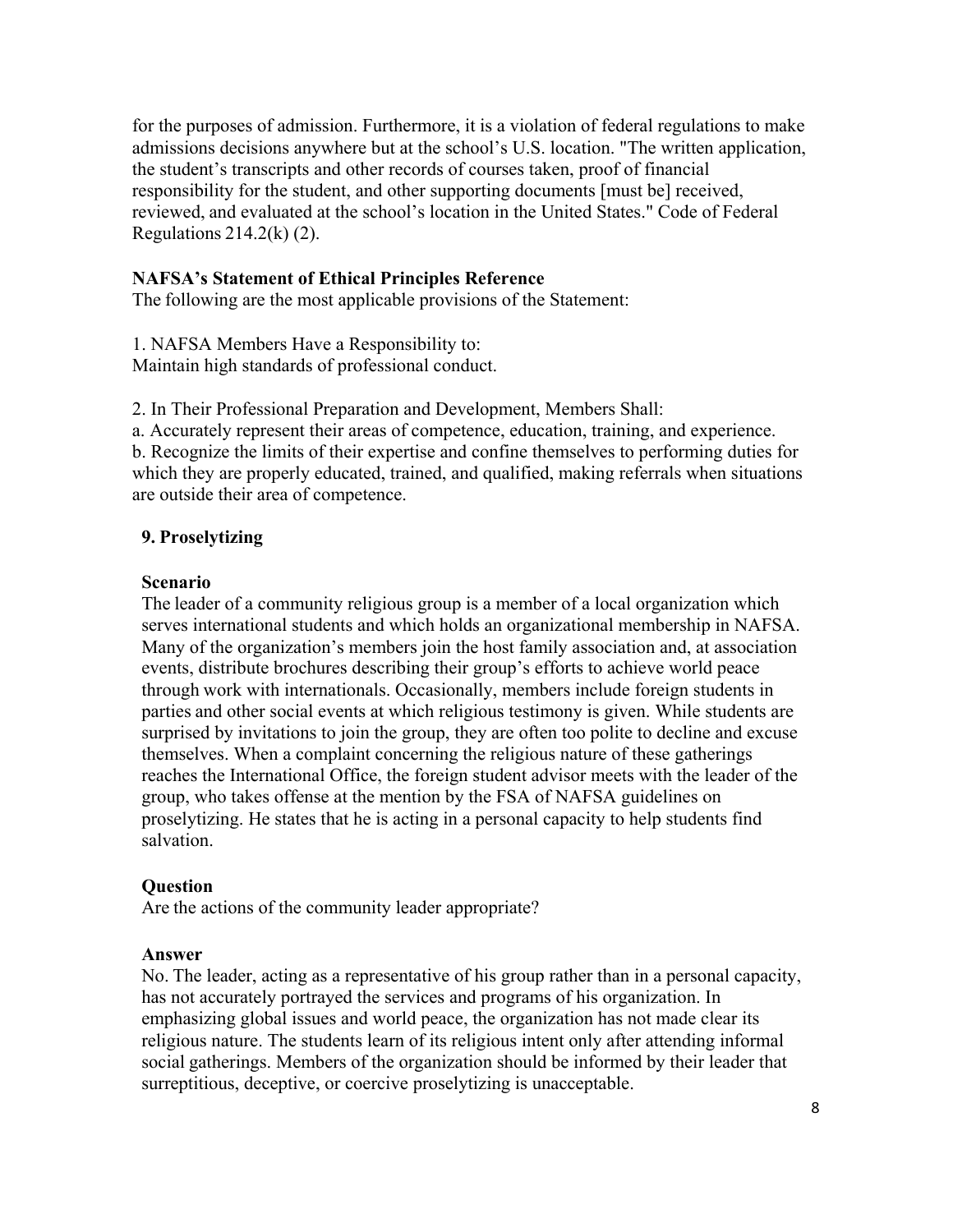# **NAFSA's Statement of Ethical Principles Reference**

The following are the most applicable provisions of the Statement.

1. In Relationships with Students, Scholars, and Others, Members Shall:

a. Not use one's position to proselytize.

2. In Administering Programs, Members Shall:

a. Clearly and accurately represent the identity of the organization and the goals,

capabilities, and costs of programs.

b. Provide adequate orientation and training for volunteers

c. Provide appropriate orientation, materials, and on-going guidance for participants.

# **10. Staffing Intensive English Programs with Qualified Professionals**

## **Scenario**

An intensive English program (IEP) is directed by a continuing education specialist, who employs a teaching staff of native English speakers, most of whom are spouses and friends of university faculty members. While the teachers exhibit cultural sensitivity and enjoy working with international students, they do not have specific education or training in teaching English as a second language.

# **Question**

Is the IEP appropriately staffed?

# **Answer**

No. No matter how well-intentioned its teachers, the IEP is not staffed in accordance with NAFSA's Statement of Ethical Principles or the Principles for International Educational Exchange.

# **NAFSA's Statement of Ethical Principles Reference**

The following are the most applicable provisions of the Statement:

1. NAFSA Members Have a Responsibility to:

Follow ethical practices outlined in NAFSA's Statement of Ethical Principles. Strive to follow the ethical practices outlined in the Principles for International Educational Exchange.

2. In Administering Programs, Members Shall:

Recruit individuals, paid and unpaid, who are qualified to offer the instruction or services promised, train and supervise them responsibly, and assure by means of regular evaluation that they are performing acceptably and that the overall program is meeting its professed goals.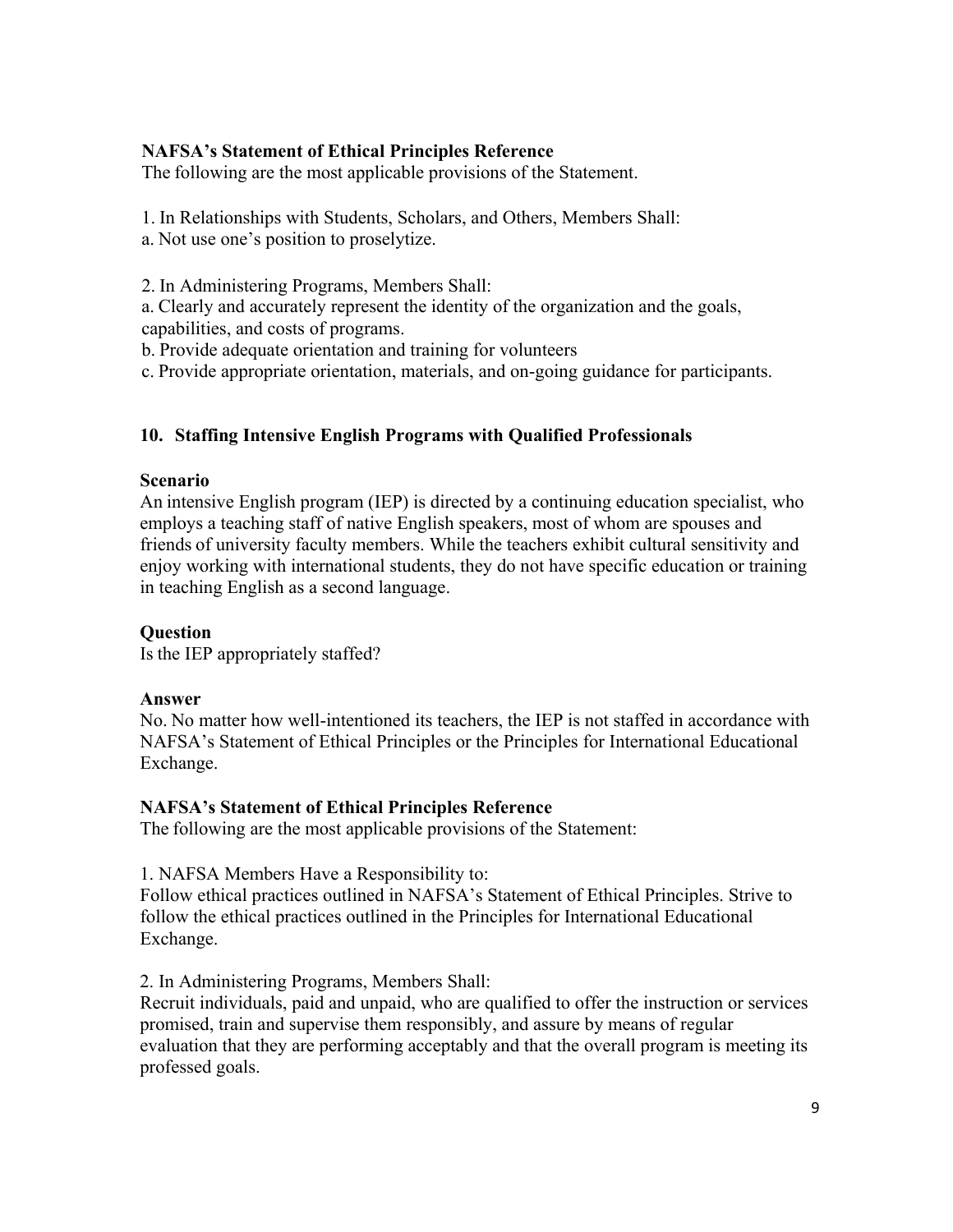## **11. Police Request for Information**

## **Scenario**

When three sexual assaults occur on the college campus in a period of one year, local police offer assistance in apprehending the assailant. Since each of the victims has reported that her attacker spoke with a foreign accent and since two female international students have told police that they have been followed by a man whom they believe to be Turkish, the police make a written request for information about all male Turkish students on campus. Specifically, they ask for the visa classification, grade point average, and class schedule for each. Wanting to assist the police in their efforts and to reestablish a safe environment on campus, the foreign student advisor complies with the request.

## **Question**

Has the FSA acted appropriately in this instance?

## **Answer**

No. NAFSA's Statement of Ethical Principles does not permit the disclosure of confidential information—even to law enforcement agencies. Law enforcement agencies may, based upon probable cause, obtain a subpoena for information and/or a warrant for a search or an arrest.

Despite his/her good intentions, a NAFSA member who reveals confidential information violates the code.

## **NAFSA's Statement of Ethical Principles**

The following is the most applicable provision of the Statement.

In Relationships with Students, Scholars, and Others, Members Shall: Maintain the confidentiality, integrity, and security of participants' records and of all communications with program participants. Members shall secure permission of the individuals before sharing information with others inside or outside the organization, unless disclosure is authorized by law or institutional policy or is mandated by previous arrangement.

## **12. Scholarships**

#### **Scenario**

The university's financial aid policy states that scholarships are available to international students on a merit basis. However, financial aid officers automatically exclude from consideration international applicants who show evidence of being able to pay full fees.

## **Question**

Is it ethical for the financial aid officers to exclude international students from consideration because they show no need for financial assistance?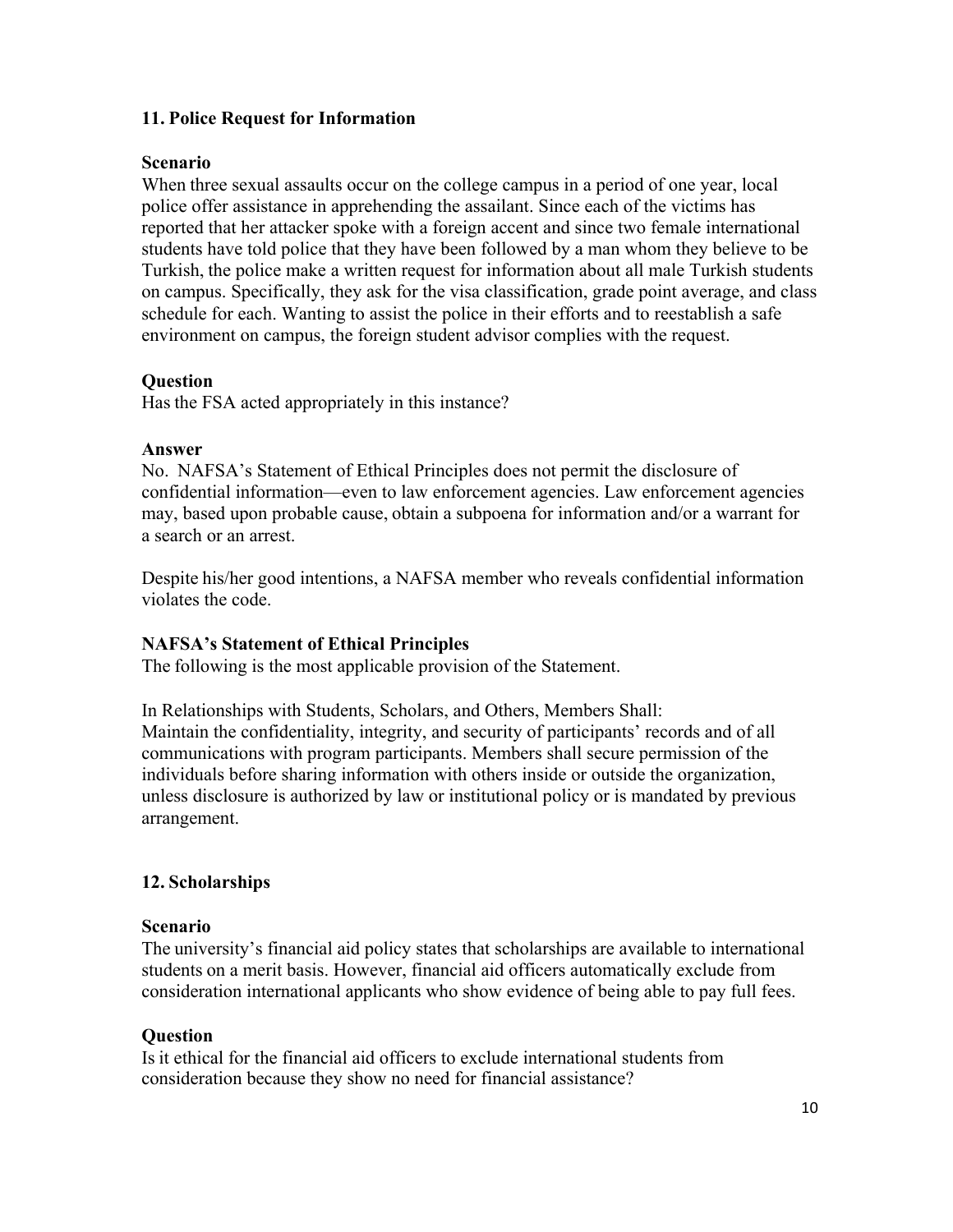## **Answer**

No. Unless there has been some form of exclusionary statement regarding those capable of paying full fees, this practice is unethical.

# **NAFSA's Statement of Ethical Principles References**

The following are the most applicable provisions of the Statement:

1. In Relationships with Students, Scholars, and Others, Members Shall: Respond to inquiries fairly, equitably, and professionally.

2. In Administering Programs, Members Shall: Clearly and accurately represent the goals, capabilities, and costs of the programs.

# **13. Students' Right to Privacy**

## **Scenario**

An attractive young Asian woman, Amy, enrolled in a university-affiliated intensive English program (IEP) confides to one of her teachers that the "homestay father" of a friend, Sharon, has made unwanted sexual advances toward her. Amy had been visiting her friend, Sharon, a student at a college in a neighboring city, when the incident occurred. The teacher, upon hearing the details of the event, shares the information with the IEP director, who quickly requests that the faculty member encourage Amy herself to inform the director. Once informed personally by Amy, the director confirms the facts, encourages her to avoid the man in the future, and praises her for having come forward with her story. With Amy's full knowledge and agreement, the director subsequently reports the information, including the man's name, to the neighboring foreign student advisor (FSA), who is responsible for the homestay program in question. The FSA assures the IEP director that s/he will discuss the situation with the "homestay father" and take appropriate action.

# **Question**

Did the IEP director act appropriately? Was Amy's right to privacy violated?

## **Answer**

The director acted appropriately in that the information was provided directly and voluntarily by Amy, the student, and in that she gave permission for the IEP director to report the incident. The student's right to privacy was not violated. If Amy had appeared to be experiencing a great deal of emotional distress related to the incident, the director might also have informed her of the services available in the campus counseling unit and urged her to seek professional help.

# **NAFSA's Statement of Ethical Principles References**

The following are the most applicable provisions of the Statement: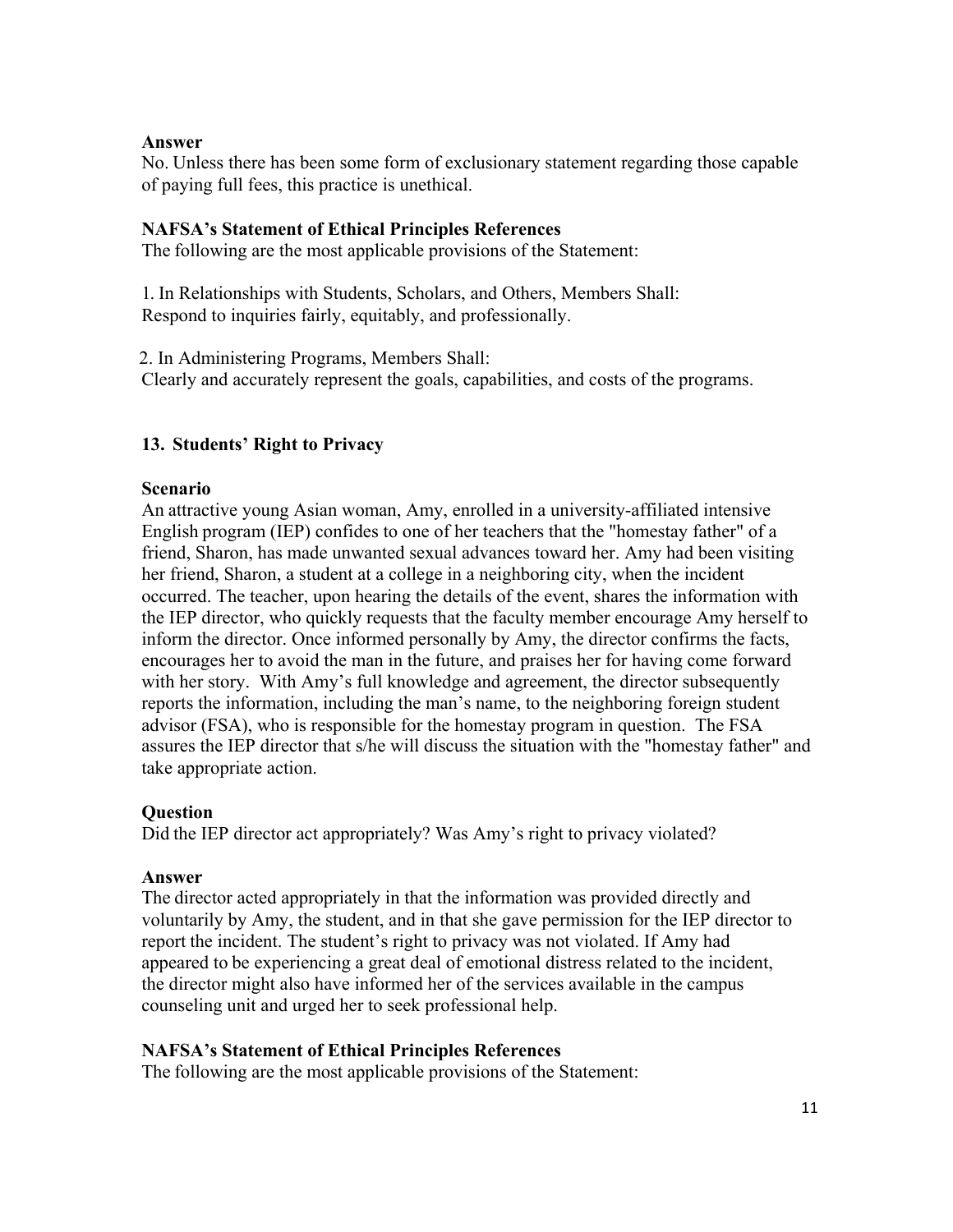In Relationships with Students, Scholars, and Others Members Shall:

1. Maintain the confidentiality, integrity, and security of participants' records and of all communications with program participants. Members shall secure permission of the individuals before sharing information with others inside or outside the organization, unless disclosure is authorized by law or institutional policy or is mandated by previous arrangement.

2. Inform participants of their rights and responsibilities in the context of the institution and the community.

3. Identify and provide appropriate referrals for students or scholars who experience unusual levels of emotional difficulty.

# **14. Can an English Program Guarantee English Proficiency?**

## **Scenario**

In regular newspaper advertisements, an intensive English program (IEP) guarantees that its students will achieve a TOEFL score of 500/173 (pencil-based tests/computer based tests) after two semesters of study.

## **Question**

Was it ethical for the administrator of this program to place an advertisement which guaranteed a particular TOEFL score?

# **Answer**

No. While an administrator can guarantee a quality instructional program provided by well-qualified faculty, no administrator can honestly predict the level of English proficiency that will be achieved by his/her students.

# **NAFSA's Statement of Ethical Principles References**

The following are the most applicable provisions of the Statement.

1. In administering Programs, Members Shall:

Clearly and accurately represent the identity of the organization and the goals, capabilities, and costs of the programs.

2. In Making Public Statements, Members Shall: Provide accurate, complete, current and unbiased information.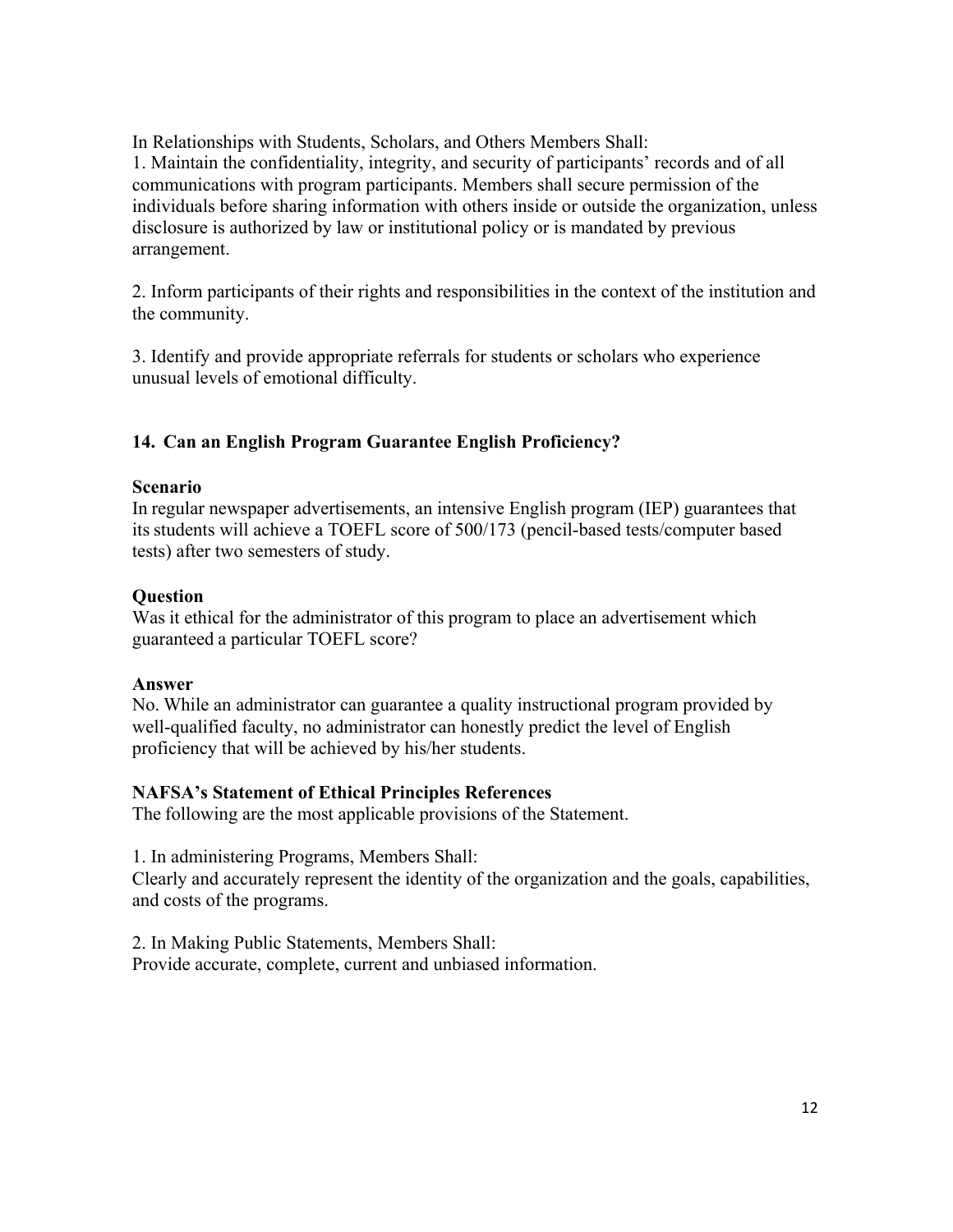# **15. Organization Identification**

## **Scenario**

Interested in international student ministry, the leader of a community religious organization asks to have an article published in the university's international newsletter. The article extends an invitation for international students to attend an upcoming event sponsored by the organization. The community leader does not adequately identify his/her organization and is not pleased when the editor runs a clear identification line at the end of the article. A subsequent article submitted by the same individual contains a specific request not to identify the group.

## **Question**

May the newsletter editor require the identification of the organization as a condition to publishing the article announcing the activity?

## **Answer**

Yes. Community groups offering programs to international students should clearly identify themselves and their objectives.

## **NAFSA's Statement of Ethical Principles References**

The following are the most applicable provision of the Statement:

In Administering Programs, Members Shall:

Clearly and accurately represent the identity of the organization and the goals, capabilities, and costs of programs

# **16. Involvement in Pyramid-type Activities**

## **Scenario**

A member of the local community who is active in international programs at the local college recruits international students through the programs as sales agents in a pyramidtype company. The students are assured that they can make a lot of money by spending time promoting the company's products—especially to fellow international students. They feel pressure to spend time selling when they need to be studying. They are not fully informed that this activity is considered employment and is, therefore, in violation of their student-only visa status.

## **Question**

Is the action of the community member unethical?

## **Answer**

Yes, the action of the community member violated the code. Staff administrators of the international programs that involve community members have the responsibility for providing appropriate orientation and materials in order to ensure that participants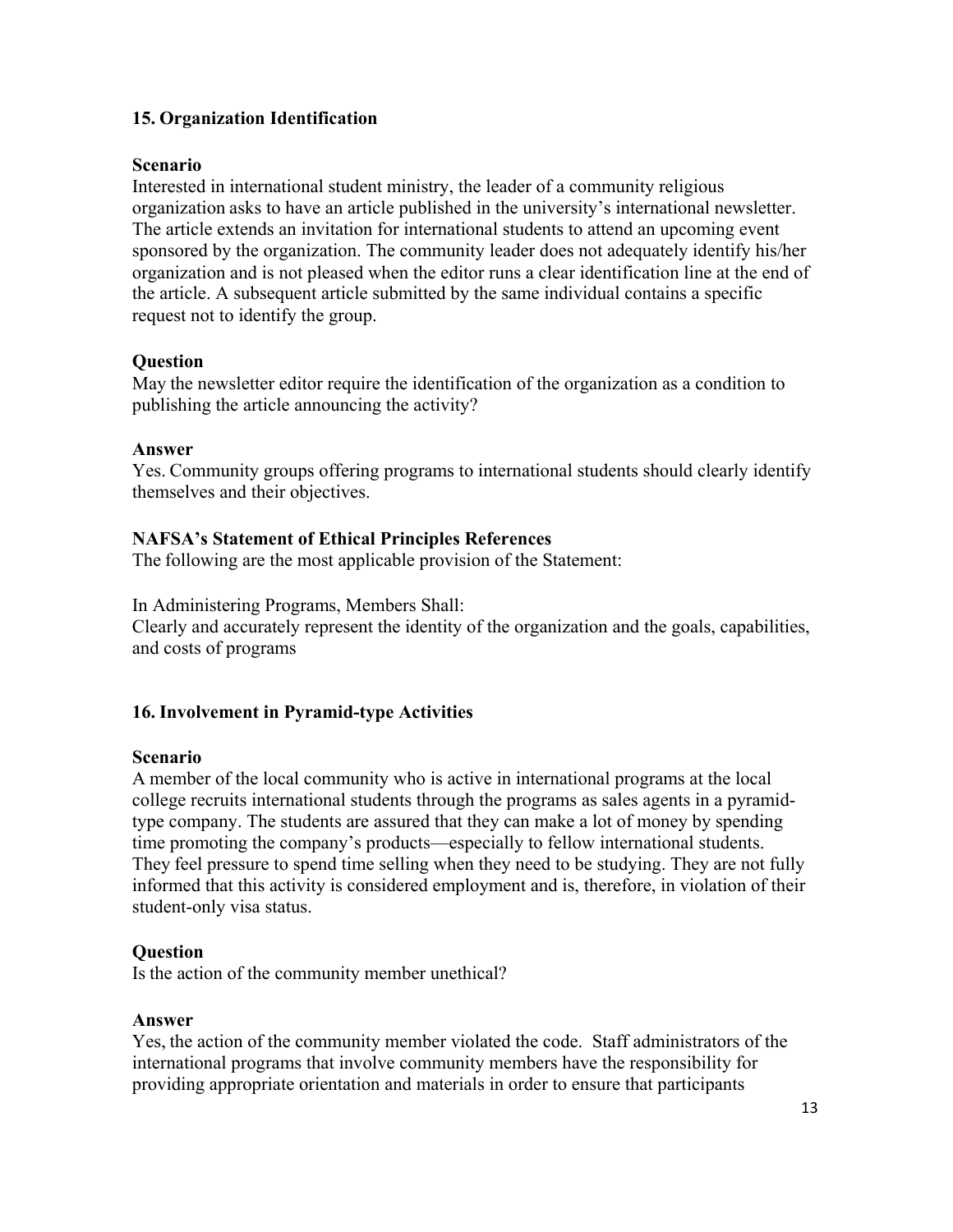understand their responsibilities and uphold NAFSA's Statement of Ethical Principles.

## **NAFSA's Statement of Ethical Principles References**

The following are the most applicable provisions of the Statement:

1. NAFSA Members Have a Responsibility To:

Resist pressures (personal, social, organizational, financial, and political) to use their influence inappropriately and refuse to allow self- aggrandizement or personal gain to influence their professional judgments.

2. In Relationships with Students, Scholars, and Others, Members Shall:

a. Not exploit, threaten, coerce, or sexually harass others.

b. Inform participants of their rights and responsibilities in the context of the institution and the community.

3. In Administering Programs, Members Shall:

a. Provide appropriate orientation, materials, and on-going guidance for participants. b. Strive to ensure that the practices of those with whom one contracts do conform with NAFSA's Statement of Ethical Principles and the Principles for International Educational Exchange.

# **17. Health Insurance Program**

# **Scenario**

As a benefit of employment, graduate assistants receive health insurance coverage from the university. The insurance program stipulates that only those students who register for and attend at least a one-credit course are eligible for coverage.

A professor at the university informs the ISA that one of his graduate assistants has been seriously injured in an automobile accident while returning to campus from an out-ofstate trip. The student has suffered brain injuries and, although his life is not in danger, the doctors are not certain whether he will ever awaken from the coma in which he now lies. He remains in intensive care and clearly will require specialized medical and rehabilitative services for the foreseeable future.

Although the professor orally offers to renew his student's graduate assistantship for the coming academic year, the student has not signed the standard contract, nor has he registered for fall classes. The professor is concerned as neither the student nor his family has the resources to cover the anticipated medical expenses. In cooperation with the student's parents, the ISA obtains from the treating physician a letter recommending medical leave for a period of one academic year. The ISA subsequently re-enrolls the student (in absentia), thus allowing his appointment as a graduate assistant and enabling him to continue to receive a monthly stipend and health insurance benefits.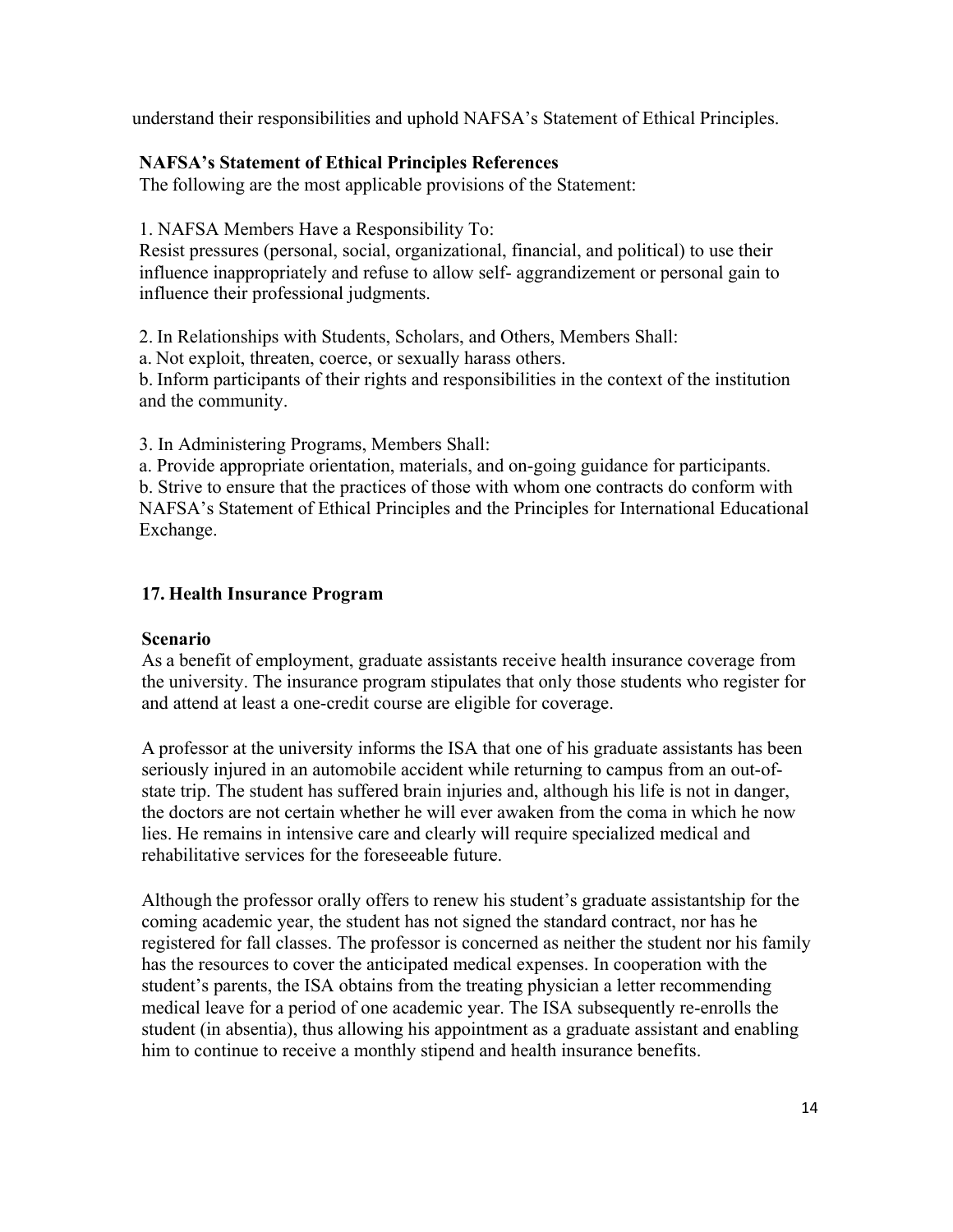## **Question**

Did the ISA act appropriately?

#### **Answer**

Maybe. If there is a reasonable expectation that the student will recover and resume his education, the advisor's actions were appropriate. If not, it would be inappropriate to provide employment and services to an individual who is clearly unable to perform as either a student or an employee.

## **NAFSA's Statement of Ethical Principles Reference**

The following is the most applicable provision of the Statement:

NAFSA Members Have a Responsibility to:

a. Seek appropriate guidance and direction when faced with ethical dilemmas. b. Make every effort to ensure that their services are offered only to individuals and organizations with a legitimate claim on these services.

## **18. Articulation Agreement**

## **Scenario**

An American university after reviewing a private college in Asia, agrees that students holding a two-year degree from the school will be admitted into the master's degree program in the American University—provided they complete an additional two years of study at the local private college, take the appropriate standardized graduate examinations, and achieve the requisite level of English proficiency. The widespread promotion of the affiliation, through signs and newspaper advertisements causes many parents and students to believe that the school will award an American degree. The logo of the American university is prominently displayed alongside the logo of the private college. Enrollment at the institution increases in spite of high tuition rates.

When the first batch of graduates under the affiliated program applies for graduate study at the U.S. University, their applications are rejected. In addition, the local government does not officially recognize the local private institution, thus, the local employers will not consider the graduates of this program as full-fledged four-year degree holders. Some graduates, instead, apply to local universities in order to improve their credentials, only to discover they have passed the acceptable age limit for admission. Frustrated and irate, they and their parents complain to the US Embassy in their country.

## **Question**

Have the representatives of the American university acted ethically in this venture?

## **Answer**

No.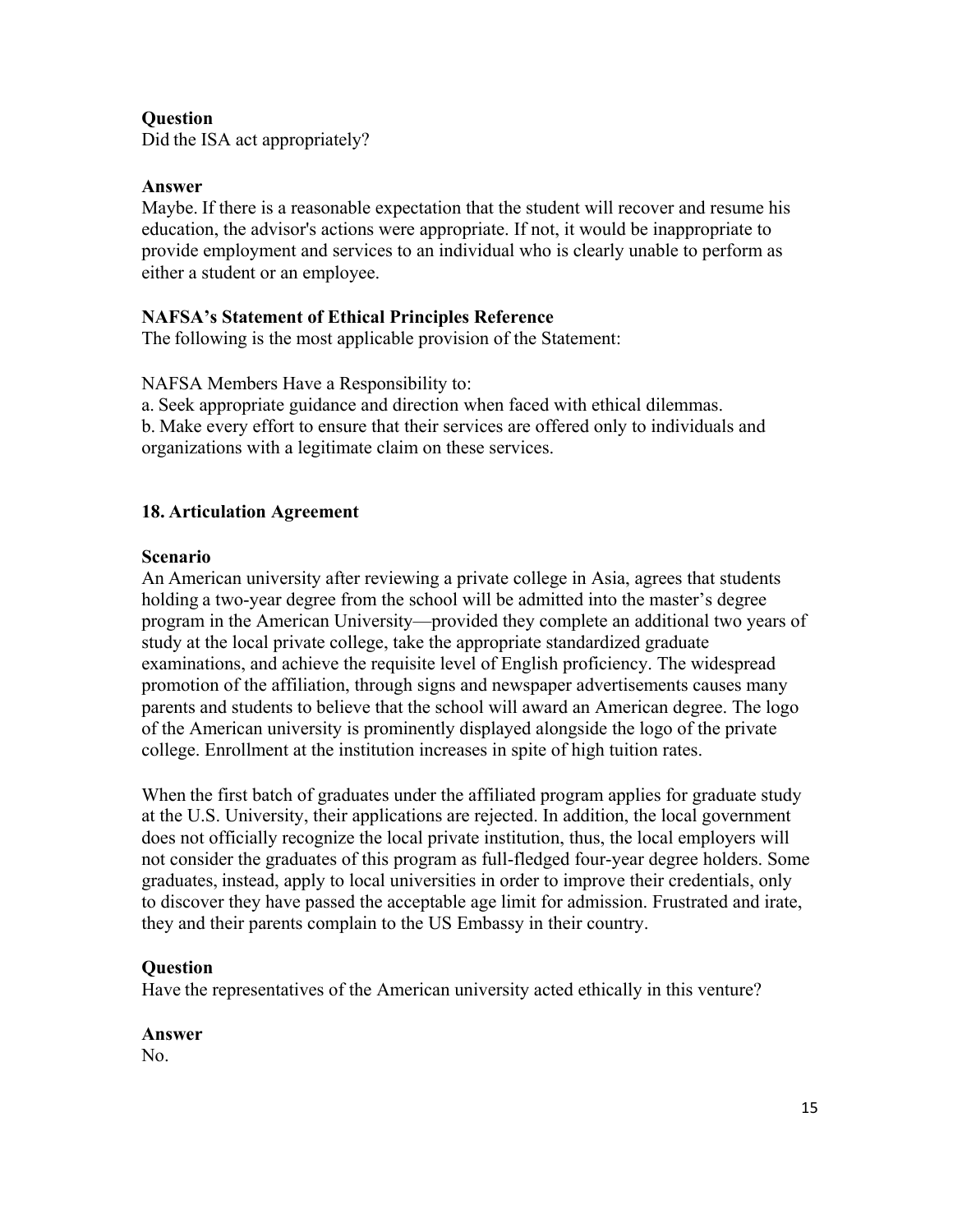## **NAFSA's Statement of Ethical Principles Reference**

The following are the most applicable provisions of the Statement:

1. NAFSA Members Have a Responsibility to:

a. Balance the wants, needs, and requirements of program participants, institutional policies, laws, and sponsors. Members' ultimate concern must be the long-term wellbeing of international educational exchange programs and participants.

b. Resist pressures (personal, social, organizational, financial, and political) to use their influence inappropriately and refuse to allow self-aggrandizement or personal gain to influence their professional judgments.

2. In Relationships with Students, Scholars, and Others, Members Shall:

a. Demonstrate awareness of, sensitivity to, and respect for other educational systems, values, beliefs, and cultures.

b. Provide accurate, complete, current, and unbiased information.

3. In Administering Programs, Members Shall:

Clearly and accurately represent the identity of the organization and the goals, capabilities and costs of programs.

## **19. Appearance of Favoritism**

#### **Scenario**

An international admissions officer for a well-known and highly competitive university regularly visits Asia. During these recruitment trips, he stays in the homes of friends he has made over the years and visits the prestigious local schools to promote his institution. Although students are informed that admission to the institution is very selective, they note that the children of the officer's friends are given admission even through their school records are weaker and their test scores lower than those of many who are denied admission.

## **Question**

Are the actions of the admissions officer ethical?

#### **Answer**

No. It is improper for an admissions officer to admit students under these circumstances.

## **NAFSA's Statement of Ethical Principles Reference**

1. NAFSA Members Have a Responsibility to:

Resist pressures (personal, social, organizational, financial, and political) to use their influence inappropriately and refuse to allow self-aggrandizement or personal gain to influence their professional judgments.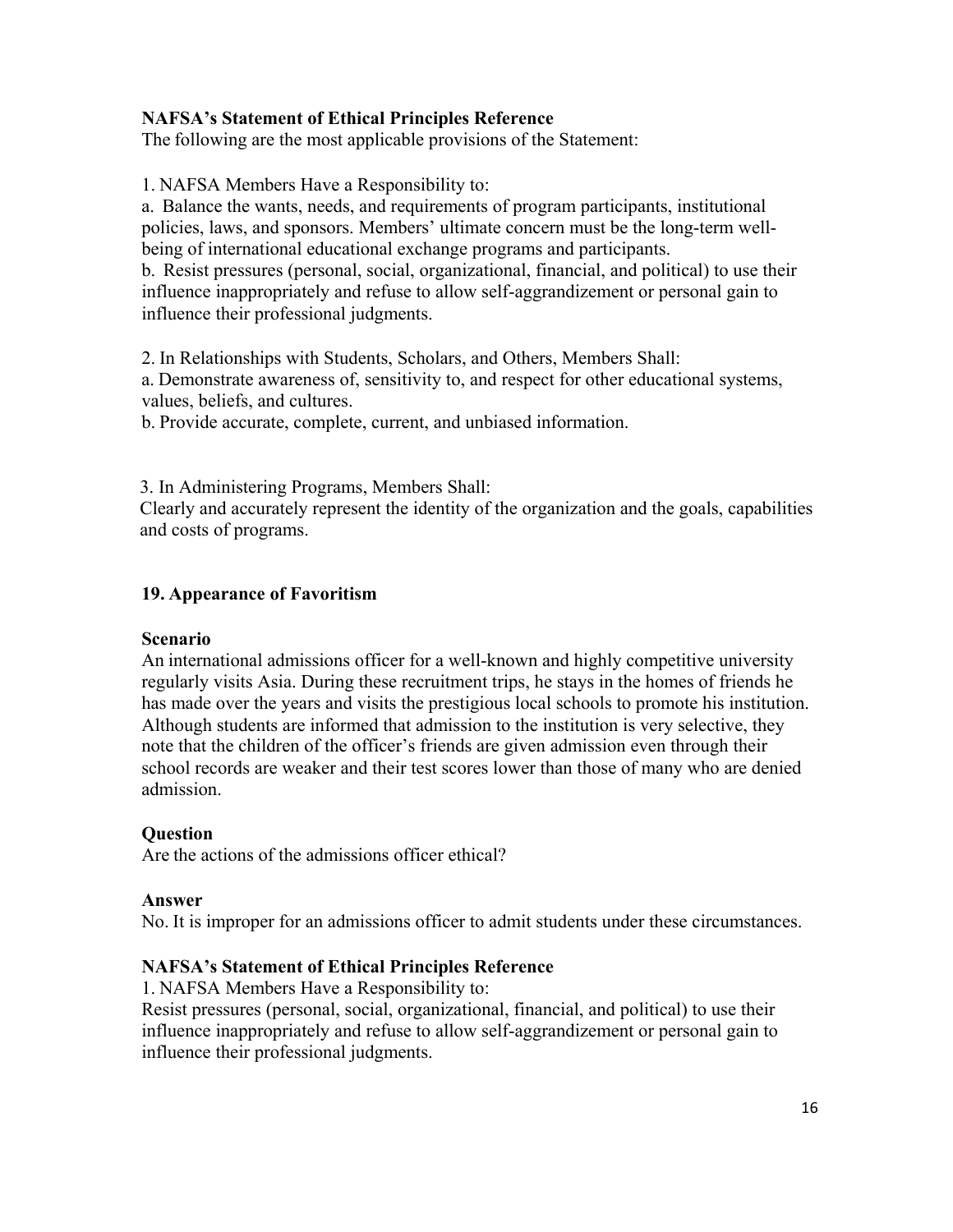2. In Relationships with Students, Scholars, and Others, Members Shall: Refrain from becoming involved in personal relationships with students and scholars when such relationships might result in either the appearance or the fact of undue influence being exercised on the making of professional judgments.

## **20. Study Abroad Program Costs**

#### **Scenario**

When budgetary shortfalls and other financial constraints plague the university, the dean directs the coordinator of the study abroad office to inflate study abroad costs in order to generate revenue for the institution's general fund. The excess monies are returned to the university's central administration for distribution among various campus units.

## **Question**

May the costs of the study abroad programs be inflated in order to offset central administration's budget deficit?

#### **Answer**

No. Study abroad charges must reflect the costs of the actual programs plus related services and administrative fees, if any.

## **NAFSA's Statement of Ethical Principles Reference**

The following are most applicable provision of the Statement:

1. NAFSA Members Have a Responsibility To:

a. Maintain high standards of professional conduct.

d. Resist pressures (personal, social, organizational, financial, and political) to use their influence inappropriately and refuse to allow considerations of self- aggrandizement or personal gain to influence their professional judgments.

2. In Administering Programs, Members Shall:

Clearly and accurately represent the identity of the organization and the goals, capabilities, and costs of programs.

## **21. Issuing Visas**

## **Scenario**

Nominated by his employer, a young man is selected to receive a U.S. governmentfunded scholarship administered by a reputable programming agency. He is admitted to an American university as a graduate exchange student in biological sciences. Copies of the award letter sent to graduate admissions, the international student office, and the student's academic advisor clearly state that the student must return to his home country immediately upon completion of the approved training objective. The letter further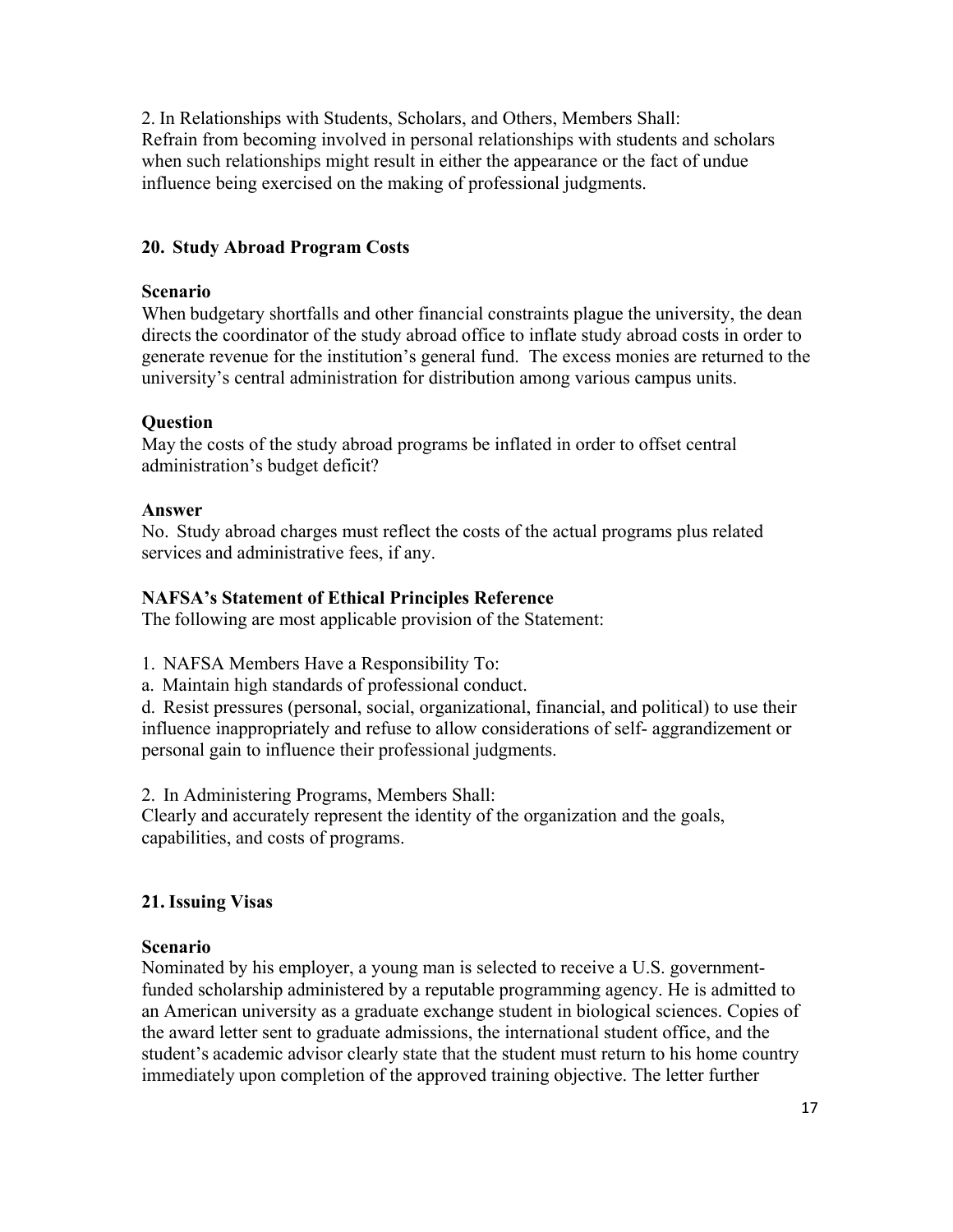states that two consecutive degrees are not authorized and that the U.S. government will not release sponsorship of the J-1 visa.

Following completion of a graduate degree, the department chair offers the student an assistantship consisting of full tuition as well as an annual stipend of \$10,000 for the duration of a doctoral program. The director of the international student office reminds the student of his contractual obligation to return home, at the same time informing him that the university will accept him under the F-1 classification. He further explains that the student will have to apply for the F-1 visa at a U.S. Consulate abroad, where the consular official will determine whether to defer the two-year residency requirement and either issue or deny the F-1 visa. Effectively sending the student home to fulfill his obligation, the director authorizes a staff member to issue the Form I-20.

## **Question**

Is it appropriate for the director, as the designated school official, to authorize the issuance of an I-20 under these circumstances?

## **Answer**

Yes. Although an institution may bind itself contractually with a sponsor, which would prohibit the issuance of Form DS-2019 to a student currently attending under that organization's sponsorship, it may not refuse to admit qualified applicants.

## **NAFSA's Statement of Ethical Principles Reference**

The following are the most applicable provisions of the Statement:

In Relationships with Students, Scholars, and Others, Members Shall: a. Inform participants of their rights and responsibilities in the context of the institution and the community.

b. Provide accurate, complete, current, and unbiased information.

# **22. Cult Recruitment**

## **Scenario**

A member of the Committee on Ethical Practice (CEP) receives a telephone call on behalf of a Japanese couple, whose son has dropped out of an American university to join a religious cult. In the United States to locate their son, the parents have made contact with a cult representative, who refuses to give them any information, saying only that their son will contact them when he is ready. After their request for assistance from the university is denied, the desperate parents ask that NAFSA put pressure on U.S. government offices to "hunt down" their son and deport him. They even purchase a return ticket for the government to use when they locate the young man.

## **Question**

Does the university have any responsibility to assist the parents?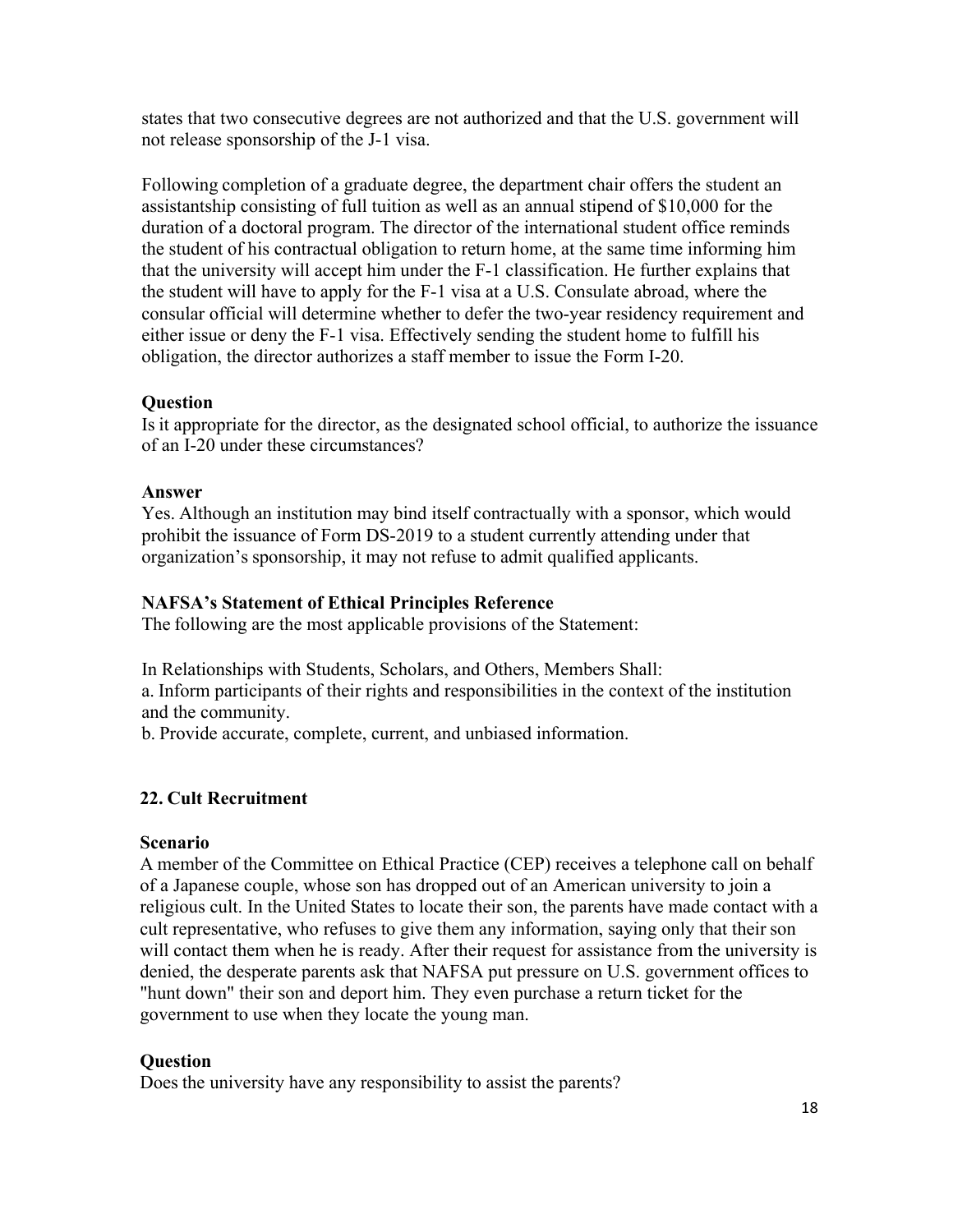#### **Answer**

No. The university in which the student was enrolled has no direct responsibility in this case. However, university and community organizations hosting international students might deter similar incidents by distributing to international students information about pressure and cultic groups.

## **NAFSA's Statement of Ethical Principles Reference**

The following are the most applicable provisions of the Statement:

1. In Relationships with Students, Scholars, and Others, Members Shall: Refrain from invoking governmental or institutional regulations in order to intimidate participants in matters not related to their status.

2. Maintain the confidentiality, integrity, and security of participants' records and of all communications with program participants. Members shall secure permission of the individuals before sharing information with others inside or outside the organization, unless disclosure is authorized by law or institutional policy or is mandated by previous arrangement.

3. Refrain from becoming involved in personal relationships with students and scholars when such relationships might result in either the appearance or the fact of undue influence being exercised on the making of professional judgments.

# **23. Disclosure of Personal Interest/Consulting Abroad**

## **Scenario**

An American university enters into an agreement to offer a study abroad program on the campus of a Peruvian university. The program's resident director, a full-time tenured faculty member at the American university, divides her time each year between teaching on the home campus and managing the program in Peru. She also receives an annual consulting fee of \$7,000 from the Peruvian university for program development in American Studies. She asserts that this work is done in her home and does not interfere with her duties at the American university.

## **Question**

Is it a breach of ethics for the study abroad program's resident director to receive compensation from the Peruvian university?

## **Answer**

Unclear. It depends on the home university's policy on disclosure. If there is no conflict of interest and the university allows for outside work of this type, then she is justified in accepting the additional work.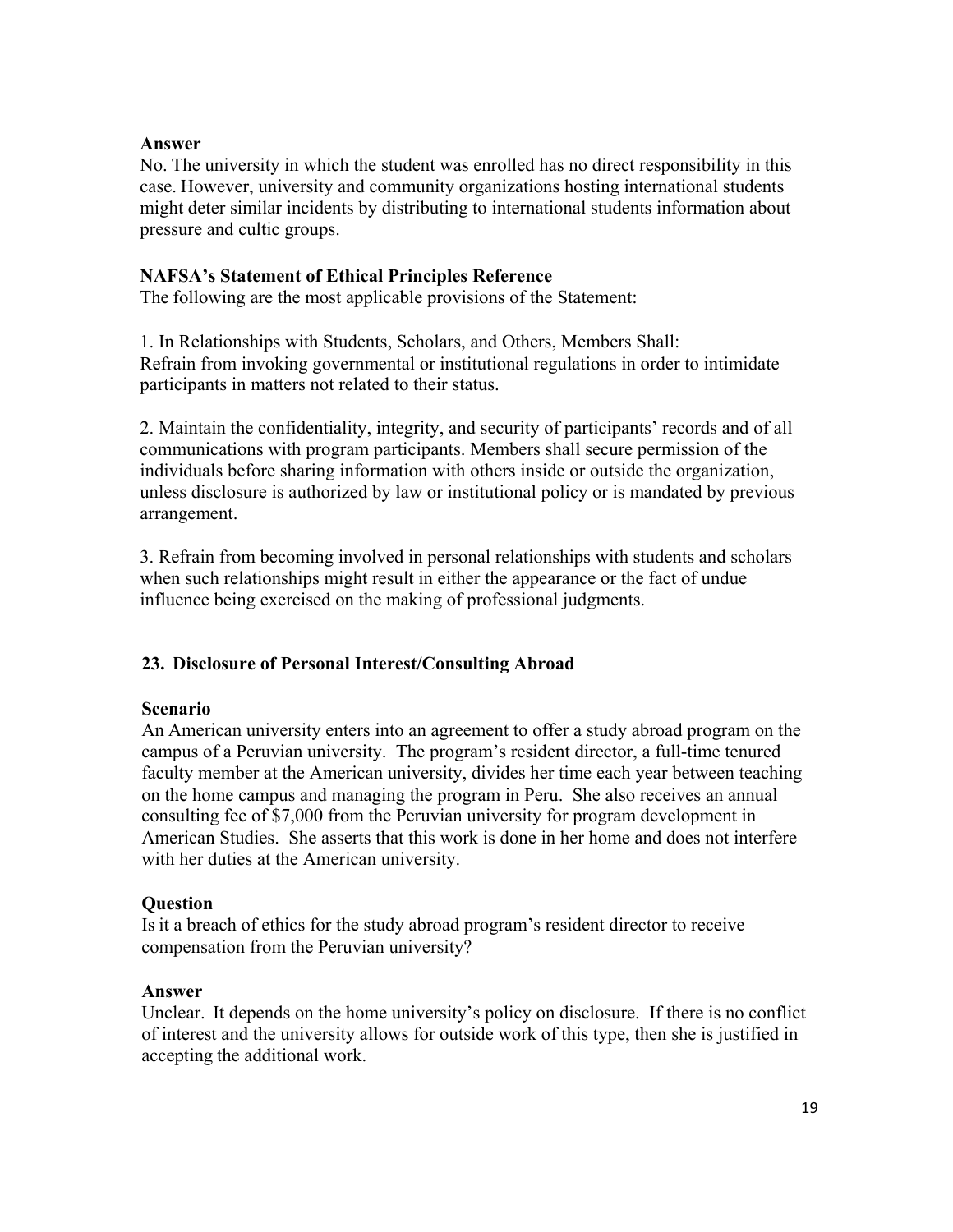# **NAFSA's Statement of Ethical Principles Reference**

The following are the most applicable provisions of the Statement:

NAFSA Members Have a Responsibility To:

a. Maintain high standards of professional conduct.

b. Balance the wants, needs, and requirements of program participants, institutional policies, laws, and sponsors. Members' ultimate concern must be the long-term wellbeing of international educational exchange programs and participants.

c. Resist pressures (personal, social, organizational, financial, and political) to use their influence inappropriately and refuse to allow considerations of self- aggrandizement or personal gain to influence their professional judgments.

d. Seek appropriate guidance and direction when faced with ethical dilemmas.

## **24 Providing Leader's Spouse with Benefits Abroad**

#### **Scenario**

Fifty American students participate annually in a study abroad program at a Russian university. The American university provides transportation and lodging for the program leader's wife, whose responsibilities to the project are outlined in the program description.

## **Question**

Does the provision of transportation and lodging for the spouse constitute a breach of ethics?

## **Answer**

No. Provided the spouse's duties are clearly defined in the program description, no violation has occurred.

## **NAFSA's Statement of Ethical Principles Reference**

The following are most applicable provision of the statement:

In Administering Programs, Members Shall:

a. Clearly and accurately represent the identity of the organization and the goals, capabilities, and costs of programs.

b. Recruit individuals, paid and unpaid, who are qualified to offer the instruction or services promised, train and supervise them responsibly, and assure by means of regular evaluation that they are performing acceptably and that the overall program is meeting its professed goals.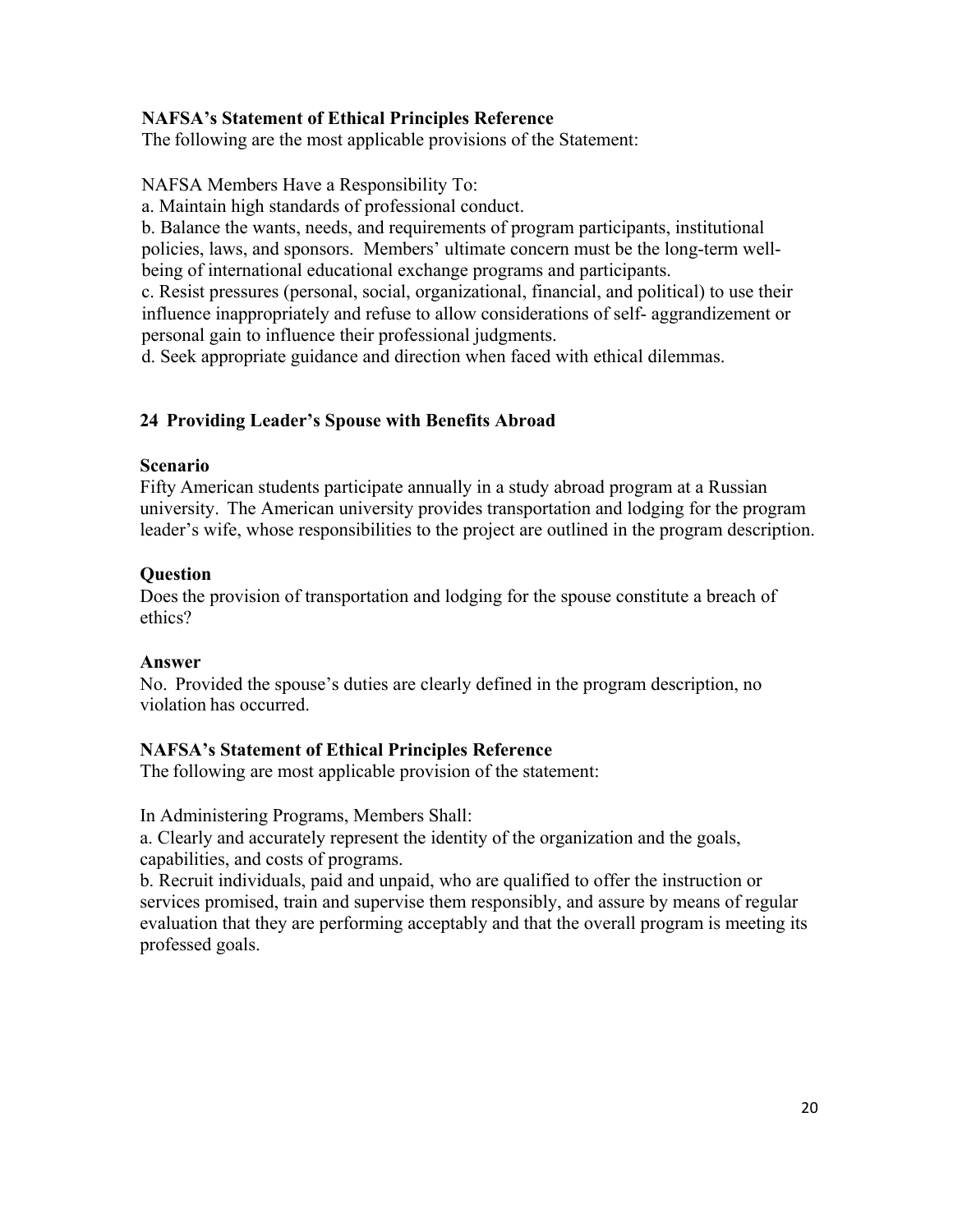# **25. Third-Party Recruiters**

#### **Scenario**

The president of a small, moderately selective liberal arts college informs the director of the international programs office that discussions have taken place with an agent who claims to be able to recruit twenty qualified international students per year for the school. The president is convinced that the agent's extensive experience as a high school counselor gives him a keen understanding of the needs of international students. He further believes that a contract with the agent will assist the college in addressing its current fiscal dilemma. The director of the IPO, who has had prior dealings with the agent, speaks candidly to the president about the agent's unscrupulous behavior. Chief among his concerns are incidents of the agent's having lied about educational opportunities in the United States, having misrepresented program costs, and having overstated availability of scholarships for international students. Since a memorandum of understanding has already been signed, the president decided to proceed with a contractual agreement. "We can try this out and see what the bottom line is next year," he says.

## **Question**

Has the college violated the Statement by entering into a contractual relationship with the third-party recruiter?

#### **Answer**

Unclear. The college has a responsibility to students (prospective and current), faculty, staff, and alumni to investigate the background of third-party recruiters. Furthermore, safeguards should be established to ensure that any individual engaging in recruitment activities provides an accurate portrayal of the college and its programs.

## **NAFSA's Statement of Ethical Principles References**

The following are the most applicable provisions of the Statement:

1. NAFSA Members Have A Responsibility To:

Seek appropriate guidance and direction when faced with ethical dilemmas.

2. In Their Professional Preparation and Development, Members Shall:

a. Accurately represent their areas of competence, education, training, and experience.

b. Recognize the limits of their expertise and confine themselves to performing duties for which they are properly educated, trained, and qualified, making referrals when situations are outside their area of competence.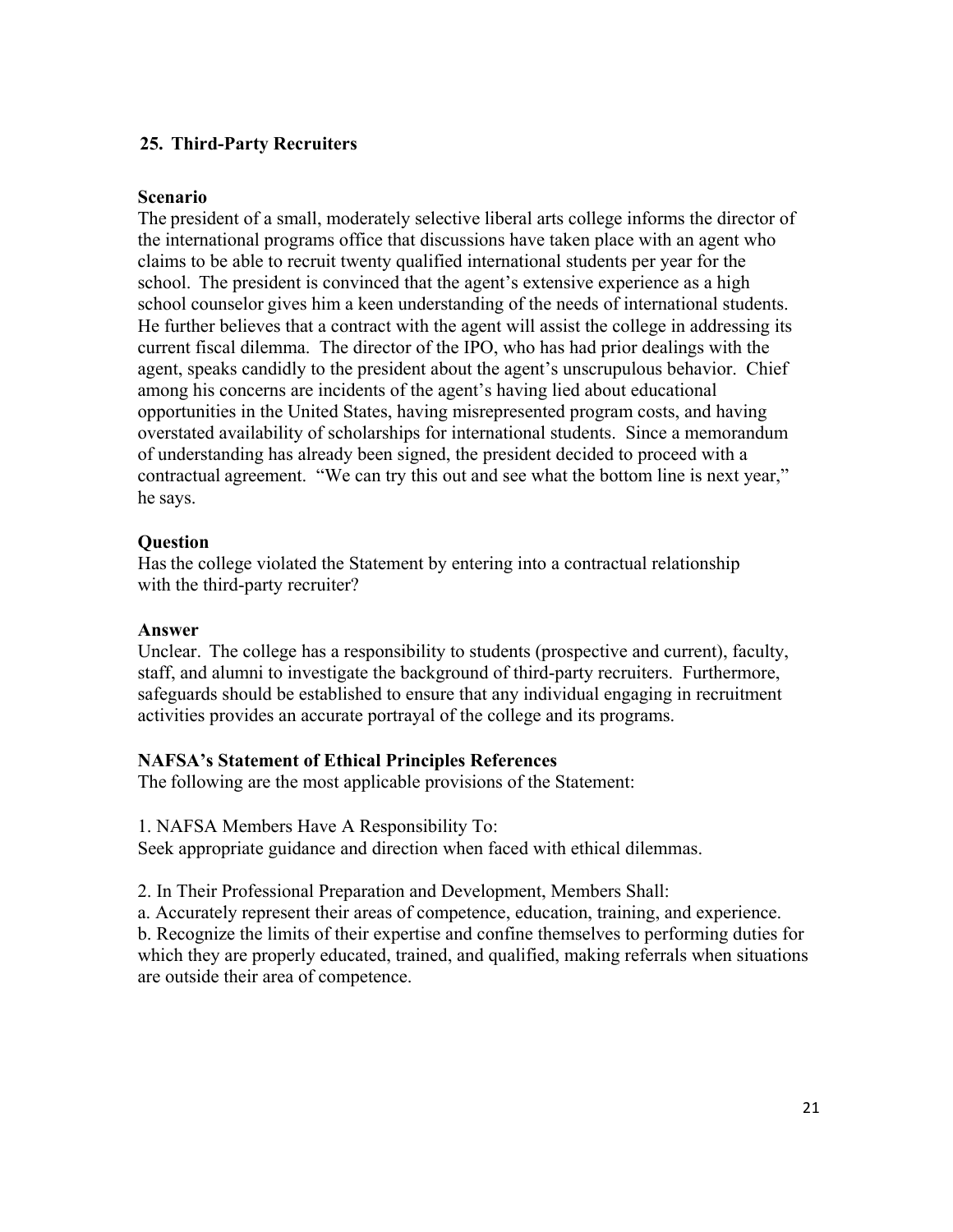3. In Administering Programs, Members Shall:

Strive to ensure that the practices of those with whom one contracts do conform with NAFSA's Statement of Ethical Principles and the Principles for International Educational Exchange.

## **26. Immigration Issues**

#### **Scenario**

Despite the fact that he has resources to fly home for summer vacations and drive to ski resorts during winter and spring breaks in his late-model sports car, a sophomore international student has a history of late payment of university tuition. In addition, his records note that in the past he has misrepresented the facts in order to obtain a loan through the foreign student advisor. With current tuition three months past due, the financial officer sends a notice requesting immediate payment. At the same time, he informs the student that he will not be allowed to attend classes next semester unless tuition is paid in advance.

Learning of the necessity for prepaying next semester's tuition, the student presents—for the signature of the FSA—an I-20 form from a very expensive private institution. Fearing that the student will transfer without fulfilling his financial obligations, the FSA, with full support of the financial officer and the vice-president of student affairs, refuses to provide the signature for transfer until the student clears his account.

## **Question**

Can university officials refuse to endorse a student's I-20 for transfer because the student has failed to meet his financial obligations?

## **Answer**

No. The signature may not be withheld because the student has not paid and will not, in all likelihood, pay in the future.

## **NAFSA's Statement of Ethical Principles Reference**

The following are most applicable provisions of the Statement:

In Relationships with Students, Scholars, and Others, Members Shall:

a. Demonstrate awareness of, sensitivity to, and respect for other educational systems, values, beliefs, and cultures.

b. Refrain from invoking governmental or institutional regulations in order to intimidate participants in matters not related to their status.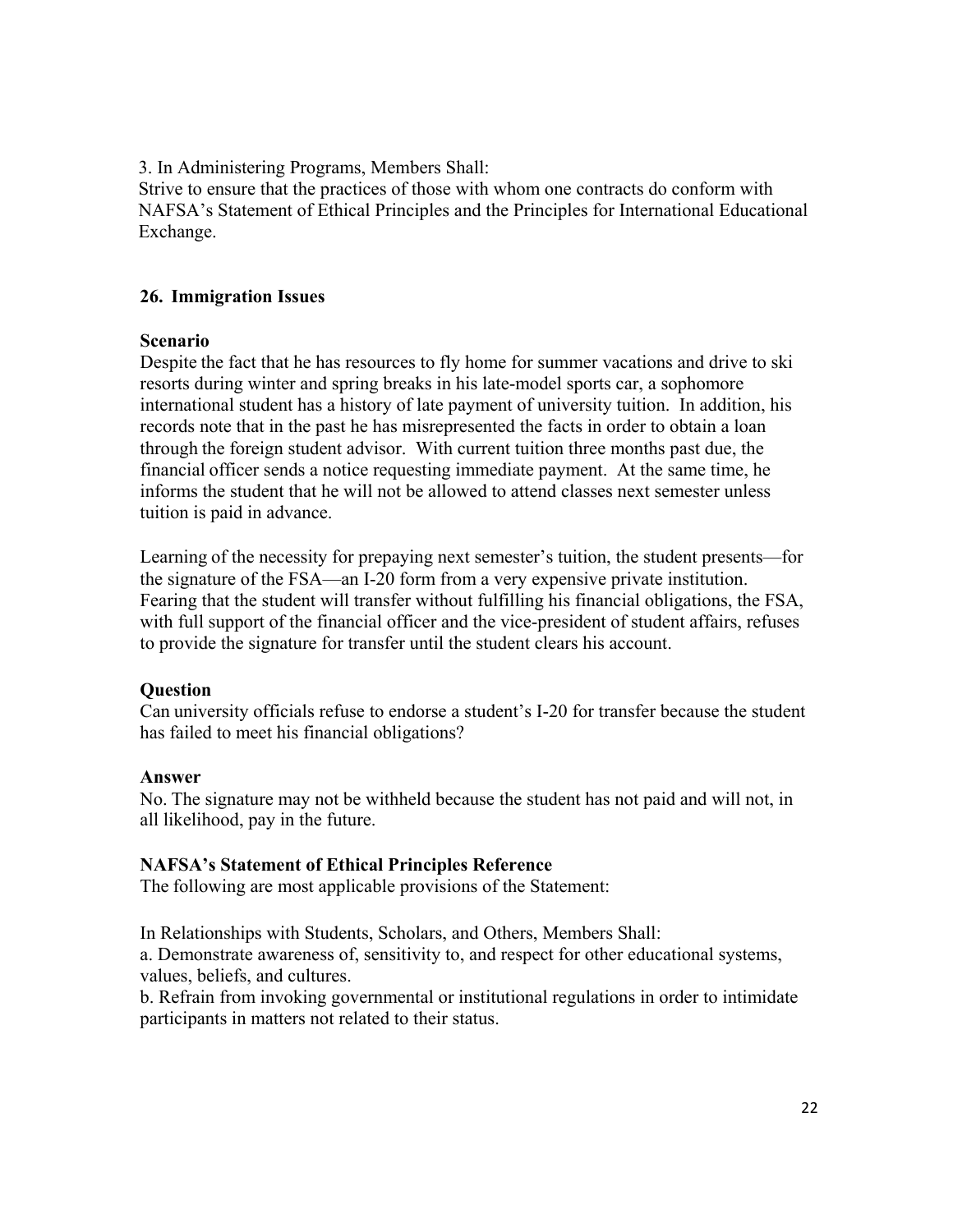# **27. Confidentiality**

## **Scenario**

A foreign student is funded by an agency in his country for study in a U.S. university. An agreement signed by the student, the sponsor, and a university official clearly states that the student is not to marry during his program of study in the U.S. It further states that the sponsor is to be notified in the event that the student does marry. During the second year of his program, the student marries a U.S. citizen.

## **Question**

Is the foreign student advisor expected to notify the sponsoring agency of the marriage?

## **Answer**

Yes. The FSA must notify the sponsoring agency of the marriage. The signed agreement takes precedence over confidentiality in this situation.

## **NAFSA's Statement of Ethical Principles Reference**

The following are the most applicable provisions of the Statement:

In Relationships with Students, Scholars, and Others, Members Shall: Maintain the confidentiality, integrity, and security of participants' records and of all communications with program participants. Members shall secure permission of the individuals before sharing information with others inside or outside the organization, unless disclosure is authorized by law or institutional policy or is mandated by previous arrangement.

# **28. Making Referrals**

## **Scenario**

A Muslim student confides in the director of the university's intensive English program that she is pregnant. Faced with guilt and indecision, the student seeks the director's advice on abortion. Although the director declines to offer advice on the issue of morality, she does encourage the student consider the implications of her actions and the effects they could have on her within the Islamic community both at the university and in her home country. In addition, she provides a list of agencies which provide therapeutic abortions as well as those which offer counseling and alternatives to abortion. When the student proceeds with an abortion and medical complications require that she return home, she is faced with religious persecution and is considered an outcast. Her parents blame the university and the IEP director for their daughter's abortion and subsequent medical complications.

# **Question**

Did the IEP director act appropriately in this situation?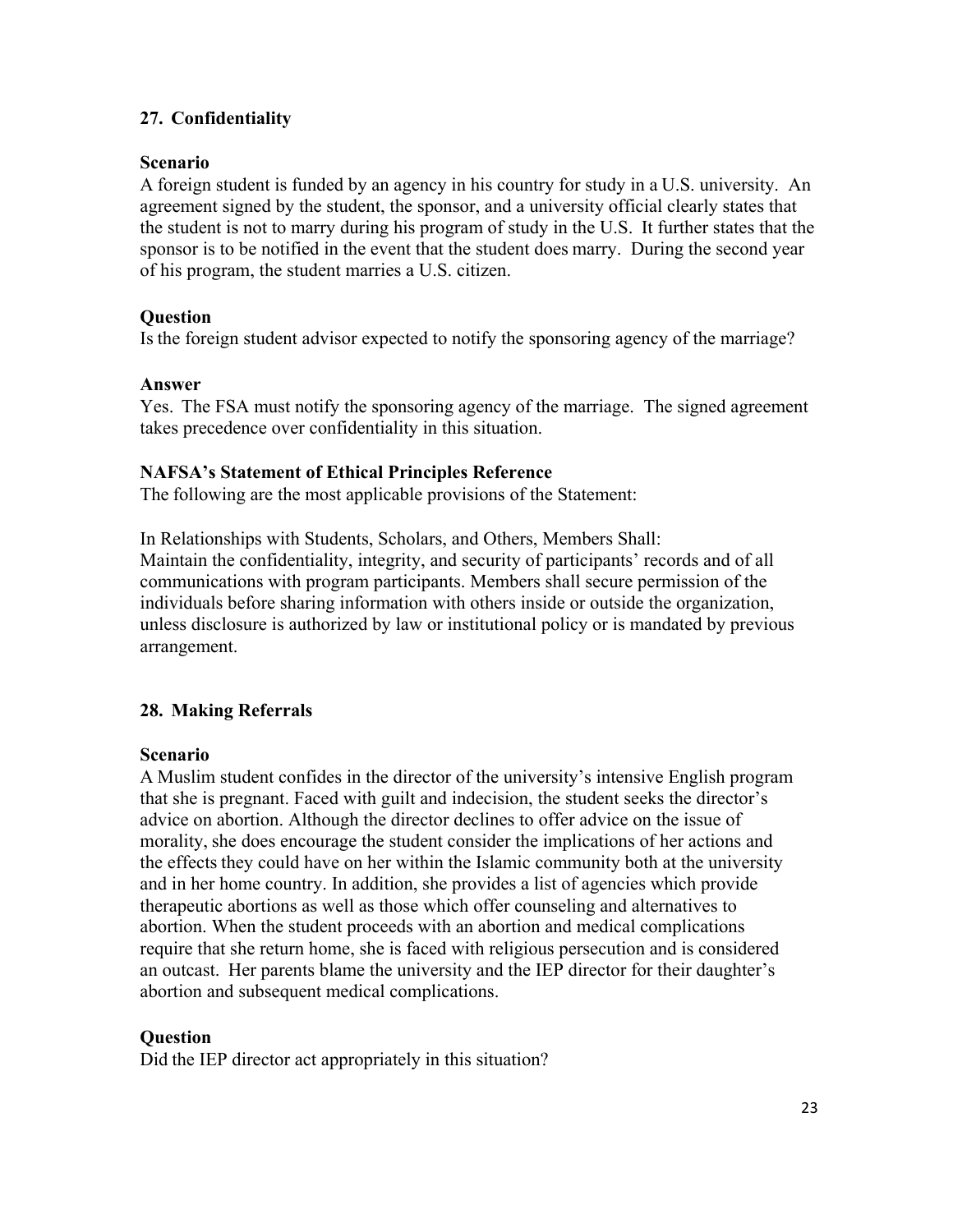## **Answer**

Yes. It is appropriate for the director to provide the student with a list of agencies offering counseling for unplanned pregnancies as well as clinics providing abortions. Further, the director's refusal to respond with personal advice or opinion is appropriate.

# **NAFSA's Statement of Ethical Principles Reference**

The following are the most applicable provisions of the Statement:

1. In Their Professional Preparation and Development, Members Shall:

a. Accurately represent their areas of competence, education, training, and experience.

b. Stay abreast of laws and regulations that affect their clients.

2. In Relationships with Students, Scholars, and Others, Members Shall: Provide accurate, complete, current, and unbiased information.

## **29. Professional Conduct**

## **Scenario**

Shortly before retiring, the foreign student advisor sends a memo to the vice-president suggesting revisions to the FSA position description. In addition, she recommends enhancing qualifications as well as increasing the salary for the position. When the vicepresident subsequently upgrades his secretary to foreign student advisor, the retired FSA writes to the president of the college and the president of the International Student Association as well as the campus and community newspapers. In her letters, she alleges that the vice-president is more interested in the tuition generated by international students than in the students themselves.

## **Question**

a. Is it appropriate for the vice-president to upgrade his secretary to FSA? b. Do the FSA's allegations and letter writing campaign represent a compromise in professional conduct?

## **Answer**

a. Unclear. Unless the vice-president appoints someone who is unqualified or unless s/he is unwilling to provide appropriate training and supervision (neither of which can be determined from these facts), there is no violation.

b. Yes. The FSA has violated the Statement by writing to third parties regarding her perception of the vice-president's actions.

## **NAFSA's Statement of Ethical Principles Reference**

The following are the most applicable provisions of the Statement:

1. In Professional Relationships, Members Shall: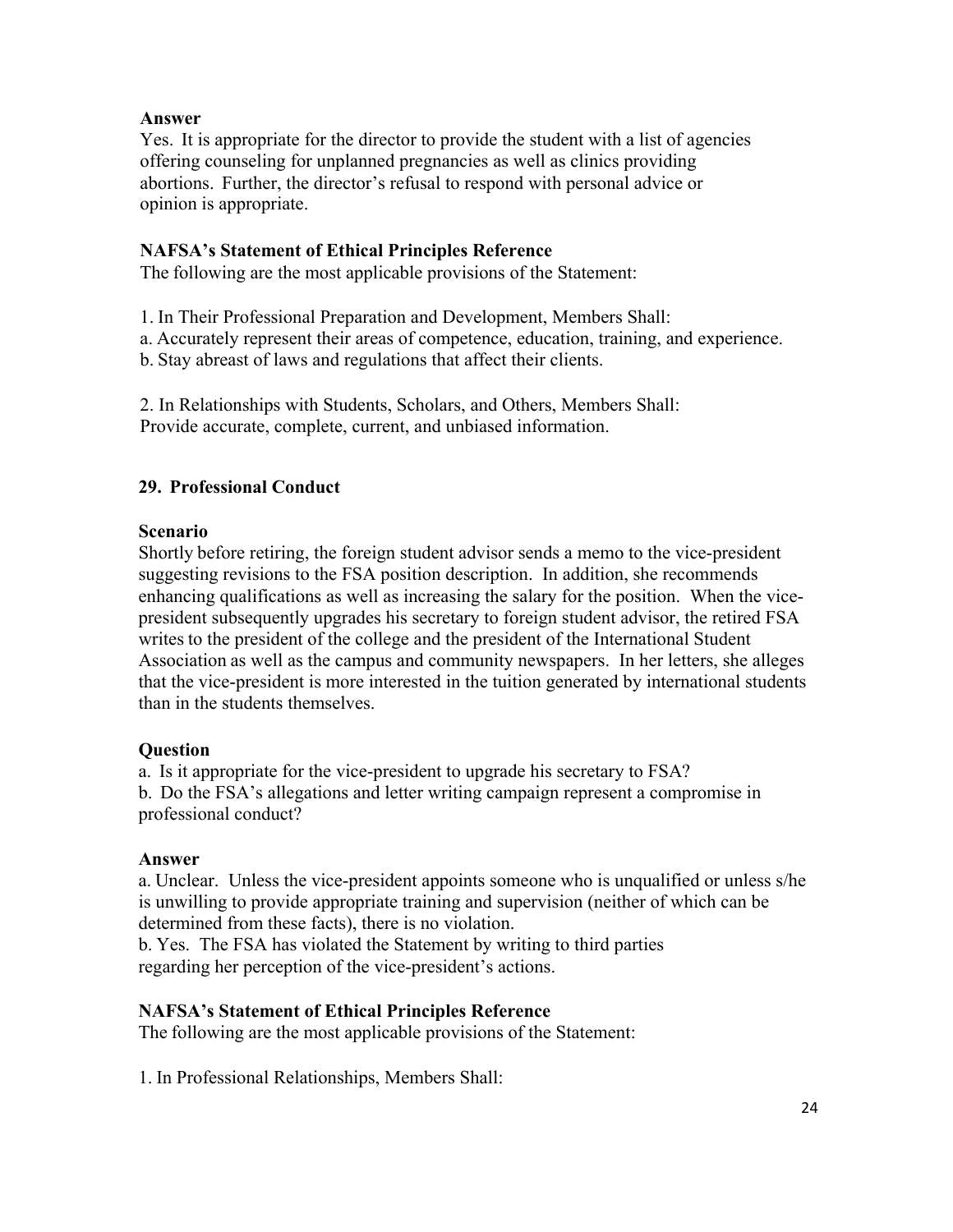a. Show respect for the diversity of viewpoints among colleagues, just as they show respect for the diversity of viewpoints among their clients.

b. Refrain from unjustified or unseemly criticism of fellow members, other programs, and other organizations.

2. In Administering Programs, Members Shall:

Recruit individuals, paid and unpaid, who are qualified to offer the instruction or services promised, train and supervise them responsibly, and assure by means of regular evaluation that they are performing acceptably and that the overall program is meeting its professed goals.

3. In Making Public Statements, Members Shall:

Clearly distinguish, in both written and oral public statements, between their personal opinions and those opinions representing NAFSA, their own institutions, or other organizations.

## **30. Erroneous Notification of Scholarship**

#### **Scenario**

An international student receives notice of her admission to a college in the United States. In an effort to be efficient and personal, the college counselor calls the guidance counselor at the young lady's high school to relay good news about an award of financial aid. The guidance counselor is informed that the student has been awarded a full scholarship, to include room, board, tuition, and fees.

Realizing the next day that a mistake has been made, the admissions officer immediately calls to inform the counselor that, since the scholarship is restricted to students with demonstrated need and since the parents are clearly able to provide a good portion of all expenses, the scholarship is being modified to cover half of the student's expenses.

#### **Question**

Was it unethical for the admission officer to change the award once the offer had been made?

#### **Answer**

No. The admissions officer immediately acknowledged his error and made the correction before the student took action on the mistaken information. It is not unethical to make a mistake and rectify it.

#### **NAFSA's Statement of Ethical Principles References**

The following is the most applicable provision of the Statement:

In Relationships with Students, Scholars, and Others, Members Shall: Provide accurate, complete, current, and unbiased information.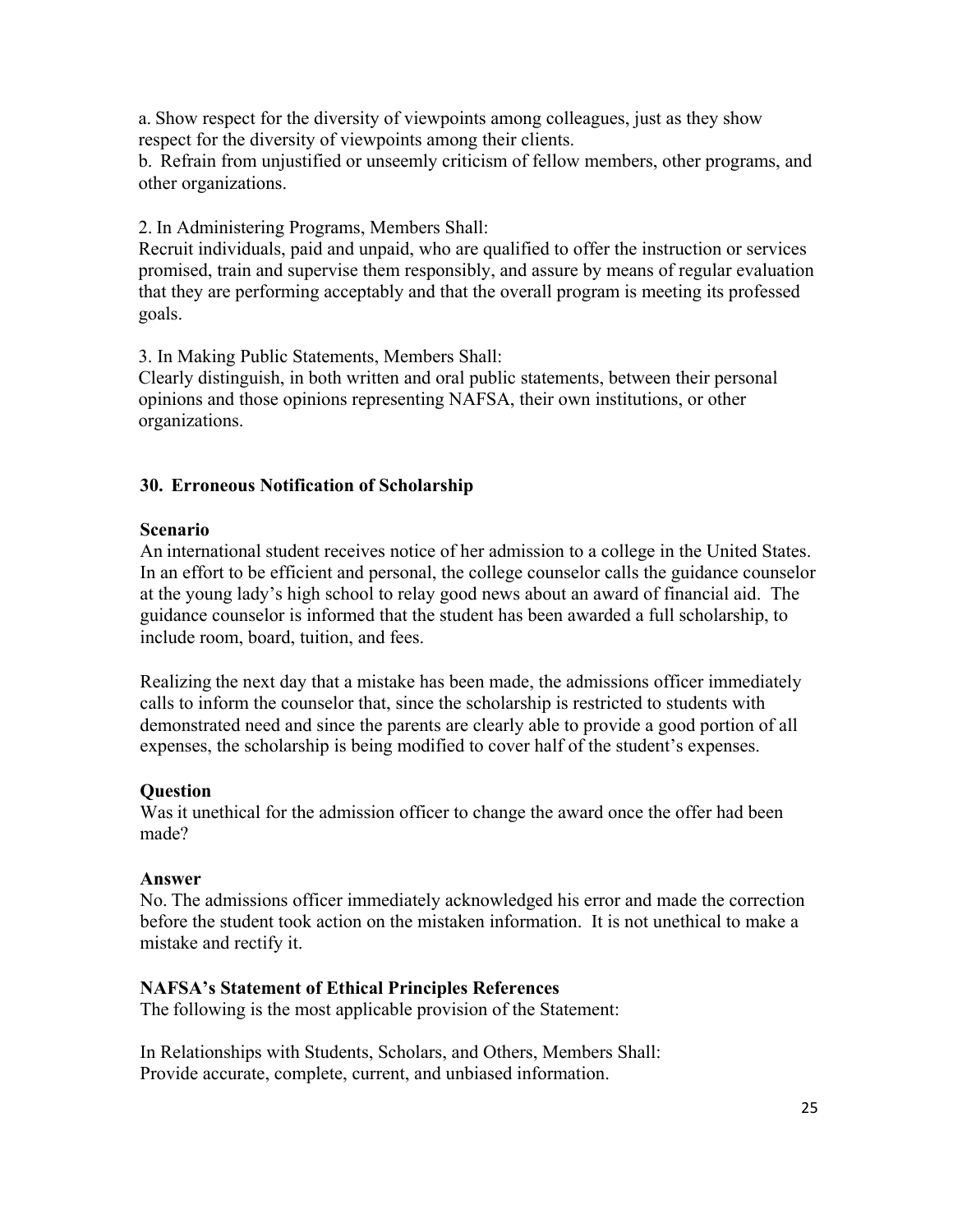# **31. Admission of Sibling**

## **Scenario**

An international student, admitted to a U.S. college because of his high academic achievement and his status as a top-rated soccer player, experiences considerable difficulties in meeting his financial obligations even though he has substantial financial assistance from the school. Over the course of his studies at the school, his continued enrollment has repeatedly been threatened by his inability to pay his bills.

When his younger brother, another high academic achiever but not an athletic prospect, seeks admission, he is denied because of the continued financial problems associated with the enrollment of his older brother.

## **Question**

Is it a violation to deny admission to the younger brother because his parents have already proven themselves to be less than reliable in meeting their financial obligations for their older son?

#### **Answer**

No. It is not a violation to deny admission based upon a family's history of not fulfilling its financial obligations in a timely fashion. Rather than deny admission, it would be preferable to indicate that the student is academically eligible but that the standards of financial documentation for issuance of an I-20 have not been met. In this way, the family is given the opportunity to submit supplementary financial documentation.

## **NAFSA's Statement of Ethical Principles Reference**

The following is the most applicable provision of the Statement:

In Administering Programs, Members Shall:

Strive to establish standards, activities, instruction, and fee structures that are appropriate and responsive to participant needs.

## **32. Parent Seeks Visa Denial**

## **Scenario**

The USIS officer in an advising center abroad receives a call from the father of an international applicant to a U.S. university. The father states that his son has received an I-20 and will soon be applying for a student visa. The father, who is willing and able to pay for his son's education, is concerned because his son has informed him that he has no intention of enrolling at the school upon arrival in the U.S. Having clearly stated his intention to work in the United States, the son has informed his father that, if he is made to attend the university, he will bring dishonor on the family by breaking U.S. law. In light of these circumstances, the father asks that his son's visa application be denied.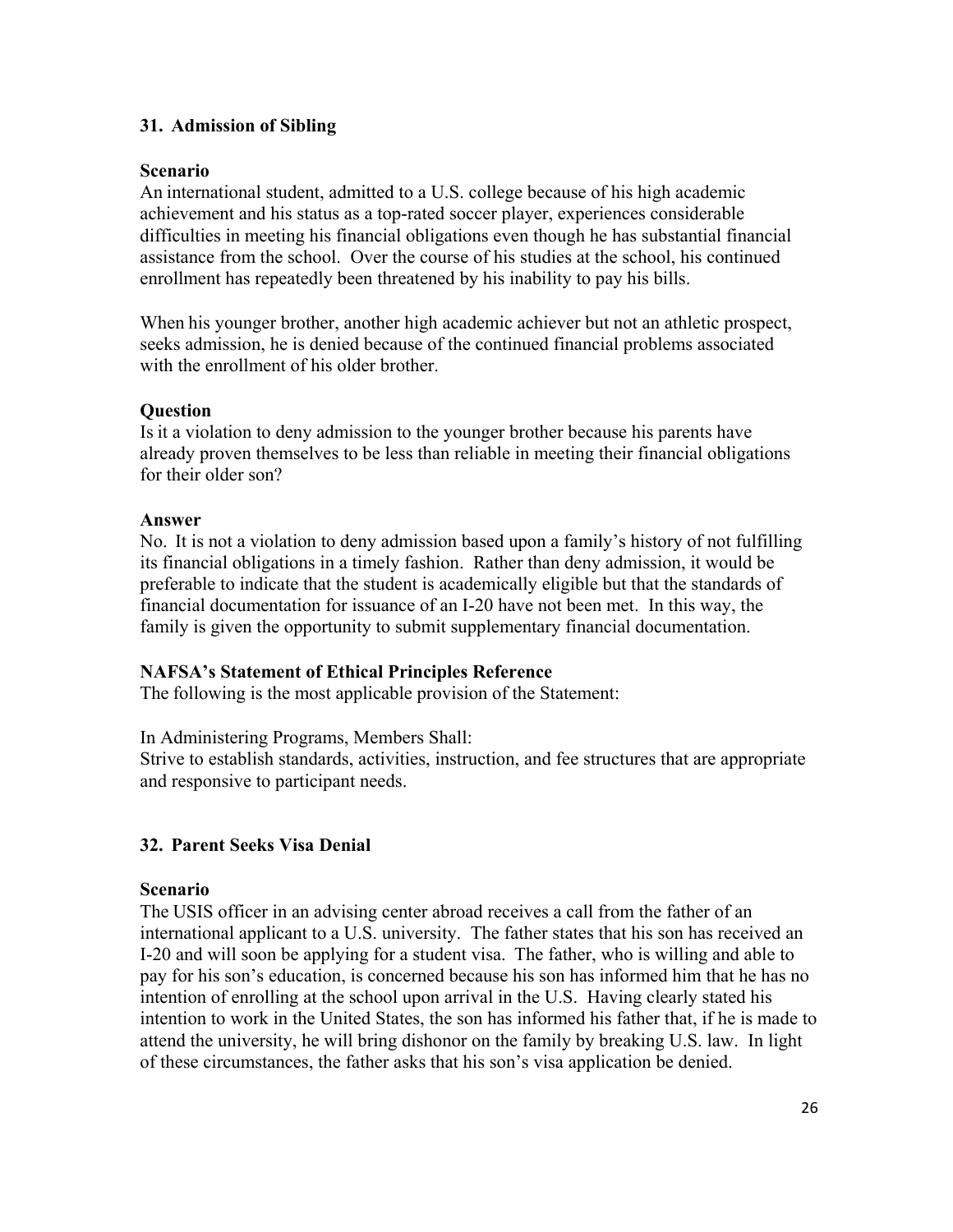# **Question**

Is it ethical for the USIS advisor to intervene on the father's behalf and deny the issuance of the visa?

# **Answer**

No. This is a family matter in which the advisor has no role.

# **NAFSA's Statement of Ethical Principles Reference**

The following are the most applicable provision of the Statement:

In Relationships with Students, Scholars, and Others, Members Shall: Maintain the confidentiality, integrity, and security of participants' records and of all communications with program participants. Members shall secure permission of the individuals before sharing information with others inside or outside the organization, unless disclosure is authorized by law or institutional policy or is mandated by previous arrangement.

# **33. Referral to Previous Adviser**

# **Scenario**

An international graduate student seeks advice from the international student adviser about working off campus. Dissatisfied with the information she receives, she contacts her former international student adviser, who, informing her that the new international student adviser has given incorrect information, proceeds to offer different advice.

# **Question**

Did the former international student adviser act appropriately?

# **Answer**

No. The adviser should have referred the student back to the adviser at the school where she was currently enrolled and should not have criticized the other adviser.

# **NAFSA's Statement of Ethical Principles Reference**

The following are the most applicable provisions of the Statement:

1. NAFSA Members Have a Responsibility to:

Make every effort to ensure that their services are offered only to individuals and organizations with a legitimate claim on these services.

2. In Professional Relationships, Members Shall:

Refrain from unjustified or unseemly criticism of fellow members, other programs, and other organizations.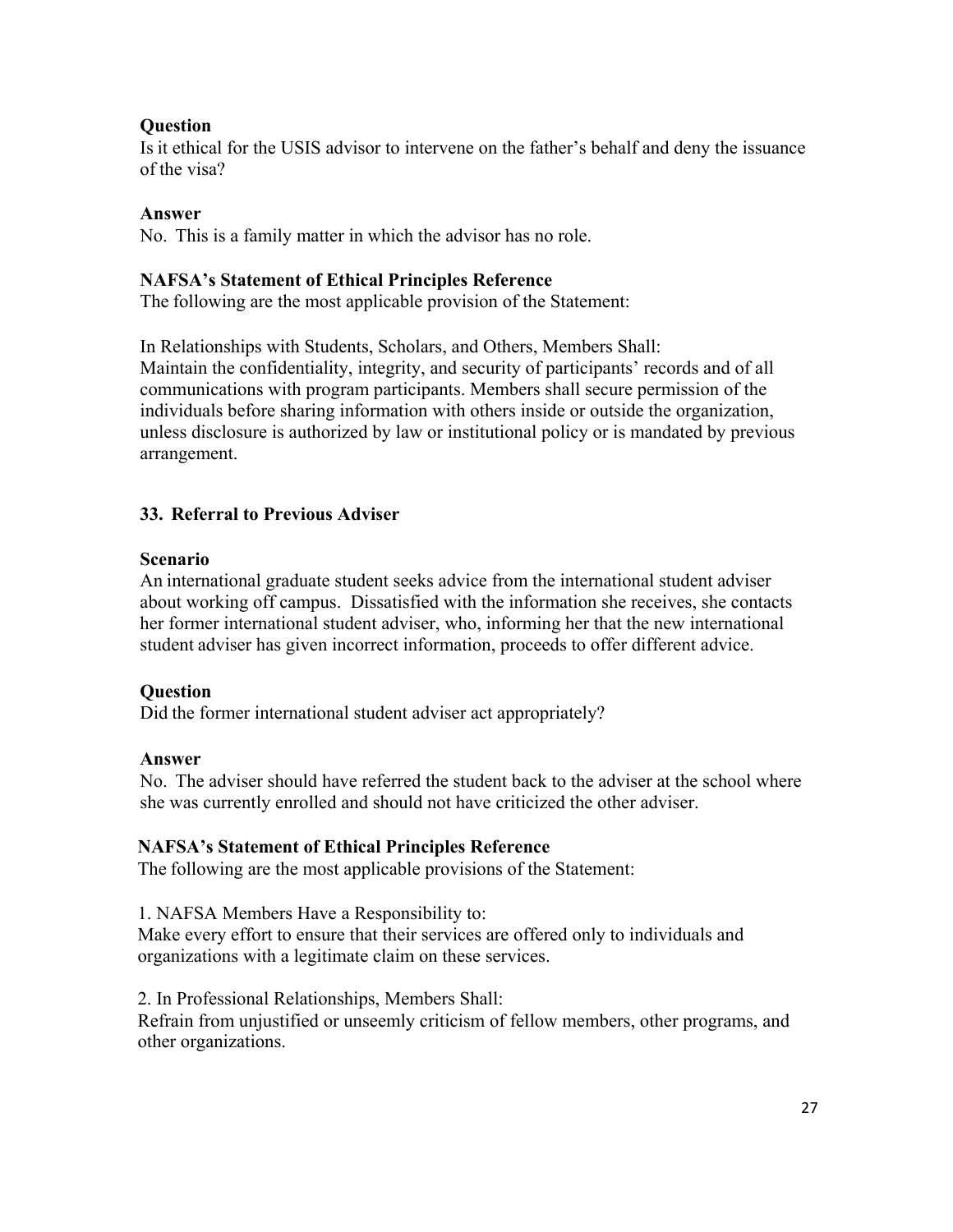# **34. Income from Vendor**

## **Scenario**

A well-regarded travel agency offers a university study abroad office a percentage of each student or staff purchase which lists that office's Statement number obtained from flyers posted on campus. The study abroad office uses the money collected from the travel agency to provide services (e.g., refreshments for orientation, welcome reception for returning students, etc.) they otherwise could not afford, crediting the travel agency as the sponsor of the activities.

## **Question**

Is acceptance of this offer by the study abroad office a violation of the code?

## **Answer**

No. No violation has occurred as long as office staff members do not place undue pressure on students to utilize the travel agency in question and do not permit the support to cloud their judgment in selecting travel providers for university staff.

## **NAFSA's Statement of Ethical Principles Reference**

The following are most applicable provisions of the Statement:

1. NAFSA Members Have a Responsibility To:

a. Balance the wants, needs, and requirements of program participants, institutional policies, laws, and sponsors. Members' ultimate concern must be the long-term wellbeing of international educational exchange programs and participants.

b. Resist pressures (personal, social, organizational, financial, and political) to use their influence inappropriately and refuse to allow self-aggrandizement or personal gain to influence their professional judgments.

2. In Administering Programs, Members Shall:

Strive to ensure that the practices of those with whom one contracts do conform with NAFSA's Statement of Ethical Principles and the Principles for International Educational Exchange

3. In Making Public Statements, Members Shall: Provide accurate, complete, current, and unbiased information.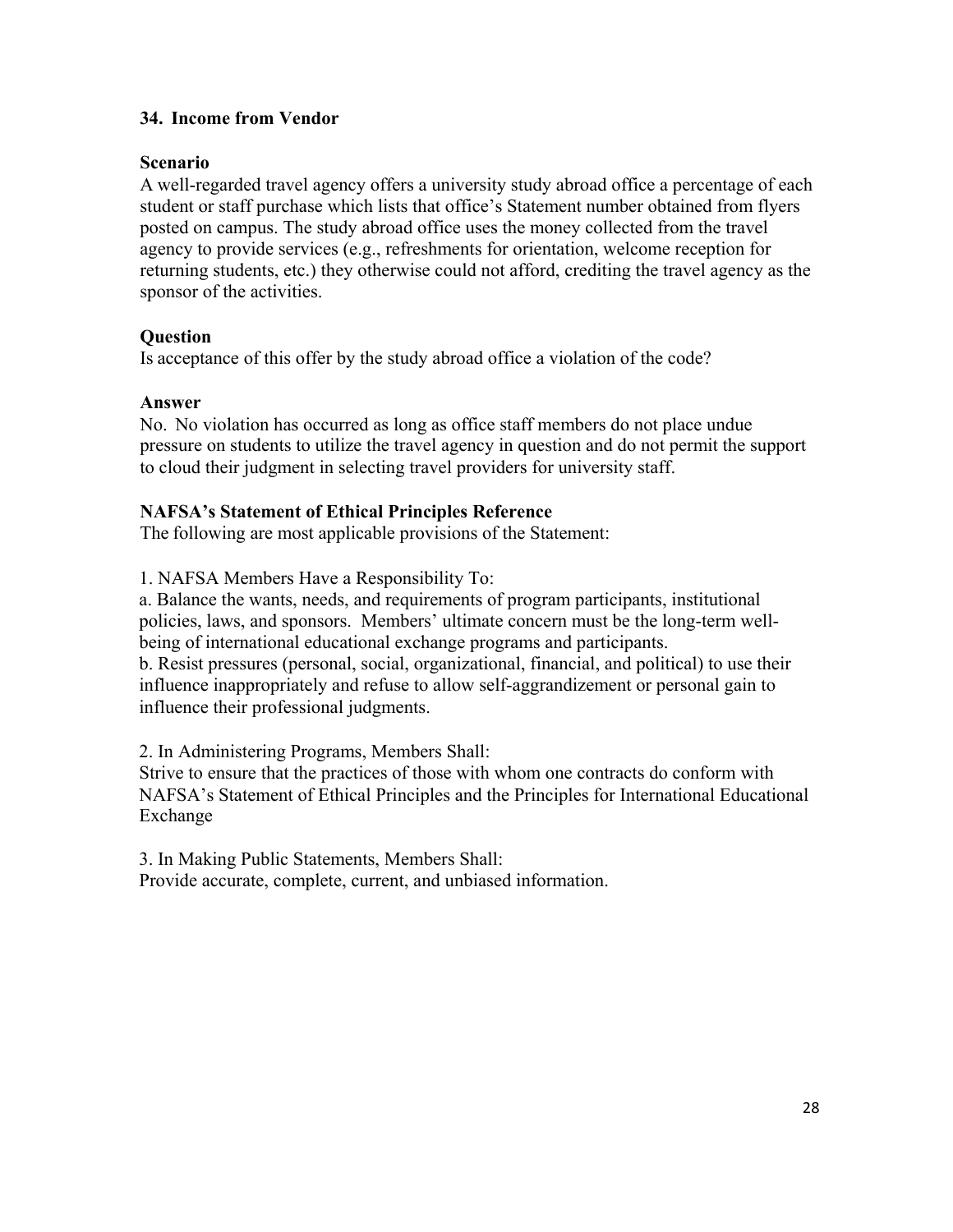## **35. Non-member Violations**

## **Scenario**

The leader of an independent religious group, not affiliated with NAFSA in any capacity, begins to attend meetings and activities for the express purpose of securing names and addresses of international students. When asked to discontinue this practice, he begins distributing his literature outside the buildings where the activities are held. Without clearly identifying his group's mission, he recruits students and subsequently touts their involvement in his program.

## **Question**

Has the leader of the religious group violated NAFSA's Statement of Ethical Principles?

## **Answer**

As a non-member, this person is not subject to NAFSA's Statement of Ethical Principles, and NAFSA has no authority to pursue a course of action against him. Under the circumstances, however, the local foreign student adviser (FSA) may offer to meet with the leader to discuss his inappropriate conduct and may refuse to distribute materials provided by this individual. The FSA may also want to consult with the campus ministers, group, the campus police, and the student affairs staff regarding such activities. The FSA may also wish to educate students regarding ways of recognizing and resisting the overtures of those who exert undue pressure on students to participate in their activities without clearly defining their intent.

# **NAFSA's Statement of Ethical Principles Reference**

The following are the most applicable provisions of the Statement:

1. In Relationships with Students, Scholars, and Others, Members Shall:

a. Not exploit, threaten, coerce, or sexually harass others.

b. Maintain the confidentiality, integrity, and security of participants. Record all communications with program participants. Members shall secure permission of the individuals before sharing information with others inside or outside the organization, unless disclosure is authorized by law or institutional policy or is mandated by previous arrangement.

2. In Administering Programs, Members Shall:

a. Clearly and accurately represent the identity of the organization and the goals, capabilities, and costs of programs.

b. Provide adequate orientation and training for volunteers.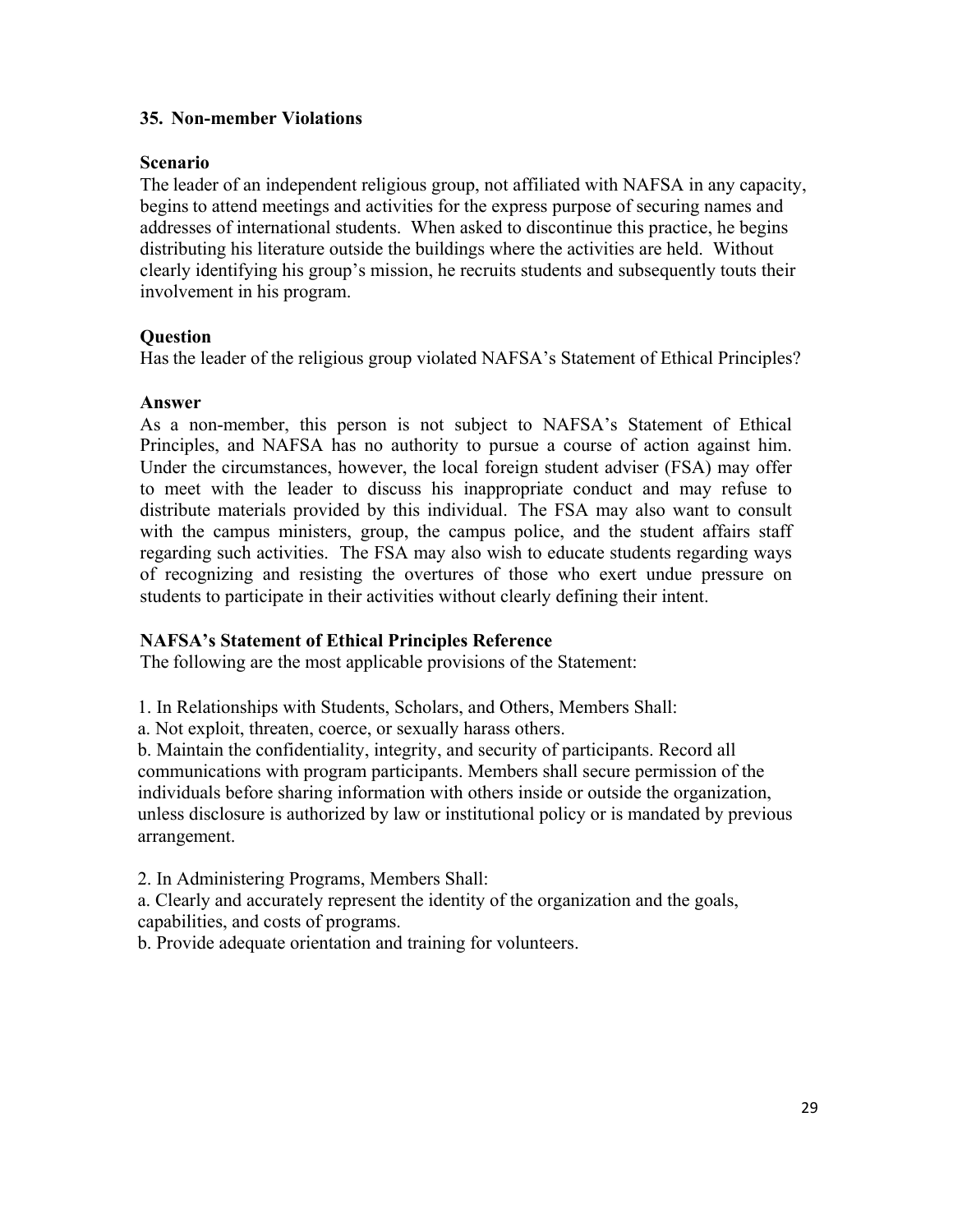# **36. Romantic Involvement Between Teacher and Student**

## **Scenario**

Desiring to improve his English proficiency for business purposes, a mid-career professional from Colombia enrolls in an intensive English program (IEP) on a U.S. campus. What begins as a series of evening cultural enrichment events for program students develops quickly into a romantic relationship between the Colombian professional and one of his teachers. When cautioned by the director about the relationship, the faculty member asserts that his/her behavior is acceptable in this instance because the student is "mature" and has no intention of becoming a university student.

# **Question**

Is the English teacher's involvement with this individual in violation of the code?

## **Answer**

Yes. Even though the professional has no intention of enrolling in an academic program, he is a student in the IEP. Romantic relationships between teachers and students should be avoided.

# **NAFSA's Statement of Ethical Principles References**

The following is the most applicable provision of the Statement:

In Relationships with Students, Scholars, and Others Members Shall: Refrain from becoming involved in personal relationships with students and scholars when such relationships might result in either the appearance or the fact of undue influence being exercised on the making of professional judgments.

# **37. Using Fees for Study Abroad Scholarships**

# *Scenario*

The director of study abroad raises each participant's costs by \$100, using the extra money to establish a scholarship fund to assist needy students.

# *Question*

Is it a violation for the study abroad office to charge an administrative fee to cover expenses of general study abroad overhead, including scholarships?

# **Answer:**

No. It would be a violation, however, to collect such funds from students participating in the program if the scholarship awards were limited to students in another program.

# *NAFSA's Statement of Ethical Principles Reference*

The following are the most applicable provisions of the Statement.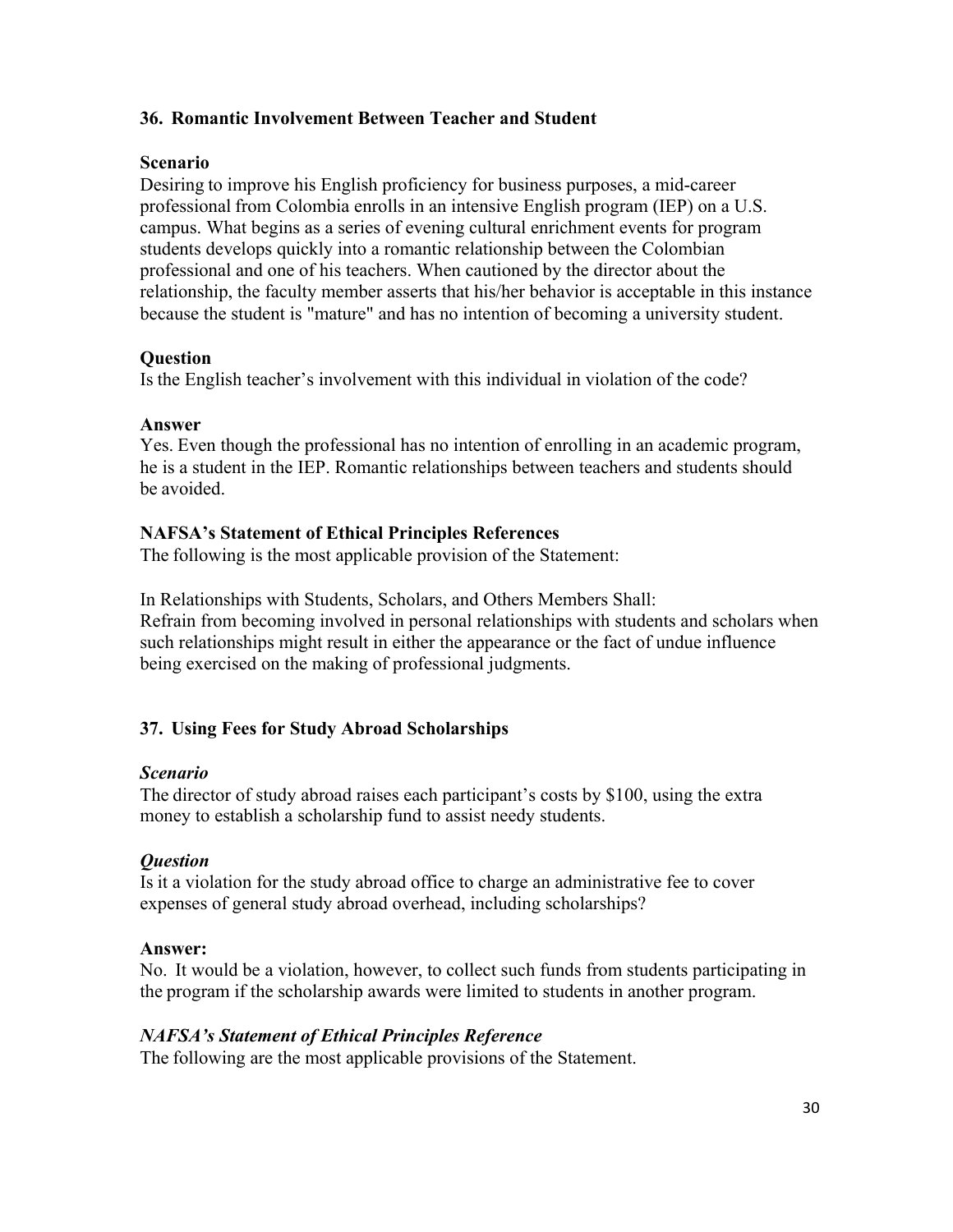1. NAFSA Members Have a Responsibility To:

Balance the wants, needs, and requirements of program participants, institutional policies, laws, and sponsors. Members' ultimate concern must be the long-term well-being of international educational exchange programs and participants.

2. In Administering Programs, Members Shall:

a. Clearly and accurately represent the identity of the organization and the goals, capabilities, and costs of programs.

b. Strive to establish standards, activities, instruction, and fee structures that are appropriate and responsive to participant needs.

# **38. Community Recruitment of Student Workers**

## **Scenario**

A NAFSA member of a community organization is responsible for training missionaries from his church. Since he wants the future missionaries to learn the language and culture of the assigned country, he invites international students to teach classes for pay at the church. Upon learning of the plan, the foreign student advisor informs the NAFSA member it is illegal for international students to work off campus without permission. In response to this news, the NAFSA member informs the students that he did not understand the law. He tells them that if they want to please God, they should teach the classes without financial remuneration.

# **Question**

Are the actions of the community member appropriate?

# **Answer**

No. The member of the community organization has coerced the international students to teach the language classes by implying that harm may befall them if they don't cooperate.

# **NAFSA's Statement of Ethical Principles**

The following are the most applicable provisions of the Statement.

In Relationships with Students, Scholars, And Others, Members Shall: Not exploit, threaten, coerce, or sexually harass others.

# **39. Assisting Spouse**

## **Scenario**

The holder of an F-2 visa has been admitted and issued form I-20 by University A. The F-2 visa holder requests the assistance of University A's Foreign Student Advisor in completing an application to change to F-1 status. She confides that her husband is opposed to her getting F-1 status.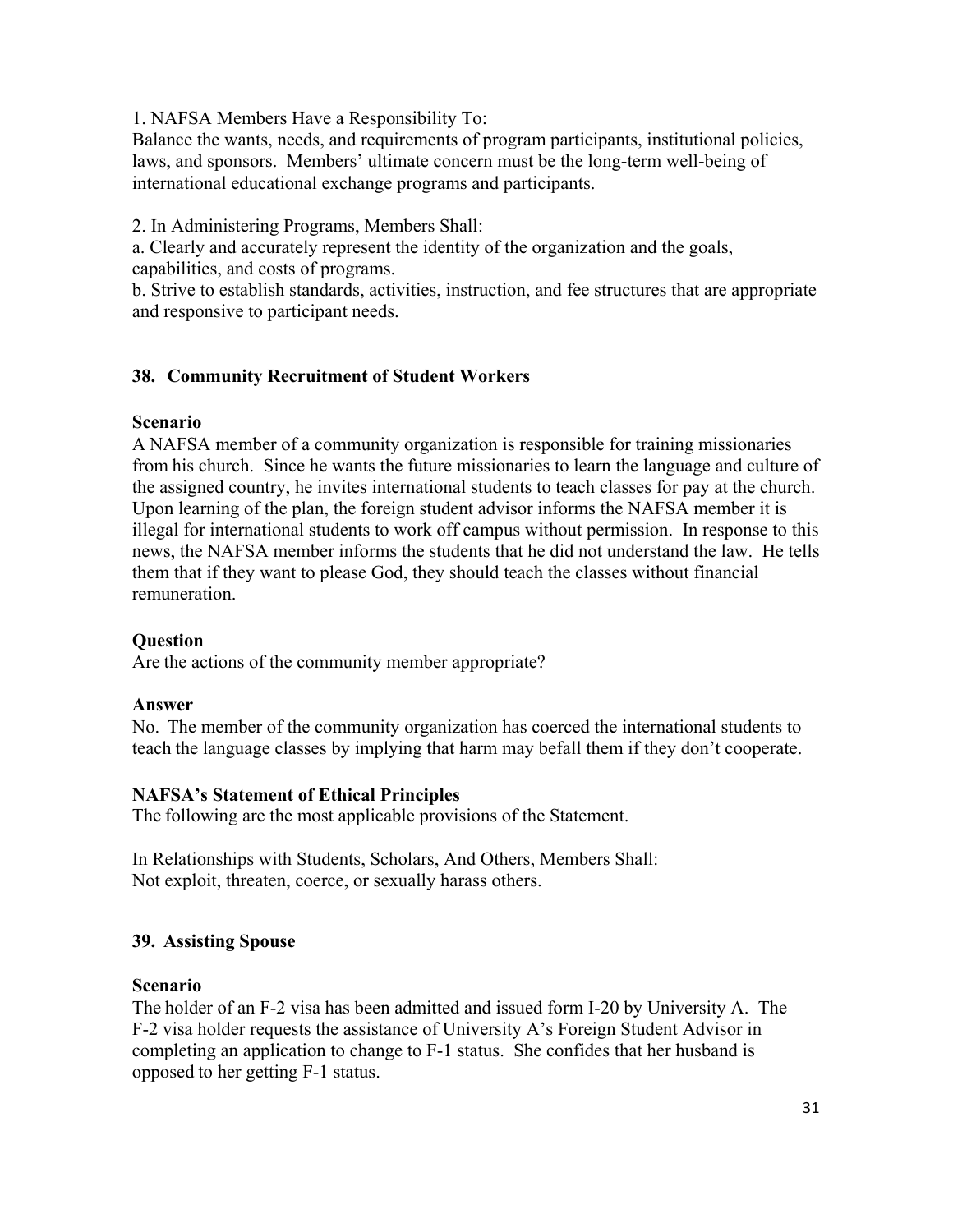## **Question**

Should the Foreign Student Advisor help the woman against the wishes of her husband?

## **Answer**

Yes. Regardless of the husband's wishes, the FSA should assist the woman in completing her application for a change in visa classification.

## **NAFSA's Statement of Ethical Principles Reference**

The following are the most applicable provisions in the Statement:

In Relationships with Students, Scholars, and Others, Members Shall:

a. Understand and protect the civil and human rights of all individuals.

b. Inform participants of their rights and responsibilities in the context of the institution and the community.

c. Provide accurate, complete, current, and unbiased information.

# **40. An Issue of Expense**

## **Scenario**

A student has received a government scholarship that will cover the complete cost (as stated on the I-20 form) of the students' education for two and a half years.

The student has asked the admissions advisor to issue an I-20 showing his expenses to be considerably higher than the amount normally quoted. He argues that the current amounts are based on dormitory living and it is his intent to commute and live in one of the upscale high rises in the city.

# **Question**

Should the advisor issue a special I-20 reflecting the amounts the student has requested?

## **Answer**

No. The I-20 should reflect a reasonable estimate of the student's expenses for one academic year.

## **NAFSA's Statement of Ethical Principles Reference**

The following is the most applicable provision in the Statement:

1. In Relationships with Students, Scholars, and Others, Members Shall: Provide accurate, complete, current, and unbiased information.

2. In Administering Programs, Members Shall:

Clearly and accurately represent the identity of the organization and the goals, capabilities, and costs of programs.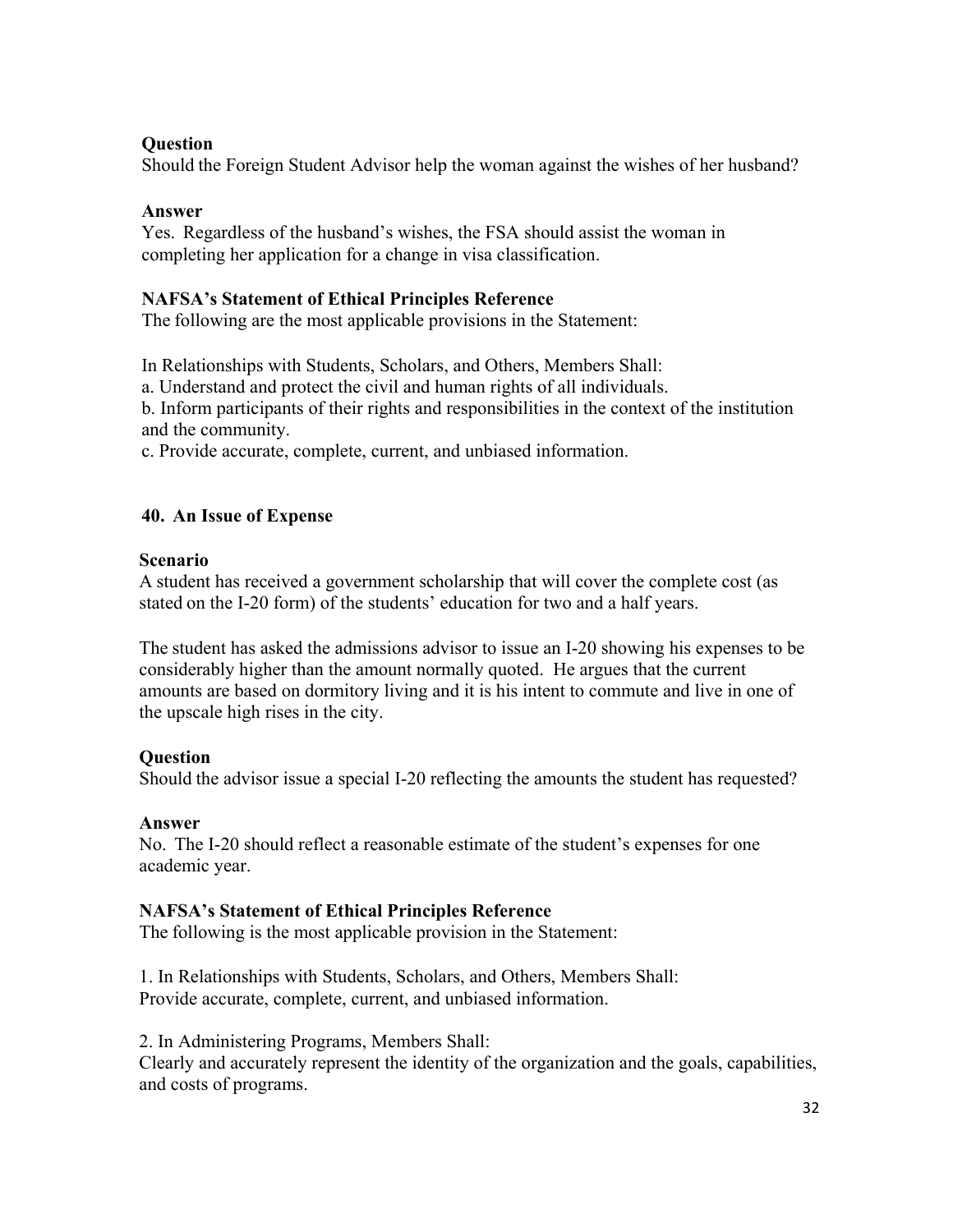## **41. Graduating Senior**

## **Scenario**

A student erroneously received an approval for her application for graduation. Two weeks before graduation the student was contacted by the Records and Registration Office, informing her that an error had been made and that she needed six additional hours of elective credit to graduate. Citing special circumstances, the Dean of the student's college requested that the admissions officer grant credit for foreign course work taken at a college that the university did not allow credits from. The admissions officer denied the Dean's request.

# **Question**

Did the admissions officer act appropriately?

## **Answer**

Yes. It is inappropriate for the Dean to bypass the proper channels for having credits allowed under special circumstances.

# **NAFSA's Statement of Ethical Principles References**

The following are the most applicable provisions in the Statement:

1. NAFSA Members Have A Responsibility To:

a. Seek appropriate guidance and direction when faced with ethical dilemmas.

b. Make every effort to ensure that their services are offered only to individuals and organizations with a legitimate claim on these services.

2. In Their Professional Preparation and Development, Members Shall: Recognize the limits of their expertise and confine themselves to performing referrals when situations are outside their area of competence.

# **42. Marketing Intensive English programs (IEPs) and Use of Photographs**

# **Scenario**

An administrator of an urban intensive English Program (IEP) is revising the brochure for the IEP. In looking over possible photos, she chooses one of a local university campus. The photo seems particularly good in setting the tone she wants. She decides to use the photo even though her IEP is not located on the campus. The institution's name is not in the photo and no statement that the IEP is located on the campus will be made in the brochure. It is, however, obvious to those familiar with the area where the photo was taken.

# **Question**

Is the administrator acting ethically in using this photo in her IEP brochure?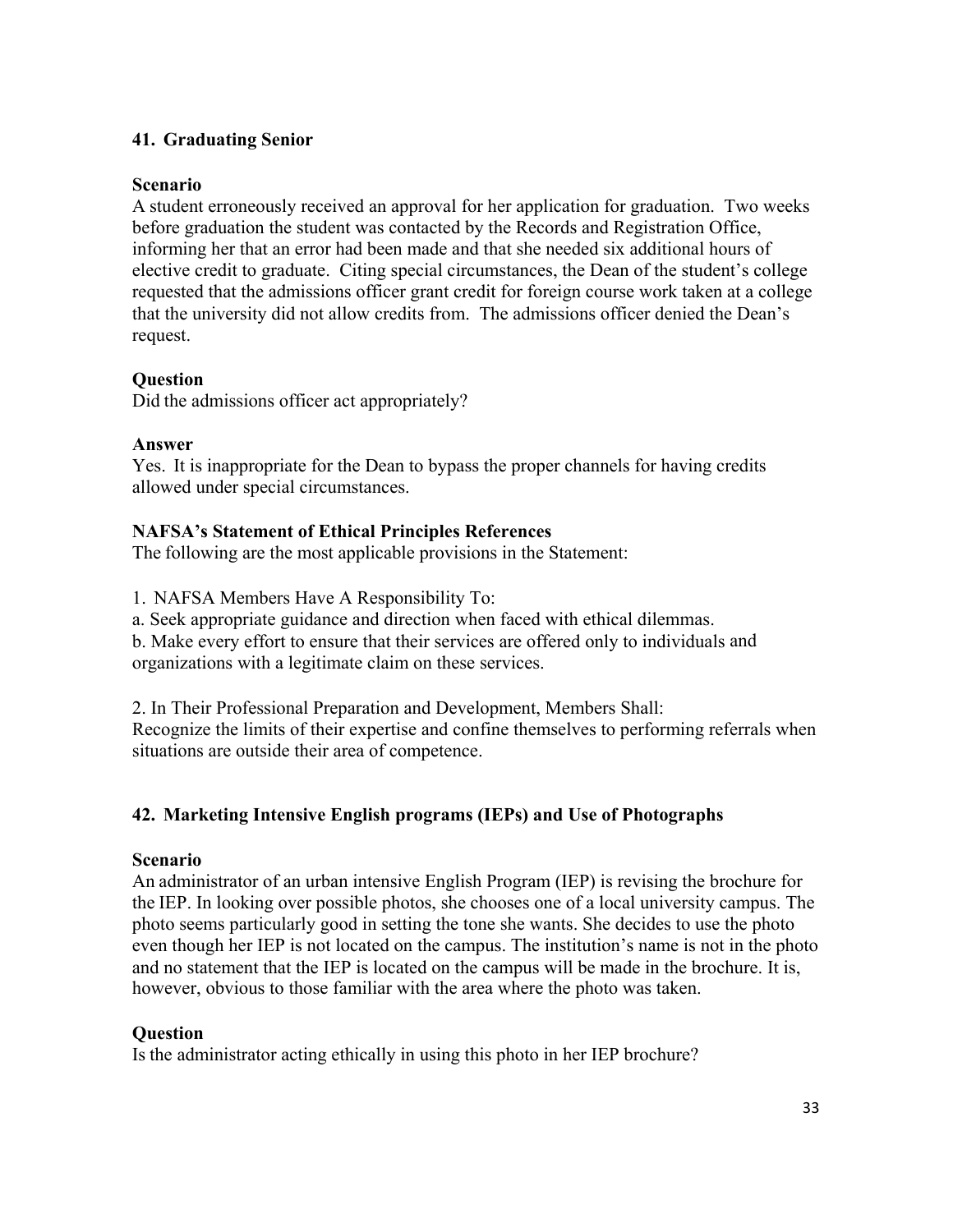## **Answer**

No. Using a photo of another campus that can be easily recognized is misleading.

# **NAFSA's Statement of Ethical Principles References**

The following are the most applicable provisions in the Statement:

1. NAFSA Members Have a Responsibility to: Maintain high standards of professional conduct.

2. In Making Public Statements, Members Shall: Provide accurate, complete, current, and unbiased information.

# **43. Class Size in Intensive English Programs (IEPs)**

## **Scenario**

A group of IEP students complain to the administrator that their class is too large as it has sixteen students. They ask that the class be split into two classes. They argue that some of the other classes have 12 or fewer students and no class has more than 15 students except theirs. The IEP administrator listens carefully and seriously considers their request. She decides not to split the class. She explains that a class with 16 students can provide students individual attention and practice using English. In addition, she explains that the IEP promotional literature states that IEP classes will be small, with an average of 15 students.

# **Question**

Did the IEP administrator act appropriately in keeping the class with 16 students?

## **Answer**

Yes. The administrator has abided by the published promotional literature and does not feel the class size is detrimental to the students' acquiring English skills.

# **NAFSA's Statement of Ethical Principles Reference**

The following is the most applicable provision in the Statement:

In Administering Programs, Members Shall:

Clearly and accurately represent the identity of the organization and the goals, capabilities, and costs of programs.

# **44. The SEVP (CIPRIS) Program**

## **Scenario**

International Student Advisors (ISAs) in a major metropolitan area meet regularly for their professional development. In their most recent meeting, the discussion turned to the SEVP (Student and Scholar Exchange Visitor Program). SEVP, previously known as CIPRIS, is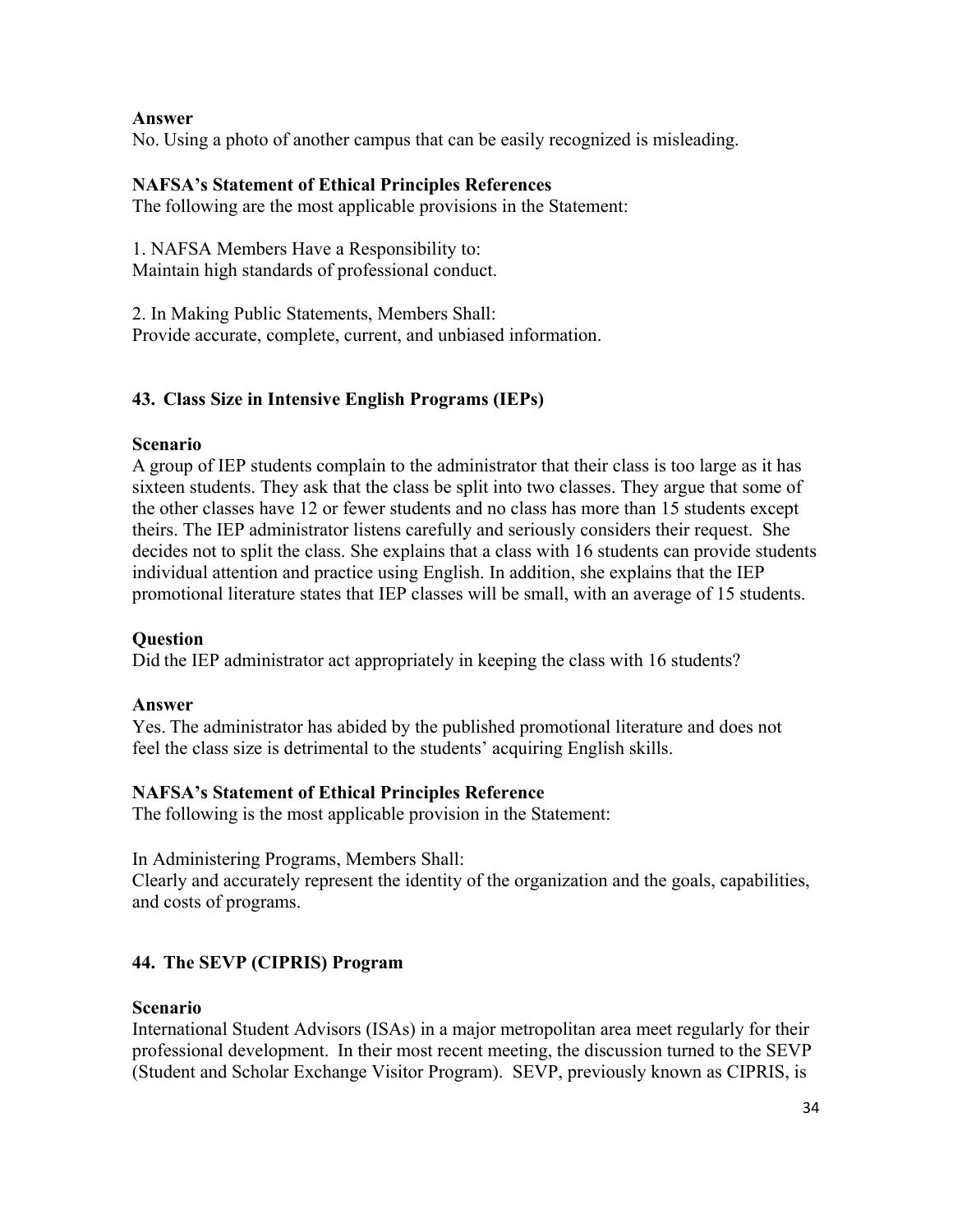the program launched recently by the DHS to provide more complete and accurate tracking of foreign students.

Several individuals expressed the opinion that several proposed parts of the program (e.g., collecting a fee, reporting reductions in course load, and direct reporting to INS) are unethical. The group discussed the matter further and passed a resolution asking NAFSA to investigate this violation of NAFSA's Statement of Ethical Principles.

## **Question**

Is this an appropriate remedy for the ISAs to propose?

#### **Answer**

No. The NAFSA NAFSA's Statement of Ethical Principles does not apply to institutions or government agencies. The Statement applies only to individual members-of-record of the Association. Members may legitimately feel that a particular regulation or institution is unethical. These feelings can (and should) be expressed in a variety of ways such as through INTER-L discussions, letters to institutions/agencies, letters or meetings with government officials, discussions with NAFSA leaders, and resolutions presented at NAFSA Business Meetings. However, NAFSA's Statement of Ethical Principles is intended only to provide professional behavior guidelines for individuals in the profession of international education.

## **44. Enrollment Verification**

## **Scenario**

During the early registration period for the upcoming semester, an international student meets with his International Student Advisor (ISA). The student explains that he does not have the money to register at this time; he needs to obtain funds from his home country. Unfortunately, he cannot obtain funds from home until he can show proof that he has actually registered for the upcoming semester. The University requires full payment of tuition within 48 hours or registration is cancelled.

The student requests a letter to verify enrollment for the following semester in order to secure the funds from home. He indicates that if he is unable to get this letter, he will not be able to attend classes next semester and will not receive any funds for living expenses. He promises to register and pay as soon as he gets his funds from home.

Given the difficult situation of the student and his earnest promise to register, the ISA agrees to prepare a letter to verify enrollment for the following semester.

## **Question**

Should the ISA have issued the letter to verify enrollment?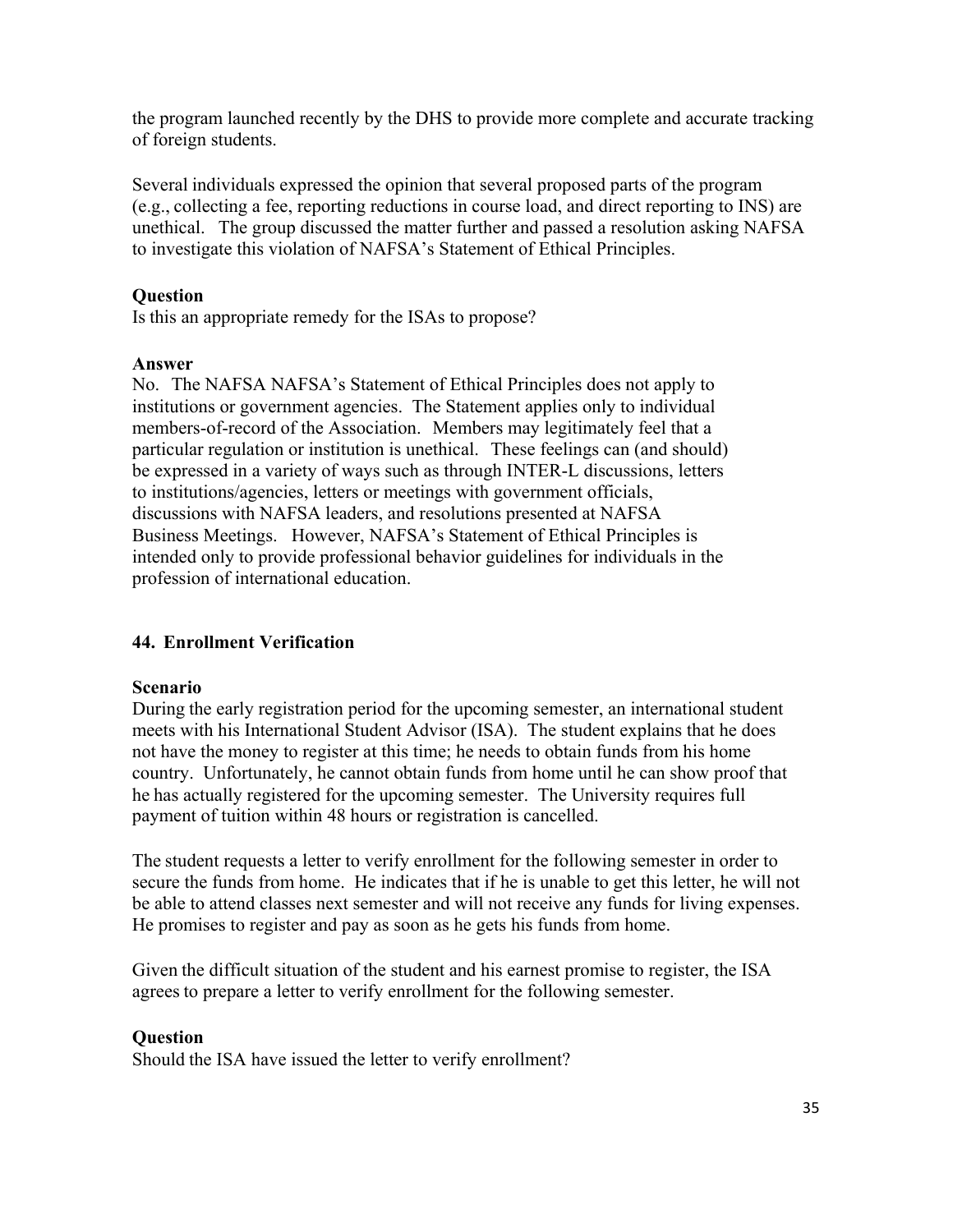## **Answer**

No. It is not appropriate to issue such a letter, despite the plight of the student. The institution's policy of not permitting registration without payment would not justify the decision to provide the letter. Instead the ISA might have helped the student to explore other alternatives to secure funds for the initial tuition payment (e.g., emergency loan program or borrowing from friends). In addition, the ISA may decide to advocate for a more flexible registration and tuition payment policy.

#### **NAFSA's Statement of Ethical Principles References**

The following are the most applicable provisions in the Statement:

1. NAFSA Members Have a Responsibility to:

Balance the wants, needs, and requirements of program participants, institutional policies, laws, and sponsors. Members' ultimate concern must be the long-term well-being of international educational exchange programs and participants.

2. In Relationships with Students, Scholars, and Others, Members Shall: Respond to inquiries fairly, equitably, and professionally.

## **45. Program Flyers**

#### **Scenario**

The coordinator for programs at the community college developed a fall welcome supper in conjunction with a local church. He posted flyers around campus inviting new international students to attend the church supper with "Bible Study to Follow."

## **Question**

Did the coordinator violate NAFSA's Statement of Ethical Principles?

#### **Answer**

No. He clearly identified the nature of the program, the activity, and the sponsoring organization.

## **NAFSA's Statement of Ethical Principles Reference**

The following is the most applicable provision in the Statement:

In Administering Programs, Members Shall:

Clearly and accurately represent the identity of the organization and the goals, capabilities, and costs of programs.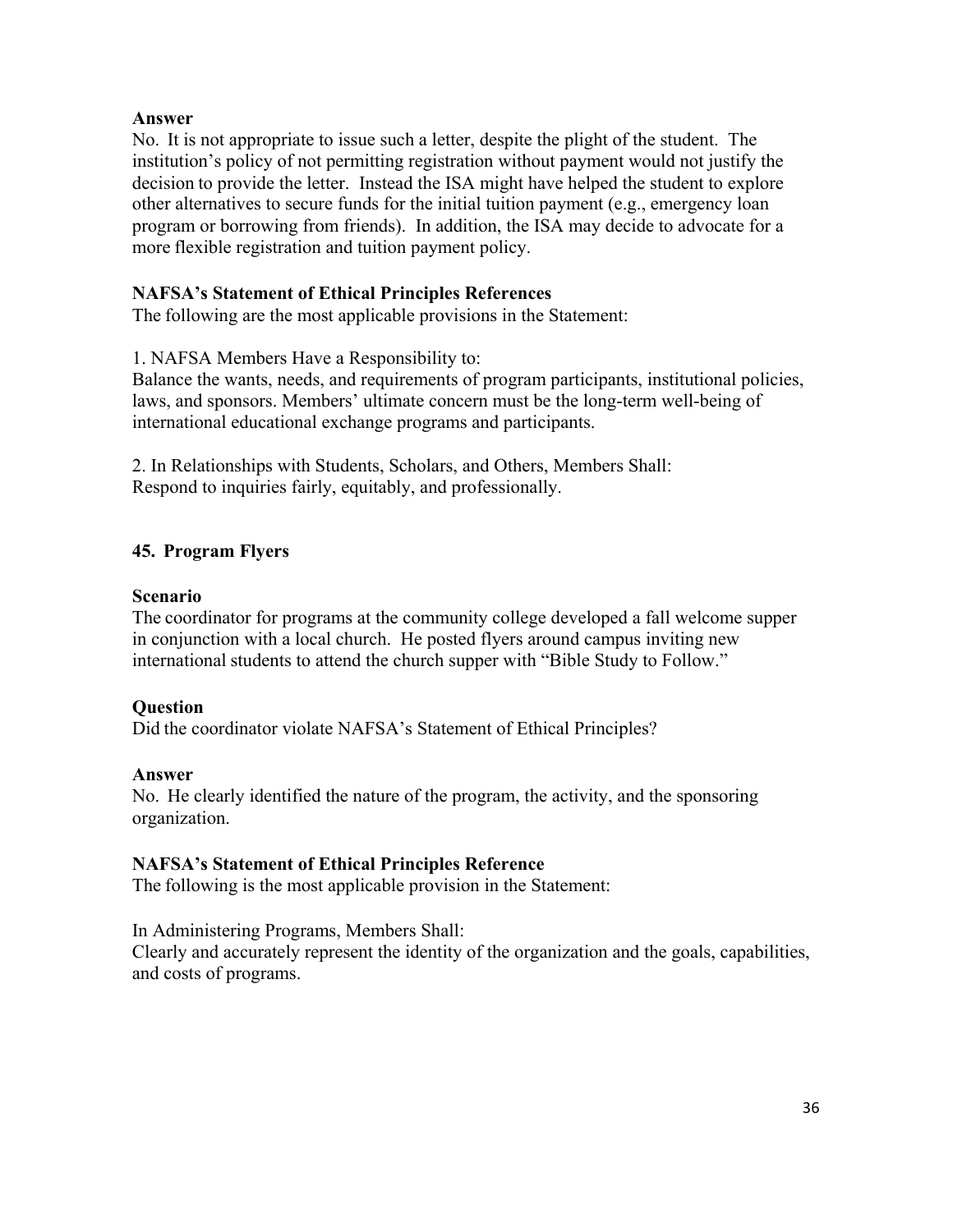# **46. Controversial Speaker**

## **Scenario**

The program coordinator for the university invited a well-known feminist to be part of the celebration of Women's History Month. During the speaker's presentation, she made negative references to the Muslim religion and its treatment of women. Two international students, angered by the remarks, went to the president's office to complain about the program's insensitivity to their religious faith.

## **Question**

Did the program coordinator violate NAFSA's Statement of Ethical Principles?

## **Answer**

No. The programmer is not responsible for the speaker's comments. International students should be advised that they can expect divergent opinions. Additionally, the right to free speech in the United States allows individuals to make comments that others may find objectionable.

## **NAFSA's Statement of Ethical Principles References**

In Relationships with Students, Scholars, and Others, Members Shall: Understand and protect the civil and human rights of all individuals.

# **47. Short Term Program Leaders**

## **Scenario**

A study abroad administrator organizes May term trips abroad led by faculty. Over 200 students participate each year. Some of the trips are service oriented while others are educational tours. Faculties are invited to propose tours and to recruit students if the proposal is approved. Proposals from faculty with minimal overseas travel and no group leadership experience are routinely approved. No training is required for faculty leading the programs.

## **Question**

Is the administrator operating ethically in offering these tours?

## **Answer**

No. NAFSA's Statement of Ethical Principles stipulates that qualified individuals be recruited to provide program leadership and that appropriate training and evaluation be given to individuals involved with such programs. If there are no criteria for selection of leaders and no training or evaluation, the activity is a violation of the Statement.

## **NAFSA's Statement of Ethical Principles Reference**

The following is the most applicable provision in the Statement: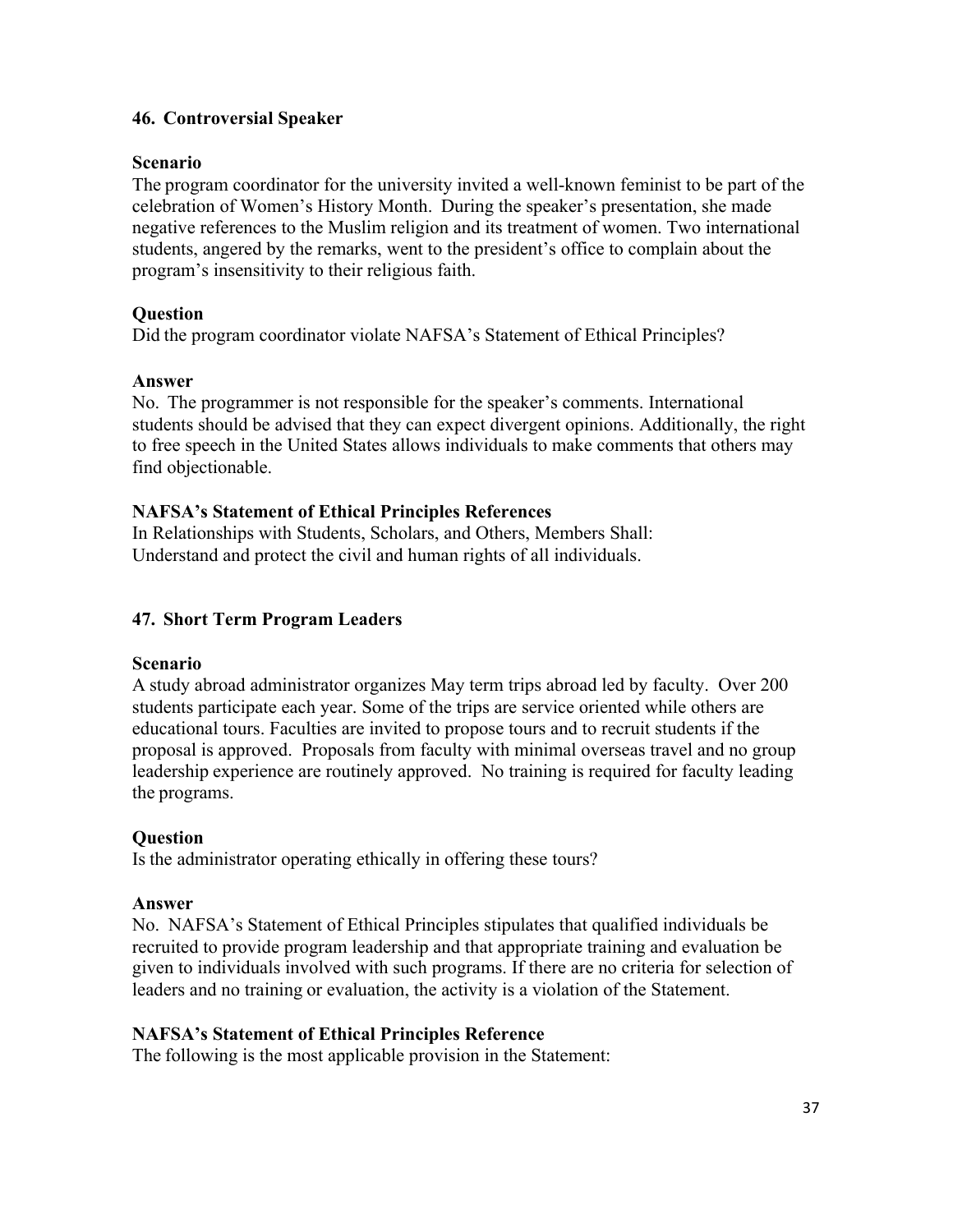In Administering Programs, Members Shall:

Recruit individuals, paid and unpaid, who are qualified to offer the instruction or services promised, train and supervise them responsibly, and assure by means of regular evaluation that they are performing acceptably and that the overall program is meeting its professed goals.

# **48. Student Disciplinary Records**

## **Scenario**

Several students participating in study abroad programs behave inappropriately in the host country. Upon investigation, the study abroad program provider and other college personnel learn that these students had been subject to disciplinary action on the home campus for similar behavior. Therefore, the university/college decides to require that information about disciplinary actions on campus be included in the study abroad application. Students are advised of this requirement in the program materials.

## **Question**

Is this new requirement a violation of NAFSA's Statement of Ethical Principles?

## **Answer**

No. It is not a violation of the Statement if there is a previous arrangement and students are informed of the policy before applying.

## **NAFSA's Statement of Ethical Principles Reference**

The following is the most applicable provision in the Statement:

In Relationships with Students, Scholars, And Others, Members Shall: Maintain the confidentiality, integrity, and security of student records and of all communications with program participants. Members shall secure permission of the individuals before sharing information with others inside or outside the organization, unless disclosure is authorized by law or institutional policy or is mandated by previous arrangement.

# **49. Student Academic Probation**

## **Scenario**

A student is approved by her school to study abroad through another institution and is accepted by that institution's study abroad office. Following the approval but prior to her planned period of study abroad, she is placed on academic probation at her school. Her study abroad advisor revokes the approval and informs the other institution that the home school will not allow the transfer of either financial aid or any credit earned while the student is abroad.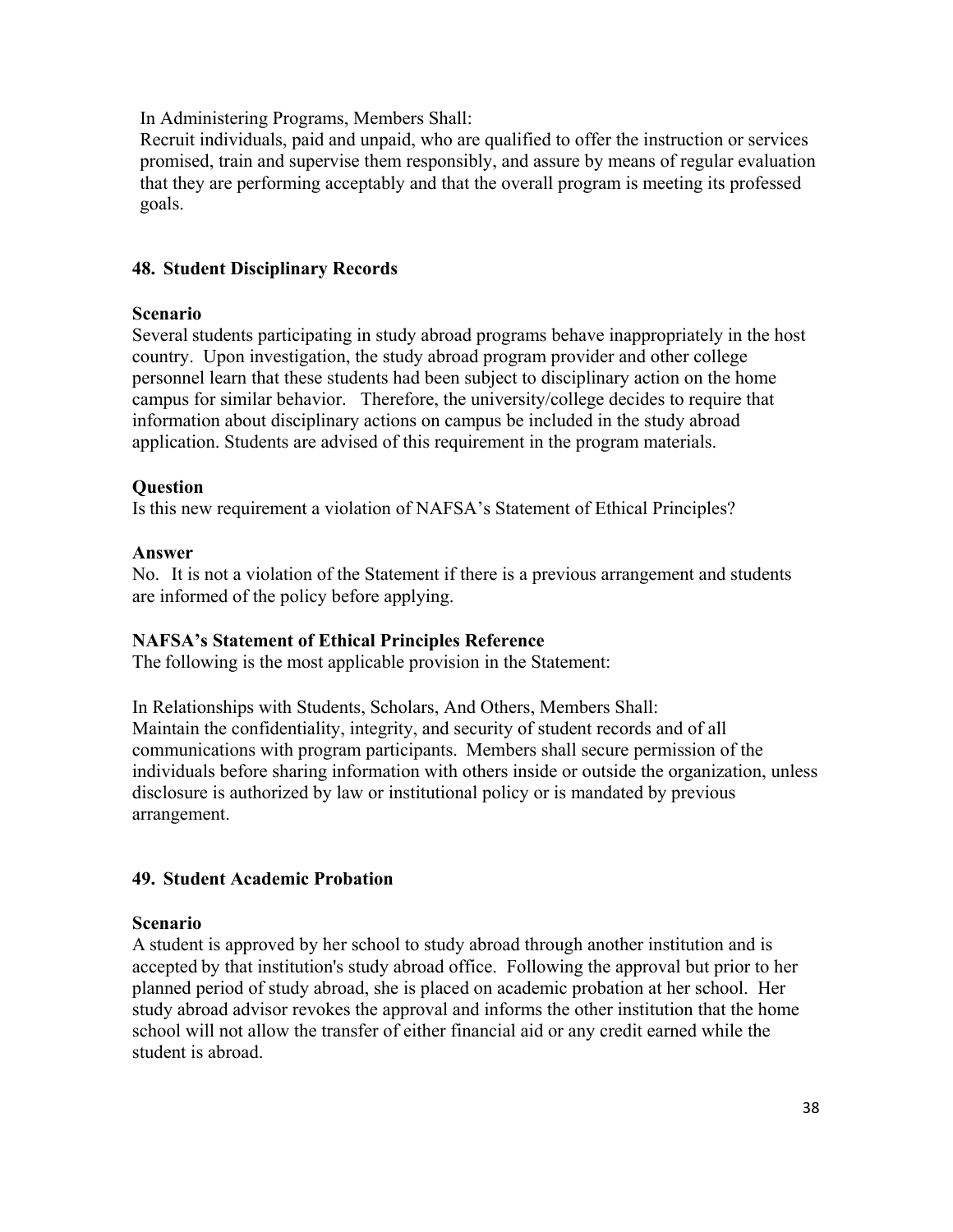## **Question**

Did the home school's study abroad advisor act ethically in revoking its decision and in sending new information to the other institution?

## **Answer**

Yes. Even after acceptance, it is appropriate to consider new information that has a bearing on a student's eligibility to participate in a program. Academic or even discipline-related information of this nature may be shared, but only among administrators at both institutions who have a need to know; it falls within the guidelines set by the Family Educational Rights and Privacy Act. Policies at both institutions should be clear about what constitutes eligibility for a given program, providing as well a clear statement about the uses of information that comes to light after a student's acceptance.

## **NAFSA's Statement of Ethical Principles References**

The following are the most applicable provisions of the Statement:

1. NAFSA Members Have a Responsibility To:

Make every effort to ensure that their services are offered only to individuals and organizations with a legitimate claim on these services.

2. In Relationships with Students, Scholars, and Others, Members Shall:

a. Maintain the confidentiality, integrity, and security of participants' records and of all communications with program participants. Members shall secure permission of the individuals before sharing with others inside or outside the organization, unless disclosure is authorized by law or institutional policy or is mandated by previous arrangement. b. Provide accurate, complete, current, and unbiased information.

3. In Professional Relationships, Members Shall:

Uphold agreements when participating in joint activities and give due credit to collaborators for their contributions.

## **50. Financial Problem or Not?**

## **Scenario**

The International Student Office at a large public university manages a small "tuition waiver" program for international students with serious financial need. Students submit an application form, which is reviewed by a staff committee each semester.

One of the waiver recipients for this particular semester is a young woman well known to the International Student Office. She served as a volunteer during International Student Orientation. During the course of an advising session on another matter, the student shared with her International Student Advisor that her family was insisting that she transfer to a nearby private university. The student, who wanted to remain at her current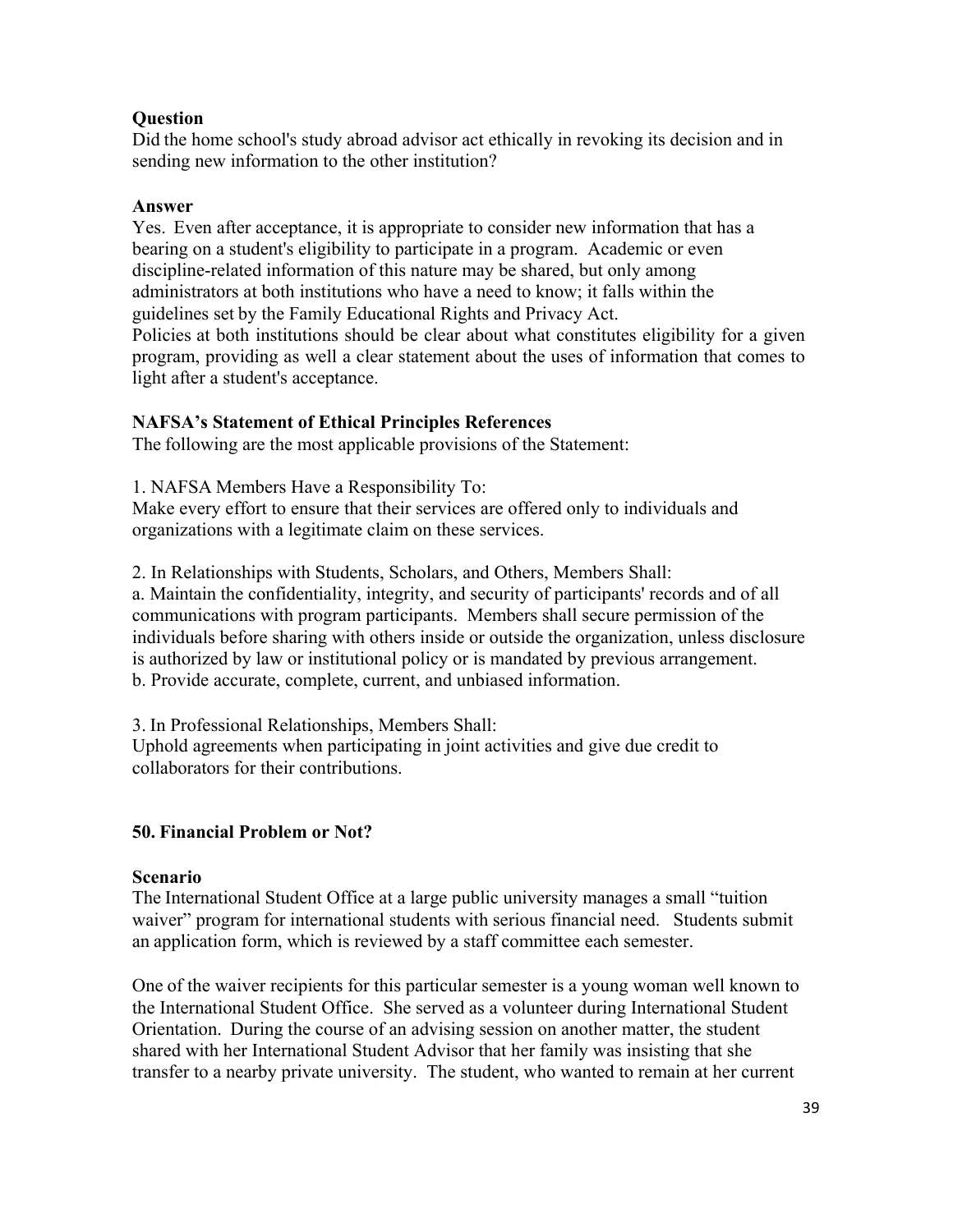institution, was struggling with this issue. She also shared that her parents would be paying tuition at the private university, well known to be a very expensive institution.

After listening to the student, the International Student Advisor informed the student that if family money could be found to pay tuition at a private university, then certainly the student did not have need for a tuition waiver at her current, much less costly, public institution. The Advisor explained that she would arrange to cancel the tuition waiver and the student would be billed for the full cost of tuition.

## **Question**

Did the International Student Advisor act ethically?

## **Answer**

No. The Advisor made a decision without sufficient information and without consulting with the committee that makes the awards. The advisor has damaged her trusted advising relationship with the student by making this quick decision. Perhaps the student's situation has changed. The student should have an opportunity to present her response to any challenge of her financial situation, if that is the decision of the committee. Also, the waiver application form and process should be reviewed to determine that fair, unbiased decisions are made by the committee and that student applicants are required to present support and documentation of their financial need.

# **NAFSA's Statement of Ethical Principles References**

The following are the most applicable sections of the Statement:

NAFSA Members Have a Responsibility to:

1. Seek appropriate guidance and direction when faced with ethical dilemmas.

2. In Relationships with Students, Scholars, and Others, Members Shall:

a. Inform participants of their rights and responsibilities in the context of the institution and the community.

b. Provide accurate, complete, current, and unbiased information.

# **51. Student Complaints Regarding Course Content in Intensive English Program**

## **Scenario**

In a U.S. culture class in an intensive English program, students vote on various topics that they want to cover in the class. One of the winning topics is homosexuality. During the ten days that students study this topic, they hear guest speakers representing the gay community, take a field trip to a lesbigay bookstore, read selections written on gay issues, and watch a Hollywood film on the theme. In the middle of the unit, two students say that they are so offended that they cannot continue attending the class. The director listens carefully and gives them alternative options such as attending another class at the same level or attending one that is higher or lower than their level. The students choose not to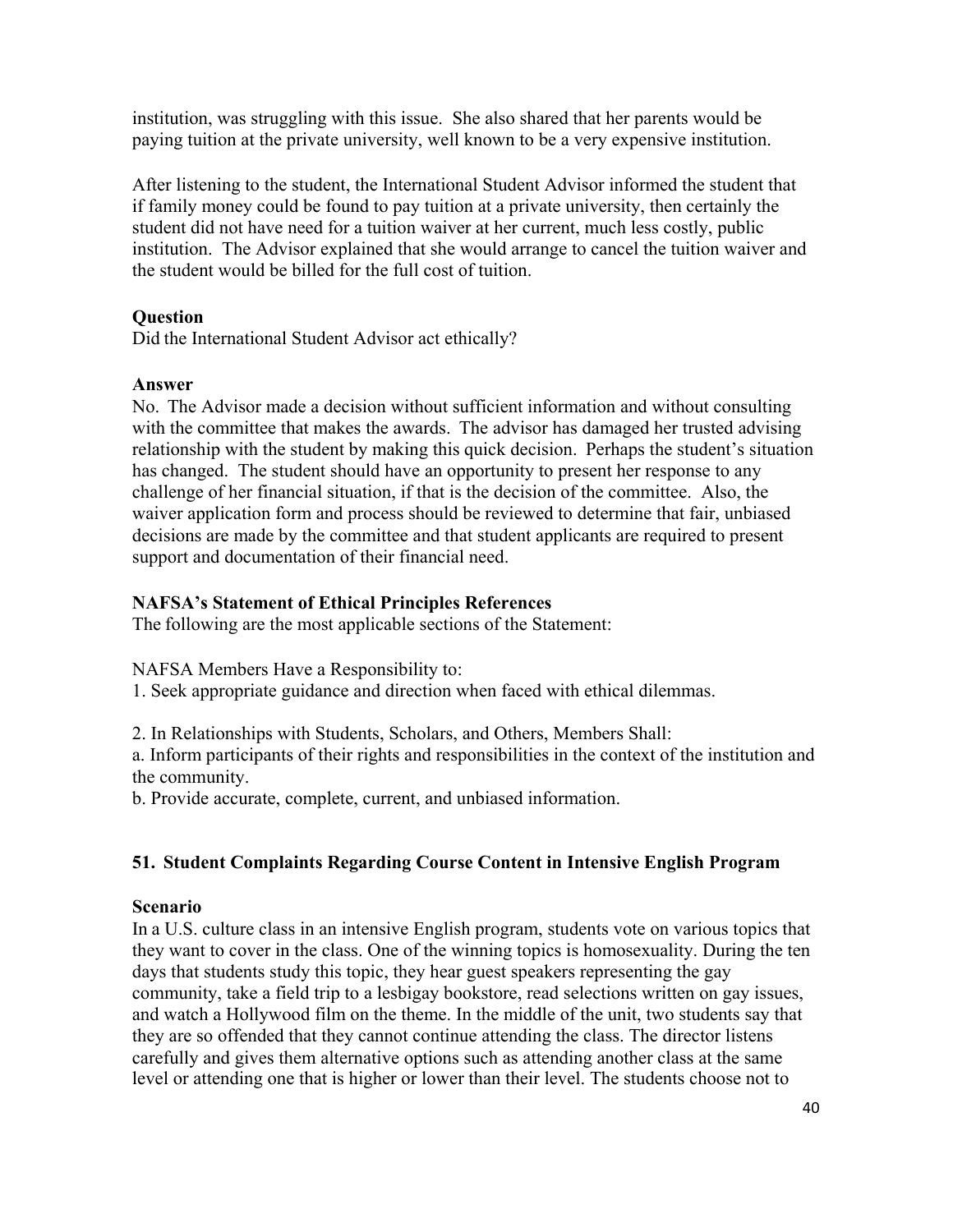come to class and at the end of the ten days demand a refund for the tuition for the week they missed. The director denies their request for a refund.

#### **Question**

Did the director act ethically in denying their request for a refund?

#### **Answer**

Yes. The director was sensitive to their concerns and provided alternatives to the class that the students found objectionable. The students chose not to attend class. In addition, the director recognized the interests and rights of the faculty member and other students in the class to choose topics of interest.

## **NAFSA's Statement of Ethical Principles References**

The following are the most applicable provisions of the Statement:

1. NAFSA Members have a responsibility to:

a. Maintain high standards of professional conduct.

b. Balance the wants, needs, and requirements of program participants, institutional policies, laws, and sponsors. Members' ultimate concern must be the long-term well- being of international educational exchange programs and participants.

2. In relationships with students, scholars, and others members shall:

a. Demonstrate awareness of, sensitivity to, and respect for other educational systems, values, beliefs, and cultures.

b. Respond to inquiries fairly, equitably, and professionally.

## **52. Firing a Volunteer**

#### **Scenario**

For a number of years, a dedicated volunteer at an international student office has devoted many hours assisting office staff and international students, willingly doing anything asked of her by the staff. Recently, however, the volunteer has been consistently responding to international students in an arrogant, belligerent, and often condescending manner which could be construed as rude and insensitive. A couple of students have commented about her inappropriate behavior. The volunteer has also not been completing some of the volunteer responsibilities as agreed.

## **Question**

Should the office staff terminate her volunteer service?

#### **Answer**

Not immediately. The staff members should meet with her individually first to discuss her inappropriate behavior and remind her of the volunteer orientation in which volunteers are trained to treat students and scholars with respect and sensitivity. If her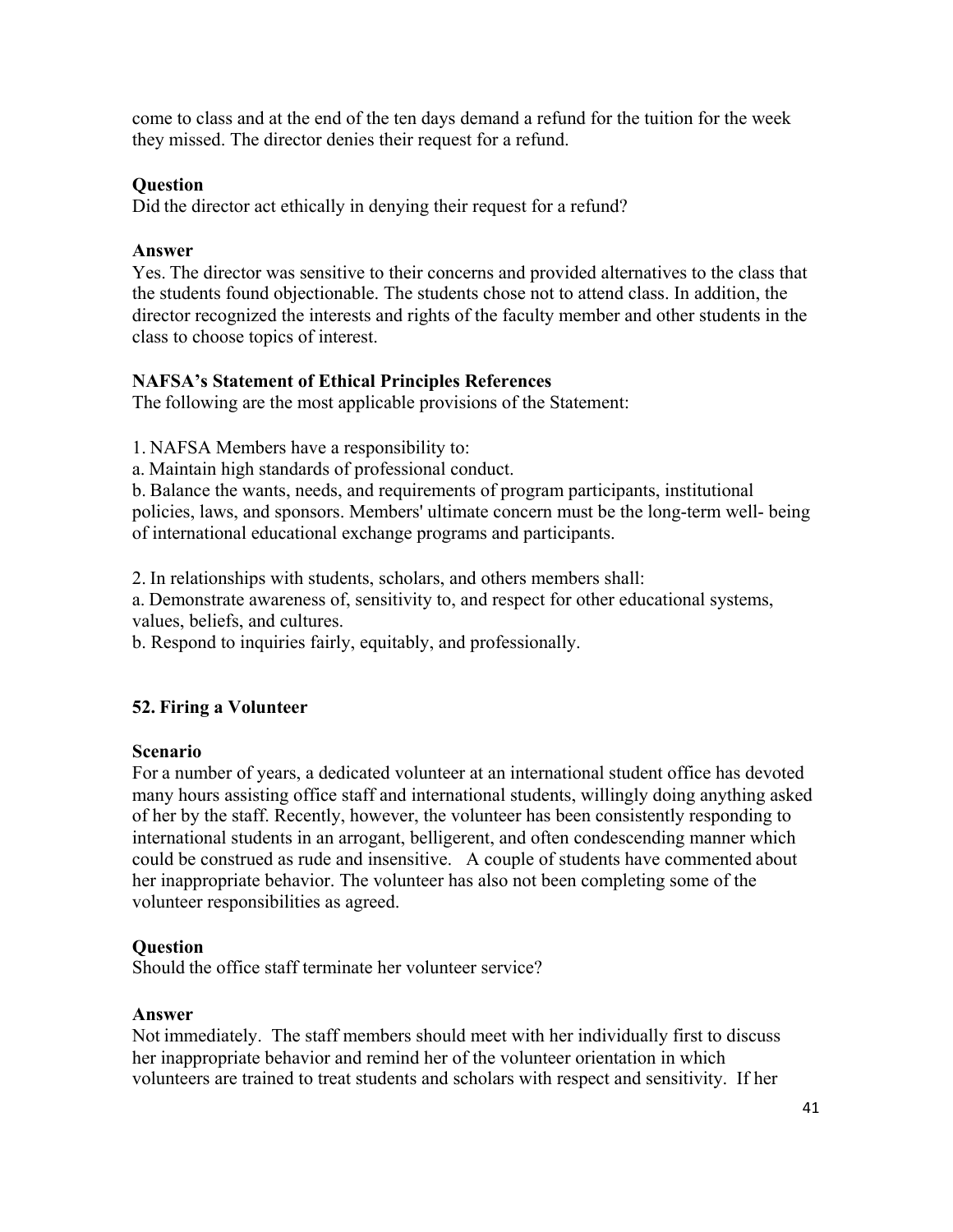behavior persists, then she may be asked to cease her volunteer duties.

## **NAFSA's Statement of Ethical Principles References**

The following are the most applicable provisions of the Statement:

1. In Relationships with Students, Scholars, and Others Members Shall:

a. Recognize their own cultural and value orientations and be aware of how those orientations affect their interactions with people from other cultures.

b. Demonstrate awareness of, sensitivity to, and respect for other educational systems, values, beliefs, and cultures.

2. In Administering Programs, Members Shall: Provide appropriate orientation, materials, and on-going guidance for participants.

# **53. Guaranteed University Admission**

## **Scenario**

A for-profit consultancy company abroad guarantees admissions into the U.S. colleges and universities which it represents. The company charges \$750 per client and advertises its services extensively in print and broadcast media. An adviser at a non-profit center in the same country discovers only a handful of the schools represented by the consultancy company are accredited. No company employee is a member of NAFSA.

When students inquire at the non-profit center about the company and its guaranteed admission, the educational adviser counsels them to use the center's free resources, make their own decision about signing up with the consultancy company, and keep her informed on the progress of their applications.

## **Question**

Is this advice ethical and appropriate? What should educational advisers do when asked about a private consultancy firm?

## **Answer**

The adviser's actions were ethical. As a professional, an adviser's actions should be based on informed decisions, and it is important to give unbiased information. It also helps to seek the opinion of colleagues and NAFSA.

# **NAFSA's Statement of Ethical Principles References**

The following are the most applicable provisions of the Statement:

1. NAFSA Members Have a Responsibility to:

Seek appropriate guidance and direction when faced with ethical dilemmas.

2. In Relationships with Students, Scholars, and Others Members Shall: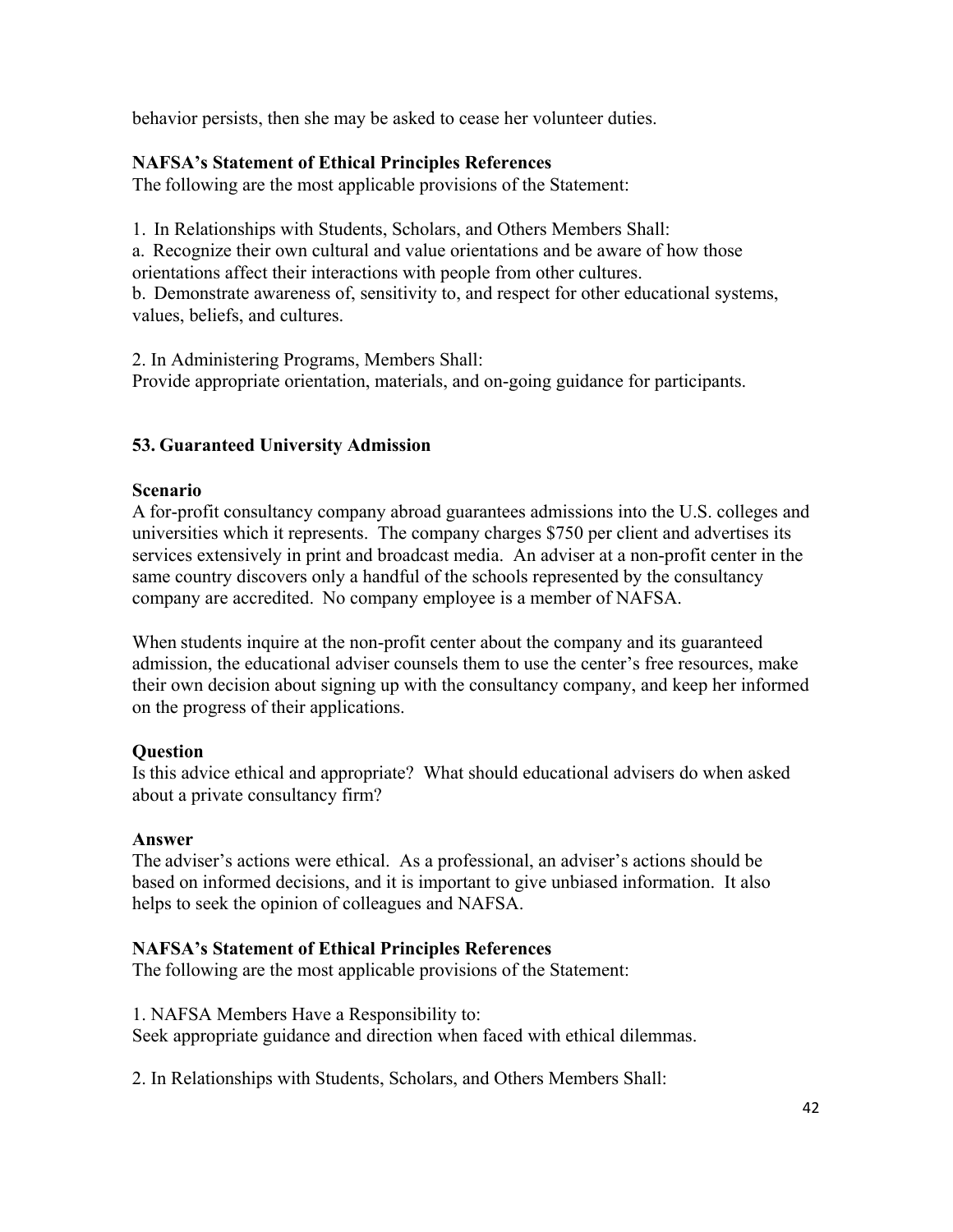a. Inform participants of their rights and responsibilities in the context of the institution and the community.

- b. Respond to inquiries fairly, equitably, and professionally.
- c. Provide accurate, complete, current and unbiased information.

## **54. Admitting Students from an Unaccredited School**

#### **Scenario**

An undergraduate dean on leave from his US university agrees to assist in developing a two-year private institution abroad, patterned after junior colleges in the United States. The new institution fails to receive recognition, either from the appropriate national agency or from one of the regional accreditation associations in the United States. The dean, now back at work at his university, learns that students are unable to transfer credit from the new institution or gain US university admission due to the lack of accreditation. The dean instructs his school's admissions office to admit such students and accept credit for their coursework, since he can vouch for the quality of the two-year institution.

## **Question**

Should the admissions office ignore established policies and accept students from this college based on the dean's recommendation?

#### **Answer**

It depends. If the dean has the authority to make this type of exception, then such students can be accepted and their credit transferred. If the dean has no such authority, the admissions office should not accept his recommendation.

## **NAFSA's Statement of Ethical Principles References**

The following are the most applicable provisions of the Statement.

1. NAFSA Members Have a Responsibility to:

a. Balance the wants, needs, and requirements of program participants, institutional policies, laws, and sponsors. Members' ultimate concern must be the long-term well-being of international educational exchange programs and participants.

b. Resist pressures (personal, social, organizational, financial, and political) to use their influence inappropriately and refuse to allow self-aggrandizement or personal gain to influence their professional judgments.

2. In Their Professional Preparation and Development, Members Shall:

a. Accurately represent their areas of competence, education, training, and experience. b. Recognize the limits of their expertise and confine themselves to performing duties for which they are properly educated, trained, and qualified, making referrals when situations are outside their area of competence.

3. In Relationships with Students, Scholars, and Others Members Shall: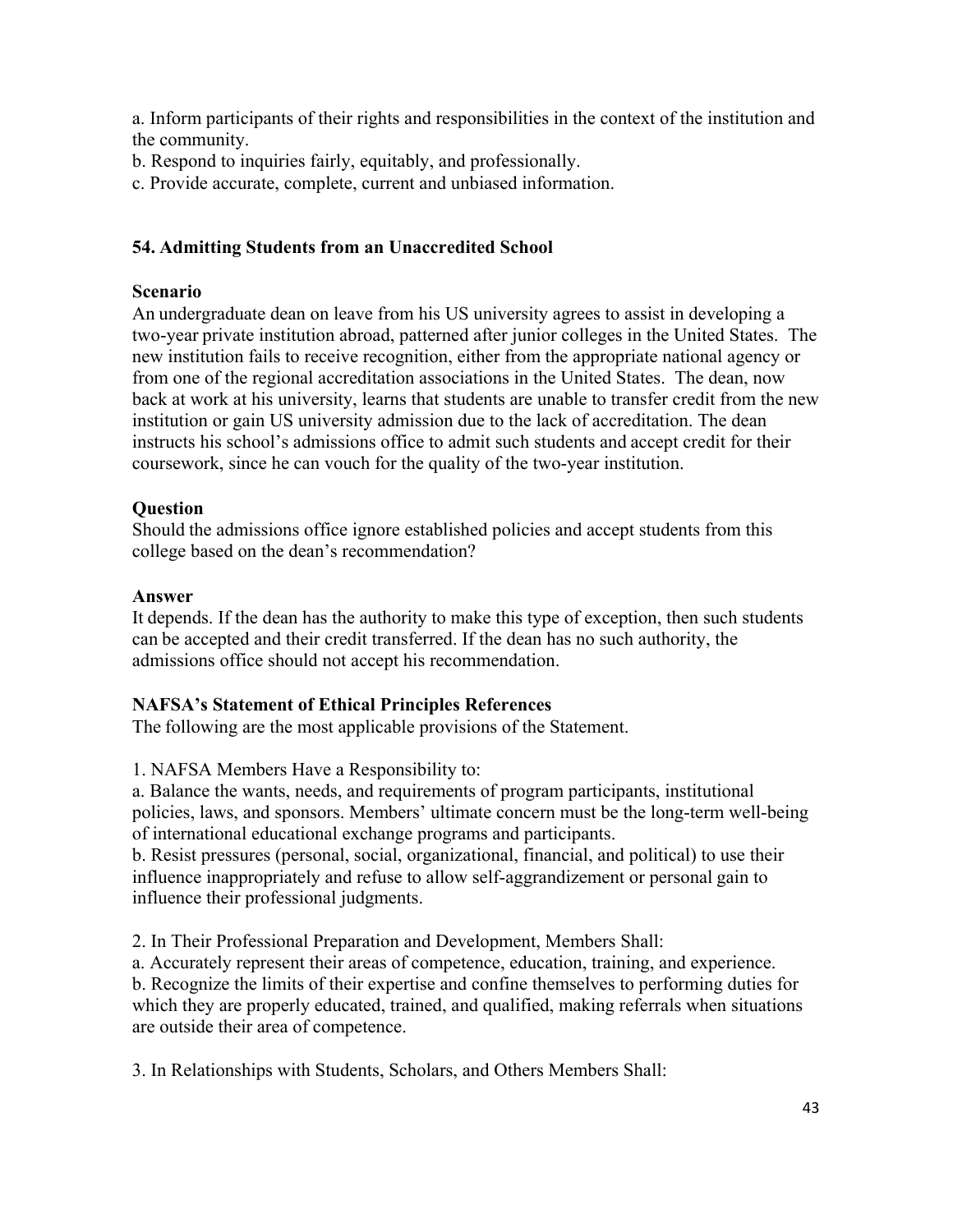a. Respond to inquiries fairly, equitably, and professionally.

b. Provide accurate, complete, current, and unbiased information.

# **55. Unpaid Professional (Volunteer Support)**

## **Scenario**

An unpaid professional volunteer many hours each week in an international office at the local university in a position once filled by a paid staff member. The office provides this person with minimal support: For example, while there is an office space for this volunteer to work, he is given the oldest computer in the office. There is no funding support from the office to attend international education conferences or other professional development opportunities and this unpaid professional is not included in staff meetings, staff training opportunities, or staff evaluations.

## **Question**

Is the level of office support commensurate with the duties and responsibilities of the professional, paid or unpaid? Is the office obligated to provide support to the unpaid professionals?

## **Answer**

No, the level of office support is not commensurate to the duties and responsibilities fulfilled by this unpaid professional. Yes, the office is obligated to provide support.

# **NAFSA's Statement of Ethical Principles References**

The following is the most applicable provisions of the Statement:

In Administering Programs, Members Shall:

a. Recruit individuals, paid and unpaid, who are qualified to offer the instruction or services promised, train and supervise them responsibly, and assure by means of regular evaluation that they are performing acceptably and that the overall program is meeting its professed goals.

b. Encourage and support participation in professional development activities.

c. Provide appropriate orientation, materials, and on-going guidance for participants.

d. Strive to ensure that the practices of those with whom one contracts do conform with

NAFSA's Statement of Ethical Principles and the Principles for International Educational Exchange.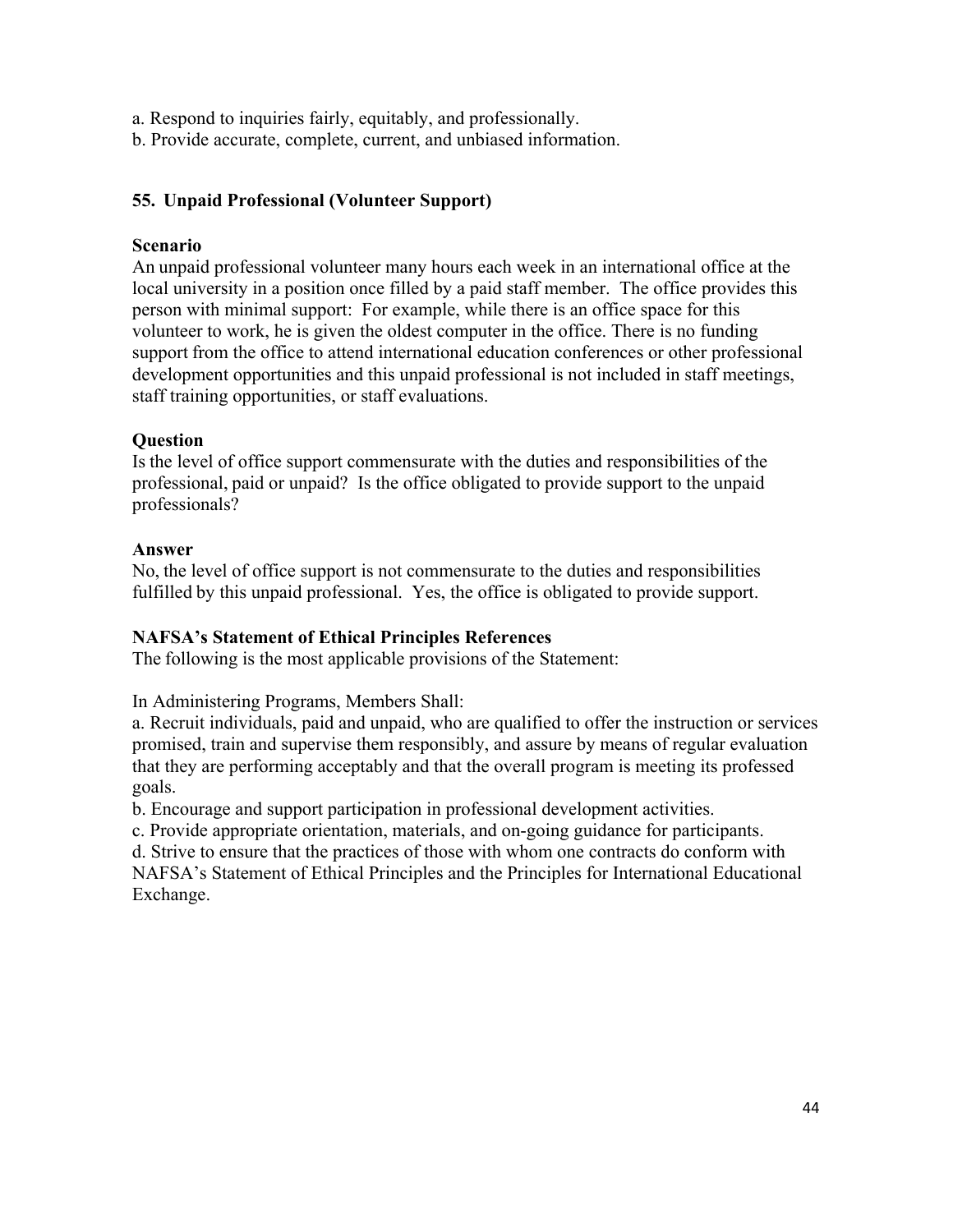## **56. Volunteer Behavior**

## **Scenario**

A community volunteer who is an active participant in an international spouses' group sponsored by the international office, invites a few of the women to her house for a potluck lunch. After lunch, she takes them into her living room where tables are set up with merchandise. She proceeds to do her sales pitch. The international student spouses feel awkward as well as obligated to their hostess, but do not want to purchase her products. Later, the spouses share this situation and their concerns with staff members in the international student office.

## **Question**

Did this volunteer violate the NAFSA NAFSA's Statement of Ethical Principles? How should the international office respond to this active and valued volunteer without alienating her?

## **Answer**

No, as a non-member and as an entirely personal action on the part of this volunteer, this person is not directly subject to NAFSA's Statement of Ethical Principles. Under the circumstances, however, the international student office does have the responsibility for providing adequate and on-going training and support to volunteers engaged in office programs. Thus, it is appropriate for a staff member to talk with the volunteer about the concerns raised by the international student spouses and the inappropriate use of the volunteer's relationship with these spouses for personal gain.

# **NAFSA's Statement of Ethical Principles References**

The following is the most applicable provisions of the Statement:

In Administering Programs, Members Shall: Provide appropriate orientation, materials, and on-going guidance for participants.

# **57. Optional Information in SEVIS**

## **Scenario**

In an attempt to follow all the requirements for SEVIS, the FSA/DSO at a small Midwestern school puts in all information on students requested by SEVIS, including the Social Security number, driver's license and Individual Taxpayer identification numbers, all of which are optional items in SEVIS and not required by the regulations. Some of these students had an official request on file with the university that directory information not be released.

# **Question**

Has the FSA violated NAFSA's Statement of Ethical Principles in providing U.S. ICE with optional information? Has she violated FERPA?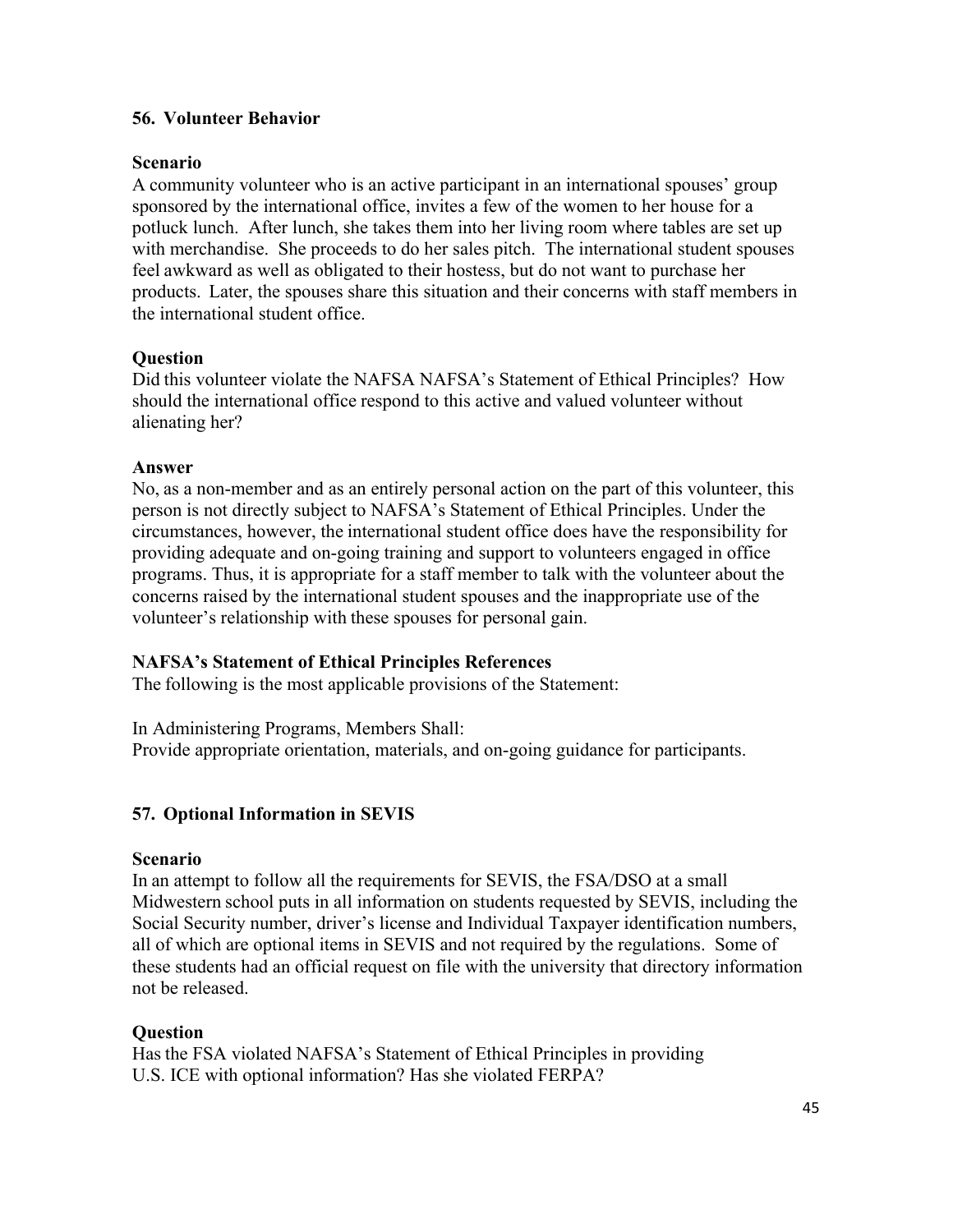## **Answer**

Yes, the FSA has violated NAFSA's Statement of Ethical Principles. While the FSA has a responsibility to administer the school's immigration responsibilities, this is usually only part of the broader institutional role as adviser, counselor and helper to the student. School officials must carefully limit their disclosures of information to government officials to those items authorized by law. All other information about the student should be kept confidential.

School officials must constantly bear in mind that their roles, the roles of the schools, and the roles of the students they advise are educational in nature. Violations of confidences and unauthorized releases of information are sure ways to destroy the educational relationship between the institution and its students, undermining the learning environment and the very purpose of international educational exchange. With the exception of specific legal requirements, school officials must be vigilant in maintaining the students' confidence in their roles as counselor-educators." (NAFSA Practice Advisory: Release of International Student Information to Government officials. 2001 NAFSA: Assoc. of Intl. Educators, 2001, p.17.)

There may be a violation of FERPA regulations and the FSA should get an opinion from the university's counsel. With the growing pressure on FSAs to release confidential information to government agencies, FSAs must be very knowledgeable about the changing regulations and educate the institution. Advisories and opinions on the release of information to government agencies have been released by NAFSA and AACRO and other higher education organizations and these should be reviewed.

# **NAFSA's Statement of Ethical Principles References**

The following are the most applicable provisions of the Statement:

1. NAFSA Members Have A Responsibility To:

Balance the wants, needs and requirements of program participants, institutional policies, laws, and sponsors. Members' ultimate concern must be the long-term well-being of international educational exchange programs and participants.

2. In Their Professional Preparation and Development, Members Shall: Stay abreast of laws and regulations that affect their clients.

3. In Relationships with Students, Scholars, and Others Members Shall: Maintain the confidentiality, integrity, and security of participants' records and of all communications with program participants. Members shall secure permission of the individuals before sharing information with others inside or outside the organization unless disclosure is authorized by law or institutional policy or is mandated by previous arrangement.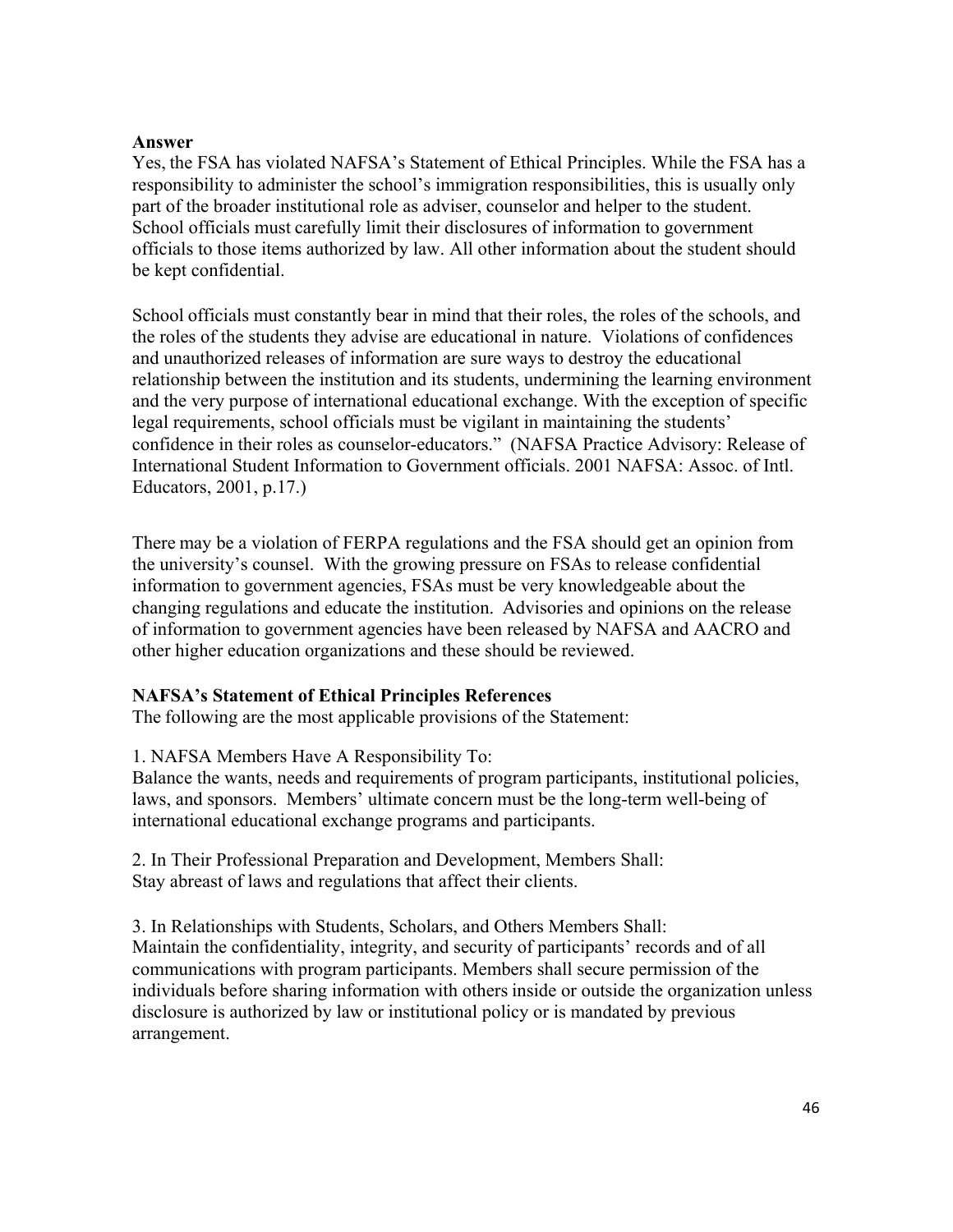## **58. SEVIS options for out of status students**

## **Scenario**

A student at North South State University drops below full-time without the prior authorization of the DSO. The DSO attempts to contact the student, but the student does not respond. Through SEVIS, the DSO notifies U.S. ICE that the student has dropped below full-time without authorization. When the student finally does come by at the end of the semester he explains that he was unable to go to school full-time because he had a fulltime job off-campus. The job was unauthorized and the student now only needs nine hours to graduate. He wants to go home for the Christmas holidays and then reenter on his student visa.

The DSO explains to the student that because he was enrolled part-time without authorization and has worked illegally, he is out of status. Since he has worked illegally, he is not eligible for reinstatement. While he can return home, he may or may not be readmitted to the U.S. The advisor tells the student that it is his decision to return home and perhaps not be readmitted to the U.S. or remain illegally in the U.S. until he finishes his program. After reviewing the choices with the advisor, the student decides not to return home and remains illegally in the U.S.

## **Question**

Has the DSO violated NAFSA's Statement of Ethical Principles by telling the student that he could remain in school and in the U.S. illegally?

## **Answer**

No. The DSO must be very careful to provide those students who are out of status with all possible options so that the student can make the choice appropriate for their specific situation. There will be situations under SEVIS in which a student cannot get back into status and the student will have to decide what he/she will do. If possible, a university might want to develop procedures for blocking students from dropping below full-time. Although it would not have helped this student, it might keep another student from falling out of status.

## **NAFSA's Statement of Ethical Principles References**

The following are the most applicable provisions of the Statement:

1. In Their Professional Preparation and Development, Members Shall: Stay abreast of laws and regulations that affect their clients.

2. In Relationships with Students, Scholars, and Others, Members shall: Provide accurate, complete, and unbiased information.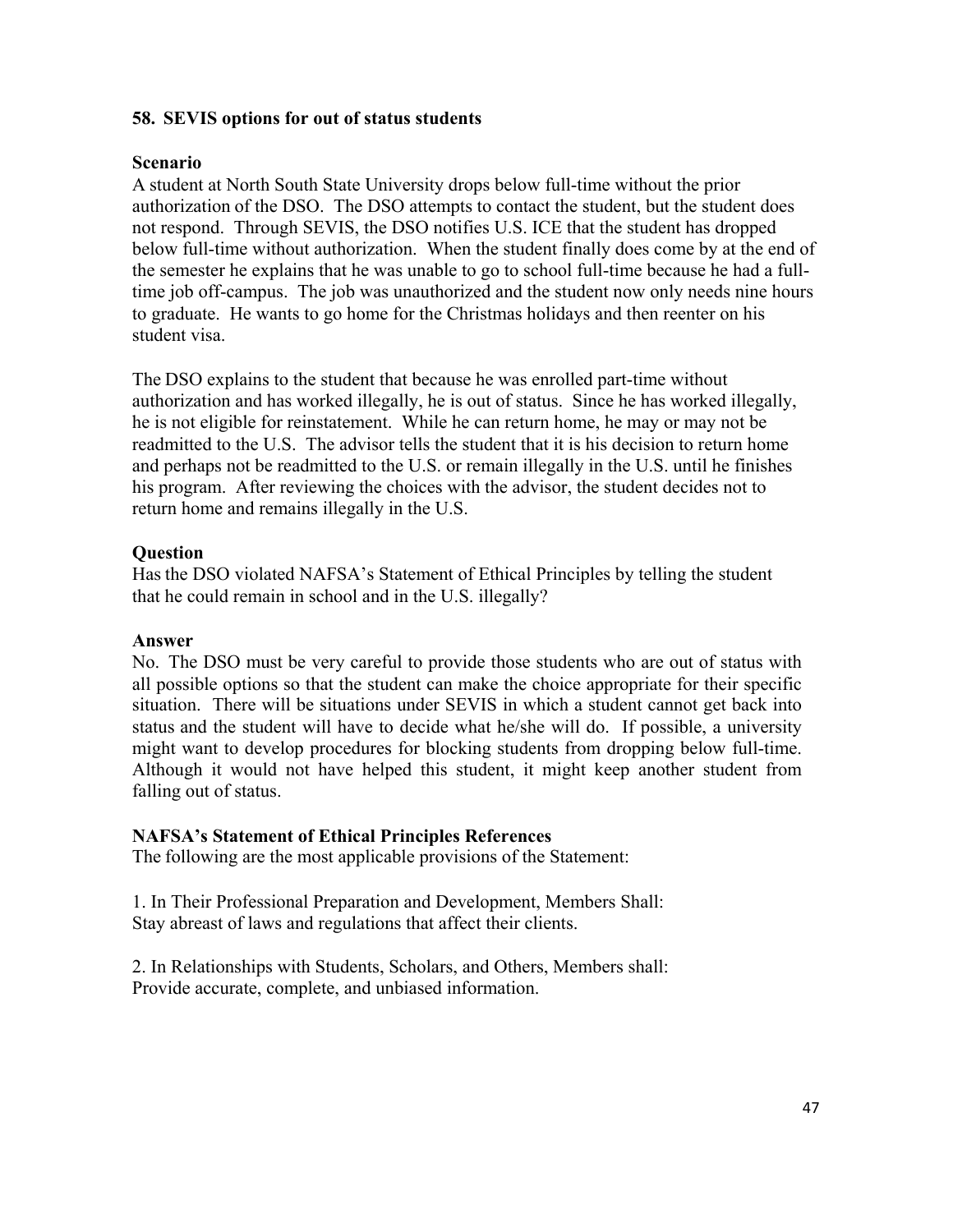## **59. Political opinion or terrorism?**

## **Scenario**

A student from Saudi Arabia at University Rolando is a very good student and mixes well with both American and international students. He feels very comfortable with the staff of the international office and spends a lot of time in the International Office where he often expresses his political sentiments. While he has never advocated terrorist activity, he has expressed an understanding of the reasons for Palestinian suicide bombers in Israel and support for what they are doing. A new DSO becomes alarmed with his views and reports him to the FBI.

## **Question**

Has this DSO violated NAFSA's Statement of Ethical Principles by reporting the student to the FBI?

## **Answer**

Yes. While the DSO should report any actual knowledge of terrorist activity, this wasn't the case in this scenario. Students come from different cultural backgrounds and have very different political views. While these views may no t be popular in this country, they currently still have a right to express them. The advisor has compromised her position with the student and needs to be careful not to overact to student's political opinions.

## **NAFSA's Statement of Ethical Principles References**

The following are the most applicable provisions of the Statement:

In Relationships with Student, Scholars, and Others, Members shall:

a. Understand and protect the civil and human rights of all individuals.

b. Not discriminate with regard to race, color, national origin, ethnicity, sex, religion, sexual orientation, marital status, age, political opinion, immigration status, or disability.

c. Recognize their own cultural and value orientations and be aware of how those orientations affect their interactions with people from other cultures.

d. Demonstrate awareness of, sensitivity to, and respect for other educational systems, values, beliefs, and cultures.

e. Maintain the confidentiality, integrity, and security of participants' records and of all communications with program participants. Members shall secure permission of the individuals before sharing information with others inside or outside the organization, unless disclosure is authorized by law or institutional policy or is mandated by previous arrangement.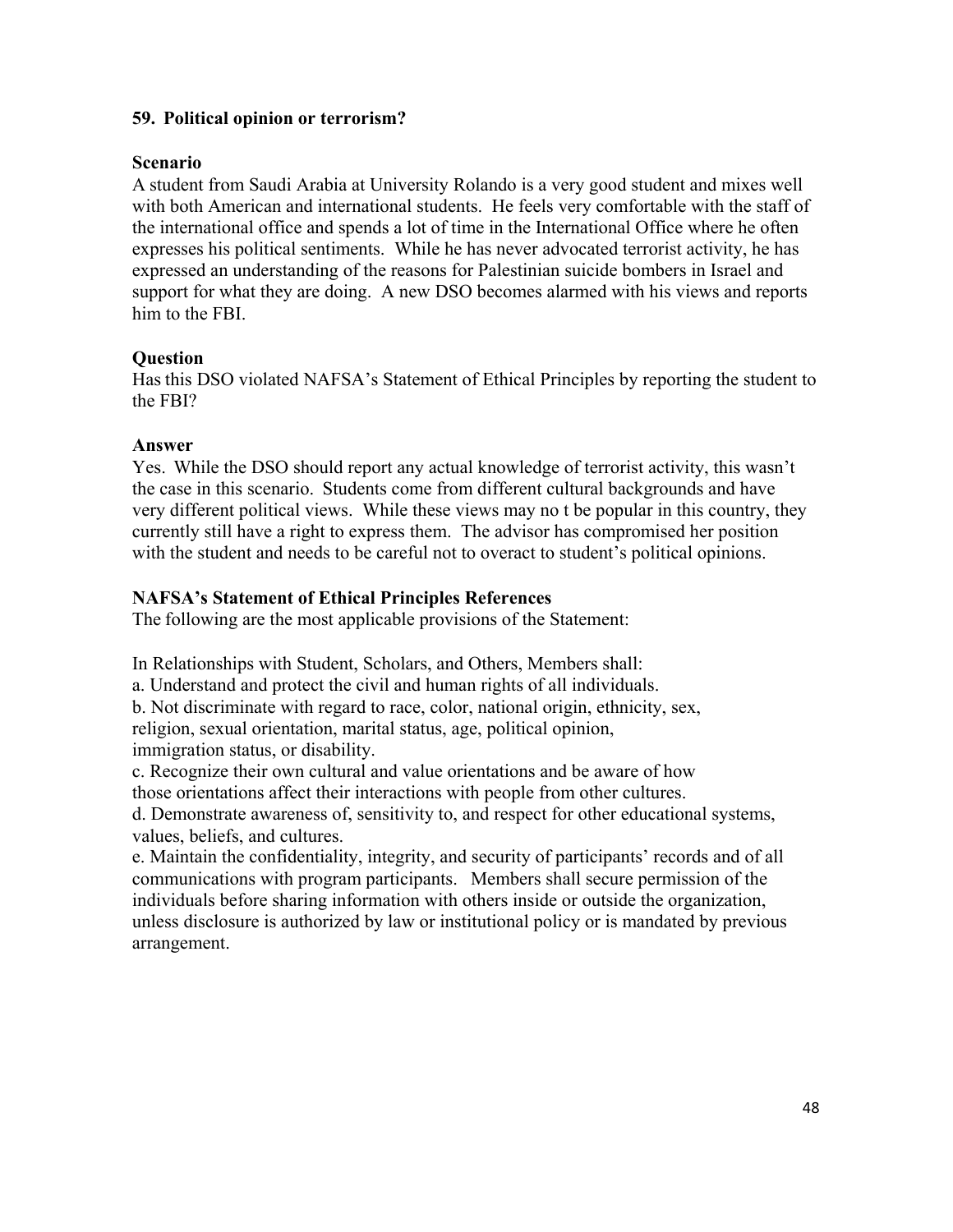## **60. Terminating a student**

## **Scenario**

Hamad has been working on campus in the business office since his freshman year at Central State University. He graduated in May with a Bachelor's in Business Administration, had made a timely application for practical training and was waiting for his EAD. During the summer break, the foreign student advisor saw Hamad delivering mail on campus and assumed that he was working illegally. The DSO/FSA went back to her office and terminated Hamad in SEVIS and notified both Human Resources and the business office that Hamad was working illegally.

## **Questions**

Did the DSO/FSA act unethically? Would it have mattered if Hamad had e-mailed the DSO/FSA and told her that he needed to keep working because he had no money?

## **Answer**

Yes. Terminating a student has serious consequences and the DSO should be absolutely sure that the student is working illegally before terminating him. Since the DSO has 21 days in this situation to terminate the student in SEVIS, she should have contacted all parties involved to be absolutely sure of her information and explained what the ramifications of illegal employment and termination are for both the student and the university. Only after determining absolutely that the student was working illegally should the DSO terminate the student.

# **NAFSA's Statement of Ethical Principles References**

The following are the most applicable provisions of the Statement:

1. NAFSA Members Have a Responsibility to:

Balance the wants, needs, and requirements of program participants, institutional policies, laws, and sponsors. Members' ultimate concern must be the long-term well-being of international educational exchange programs and participants.

2. In Relationships with Students, Scholars, and Others Members Shall:

a. Maintain the confidentiality, integrity, and security of participants' records and of all communications with program participants. Members shall secure permission of the individuals before sharing information with others inside or outside the organization, unless disclosure is authorized by law or institutional policy or is mandated by previous arrangement.

b. Inform participants of their rights and responsibilities in the context of the institution and the community.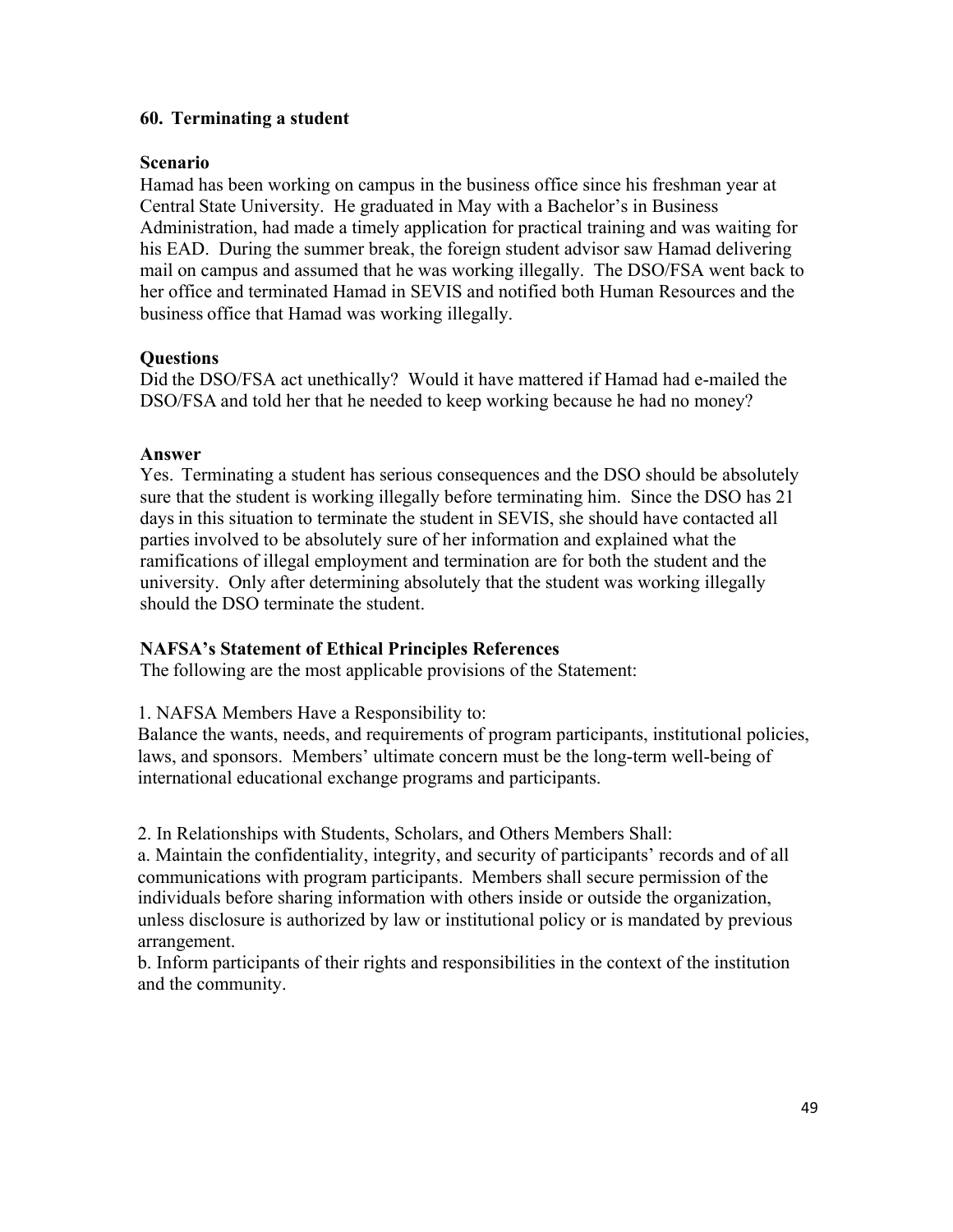# **Ethics Case Studies for the NAFSA IEL KC**

# **1. Articulation Agreement:**

# **Scenario**

An American university after reviewing a private college in Asia, agrees that students holding a two-year degree from the school will be admitted into the master's degree program in the American University—provided they complete an additional two years of study at that Asian private college, take the appropriate standardized graduate examinations, and achieve the requisite level of English proficiency. The widespread promotion of the affiliation, through signs and newspaper advertisements causes many parents and students to believe that the school will award an American degree. The logo of the American university is prominently displayed alongside the logo of the private college. Enrollment at the institution increases in spite of high tuition rates.

When the first batch of graduates under the affiliated program applies for graduate study at the U.S. University, their applications are rejected. In addition, the local government does not officially recognize the local private institution, thus, the local employers will not consider the graduates of this program as full-fledged four-year degree holders. Some graduates, instead, apply to local universities in order to improve their credentials, only to discover they have passed the acceptable age limit for admission. Frustrated and irate, they and their parents complain to the US Embassy in their country.

# **Question**

Have the representatives of the American university acted ethically in this venture?

No, the American University has an obligation to fulfill the agreement it has made with the private college in Asia. It appears that the American University did not carefully outline the details of the agreement and advertised an affiliation and admissions process it is not planning to uphold. The American University's actions reflect a lack of integrity, transparency, and access to academic programs.

Represents violation of the NAFSA's Statement of Ethical Principles:

# **Integrity**

We will manifest the highest level of integrity in all our professional undertakings, dealing with others honestly and fairly, abiding by our commitments, and always acting in a manner that merits the trust and confidence others have placed in us.

# **Transparency**

We will demonstrate the appropriate level of transparency in dealings with individuals and organizations. In collaborations with other institutions and individuals we will proceed on the bases of equality and mutuality. Transactions with external providers of programs and services will be conducted professionally, always keeping the welfare of students foremost, and disclosing any potential conflicts of interests. We will provide faculty, staff, students, and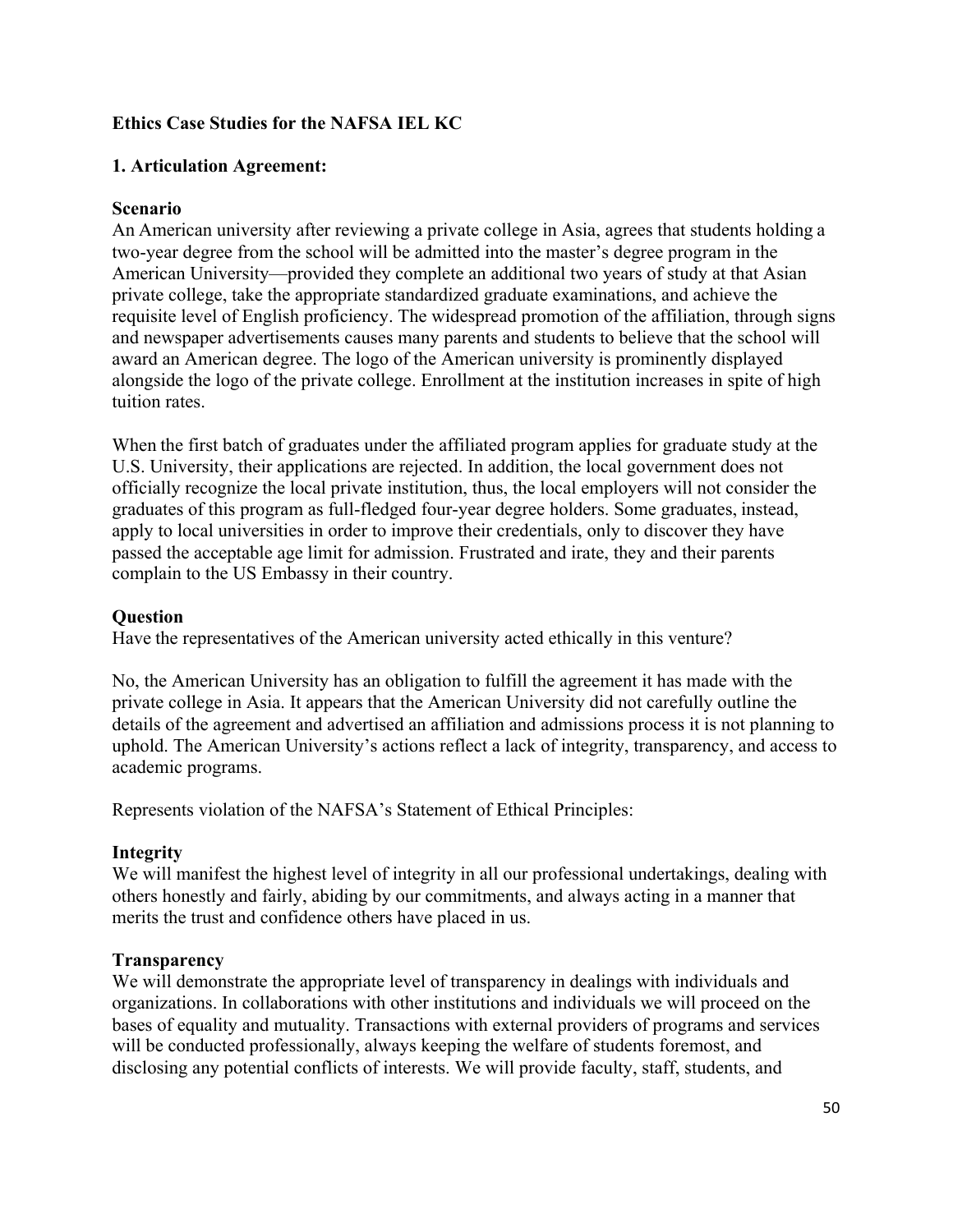scholars with the information they need to make good decisions about program participation and to facilitate their adjustment to the locales and cultures where they will study or work.

## **Access**

In planning, developing, and implementing our programs we will strive to ensure that they are accessible to all qualified individuals, doing our utmost to guarantee that international education is available to all who desire it and can benefit from it.

# **2. Third-Party Recruiters:**

## **Scenario**

The president of a small, moderately selective liberal arts college informs the director of the international programs office that discussions have taken place with an agent who claims to be able to recruit twenty qualified international students per year for the school. The president is convinced that the agent's extensive experience as a high school counselor gives him a keen understanding of the needs of international students. He further believes that a contract with the agent will assist the college in addressing its current fiscal dilemma. The director of the IPO, who has had prior dealings with the agent, speaks candidly to the president about the agent's unscrupulous behavior. Chief among his concerns are incidents of the agent's having lied about educational opportunities in the United States, having misrepresented program costs, and having overstated availability of scholarships for international students. Since a memorandum of understanding has already been signed, the president decided to proceed with a contractual agreement. "We can try this out and see what the bottom line is next year," he says.

# **Question**

Has the college violated NAFSA's Statement of Ethical Principles by entering into a contractual relationship with the third-party recruiter?

Yes, as the bottom line of the institution is more important to the President than the ethical treatment of students being recruited and working with a company that follows basic ethical practices. It is paramount to not only follow ethical practices within the institution, but to also ensure that external affiliated entities follow those principles. Beyond demonstrating poor personnel management skills, it demonstrates a lack of integrity towards international students, a lack of professionalism, and a lack of transparency.

Represents violation of the NAFSA's Statement of Ethical Principles::

# **Integrity**

We will manifest the highest level of integrity in all our professional undertakings, dealing with others honestly and fairly, abiding by our commitments, and always acting in a manner that merits the trust and confidence others have placed in us.